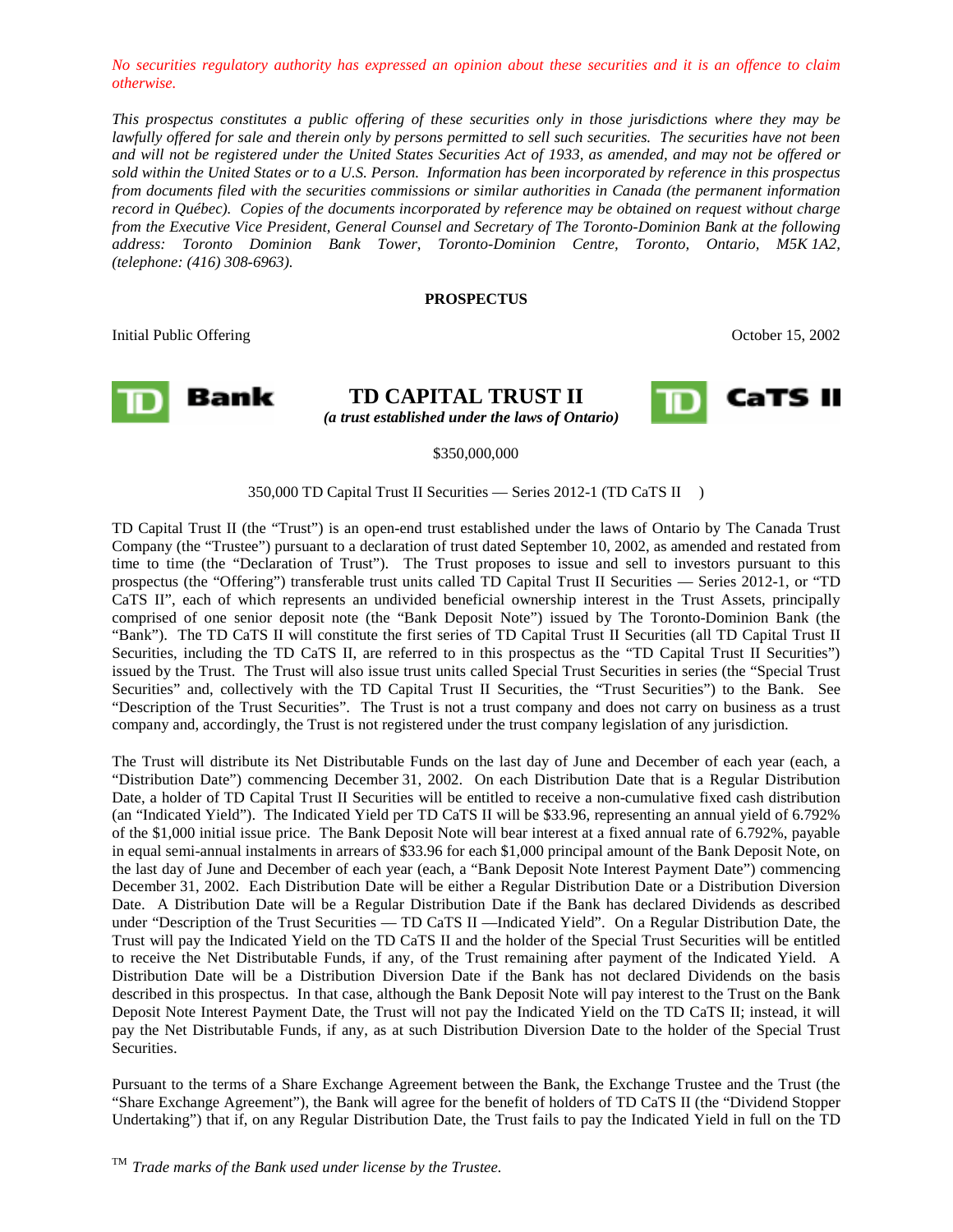CaTS II, the Bank will not pay dividends of any kind on any Class A First Preferred Shares of the Bank (the "Bank Class A Preferred Shares"), common shares of the Bank ("Bank Common Shares"), Bank Parity Preferred Shares (as defined herein), if any, or Bank Junior Preferred Shares (as defined herein) (collectively, the "Bank Dividend Restricted Shares") until the  $12<sup>th</sup>$  month following the Trust's failure to pay the Indicated Yield in full on the TD CaTS II, unless the Trust first pays such Indicated Yield (or the unpaid portion thereof) to holders of TD CaTS II. **It is in the interest of the Bank to ensure, to the extent within its control, that the Trust complies with its obligation to pay the Indicated Yield on the TD CaTS II on each Regular Distribution Date so as to avoid triggering the Dividend Stopper Undertaking.** See "Description of the Trust Securities – TD CaTS II – Dividend Stopper Undertaking" and "Risk Factors."

On December 31, 2007 and on any Distribution Date thereafter, the Trust, at its option, and with the prior approval ("Superintendent Approval") of the Superintendent of Financial Institutions (Canada) (the "Superintendent"), may redeem any outstanding TD CaTS II, in whole or in part, without the consent of the holders, for an amount in cash per TD CaTS II equal to the Early Redemption Price, if the TD CaTS II are redeemed prior to December 31, 2012 and the Redemption Price, if the TD CaTS II are redeemed on or after December 31, 2012. See "Description of the Trust Securities — TD CaTS II — Trust Redemption Right".

Upon the occurrence of a Regulatory Event or a Tax Event (each, a "Special Event"), the Trust, at its option, and with Superintendent Approval, may redeem all but not less than all of the TD CaTS II, without the consent of the holders, for an amount in cash per TD CaTS II equal to the Early Redemption Price, if the TD CaTS II are redeemed prior to December 31, 2012, and the Redemption Price, if the TD CaTS II are redeemed on or after December 31, 2012. See "Description of the Trust Securities — TD CaTS II — Trust Special Event Redemption Right".

Holders of TD CaTS II will have the right (the "Holder Exchange Right") at any time to exchange all or part of their TD CaTS II for newly issued non-cumulative Preferred Shares Series A2 of the Bank ("Bank Preferred Shares Series A2"). See "Description of the Trust Securities — TD CaTS II — Holder Exchange Right". The Holder Exchange Right is subject to the right of the Bank to arrange substituted purchasers for the TD CaTS II, so long as the holder of the TD CaTS II so tendered has not withheld consent to the purchase of its TD CaTS II. If a substituted purchaser is found, the price to be paid to the holder of the TD CaTS II so tendered will be not less than 90% of the closing price of such TD CaTS II on the last trading day immediately before the date fixed for purchase. On and after June 30, 2013, so long as any Loss Absorption Event (as defined herein) that has occurred is not then continuing, the Bank Preferred Shares Series A2 will be convertible, at the option of a holder, into Bank Common Shares. See "Description of Share Capital of the Bank — Certain Provisions of the Bank Preferred Shares Series A2 and A3".

If a Loss Absorption Event were to occur, all of the then outstanding TD CaTS II will be automatically exchanged (the "Automatic Exchange"), without the consent of the holders, for newly issued non-cumulative Preferred Shares Series A3 of the Bank ("Bank Preferred Shares Series A3"). On the Automatic Exchange, holders of TD CaTS II will cease to have any claim or entitlement in relation to the Trust Assets. **If the Automatic Exchange were to occur and Bank Preferred Shares Series A3 were issued in exchange for TD CaTS II, the cost-effective nature of the consolidated capital raised by the Bank through the issuance of the TD CaTS II (assuming the Superintendent approves the inclusion of the TD CaTS II as Tier 1 capital of the Bank) would be lost. Accordingly, it is in the interest of the Bank to ensure that a Loss Absorption Event does not occur, although the events that could give rise to a Loss Absorption Event may be beyond the control of the Bank.** See "Description of the Trust Securities — TD CaTS II — Automatic Exchange". On and after June 30, 2013, so long as any Loss Absorption Event that has occurred is not then continuing, the Bank Preferred Shares Series A3 will be convertible, at the option of a holder, into Bank Common Shares. See "Description of Share Capital of the Bank — Certain Provisions of the Bank Preferred Shares Series A2 and A3".

On and after December 31, 2007, the TD CaTS II may be purchased at any time, in whole or in part, by the Trust, at the direction of the holder of the Special Trust Securities. The purchases may be made in the open market or by tender or private contract at any price. Any such purchases will require Superintendent Approval. TD CaTS II purchased by the Trust will be cancelled and will not be reissued.

**An investment in TD CaTS II could be replaced in certain circumstances, without the consent of the holder, by an investment in the Bank Preferred Shares Series A3. Investors should therefore carefully consider the disclosure with respect to the Bank included and incorporated by reference in this prospectus. An investment in TD CaTS II is subject to certain risks. See "Risk Factors". The Trust is a newly-formed entity and, accordingly, it is not possible to determine earnings coverages with respect to the TD CaTS II.**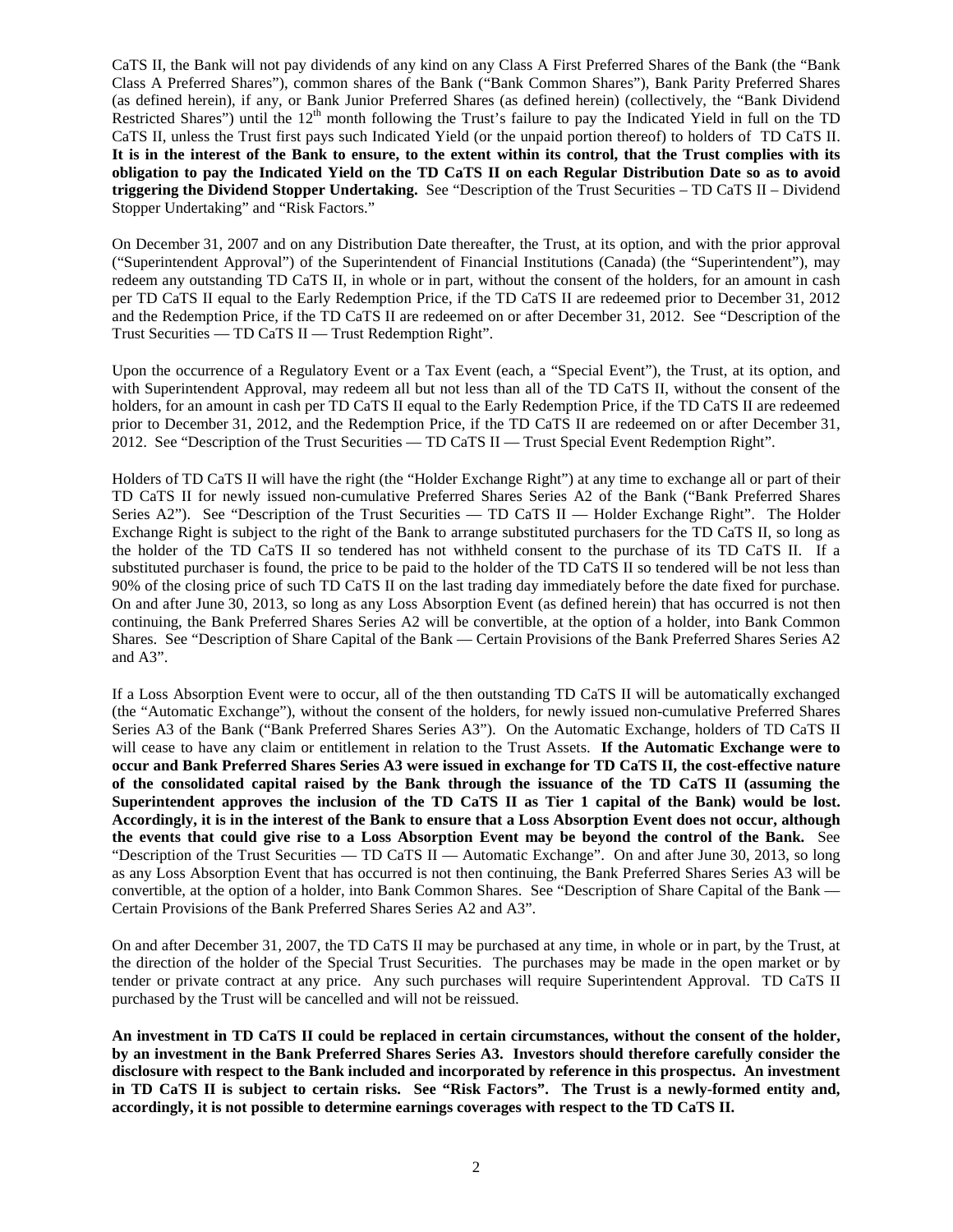**There is no market through which these securities may be sold and purchasers may not be able to resell securities purchased under this prospectus.** 

**The Trust is expected to be a registered investment for purposes of the** *Income Tax Act* **(Canada) (the "Tax Act"). So long as the Trust is a registered investment under the Tax Act, TD CaTS II will be qualified investments for Deferred Income Plans and will not be foreign property for purposes of Part XI of the Tax Act. See "Eligibility for Investment".** 

# **Price: \$1,000 per TD CaTS II**

|       | <b>Price to the Public</b> | Underwriters' Fee <sup>(1)</sup> | <b>Net Proceeds to the</b><br>Trust <sup>(2)</sup> |
|-------|----------------------------|----------------------------------|----------------------------------------------------|
|       | \$1,000                    | \$10                             | \$990                                              |
| Total | \$350,000,000              | \$3,500,000                      | \$346,500,000                                      |

Notes:

(1) The Underwriters' fee is \$10 for each TD CaTS II sold. The "Per TD CaTS II" and "Total" amounts represent the Underwriters' fee and net proceeds to the Trust based on the expected sales of the TD CaTS II. See "Plan of Distribution".

(2) The Offering expenses of the Trust, other than the Underwriters' fee, are estimated to be \$1,000,000, and will be paid by the Trust from the proceeds of issue of the Special Trust Securities and funds borrowed under the Credit Facility. See "The Trust — Liquidity".

The Underwriters, as principals, conditionally offer the TD CaTS II as described under "Plan of Distribution" and subject to prior sale if, as and when issued by the Trust and accepted by the Underwriters in accordance with the conditions contained in the Underwriting Agreement referred to under "Plan of Distribution" and subject to the approval of certain legal matters on behalf of the Trust and the Bank by McCarthy Tétrault LLP and on behalf of the Underwriters by Torys LLP. **TD Securities Inc. is a wholly-owned subsidiary of the Bank. Each of the Trust and the Bank is a related issuer of TD Securities Inc. under applicable securities legislation by virtue of the Bank's interest in the Trust and TD Securities Inc. See "Plan of Distribution".** This prospectus also qualifies for distribution the Holder Exchange Right and the Automatic Exchange (the "Exchange Provisions"), the Subscription Right, the Bank Common Share Conversion Right, the Bank Preferred Share Redemption Right and the Conversion Right.

Subscriptions for the TD CaTS II will be received by the Underwriters subject to rejection or allotment in whole or in part and the right is reserved to close the subscription books at any time without notice. It is expected that the closing date will be October 22, 2002 (the "Closing Date") or such later date as the Trust and the Underwriters may agree, but in any event not later than November 20, 2002. The TD CaTS II will be issued in "book-entry only" form and, accordingly, physical certificates representing TD CaTS II will not be available except in limited circumstances. See "Description of the Trust Securities — TD CaTS  $II$  — Book-Entry Only Form". Persons participating in this Offering may engage in transactions that stabilize, maintain or otherwise affect the price of the TD CaTS II. For a description of those activities, see "Plan of Distribution".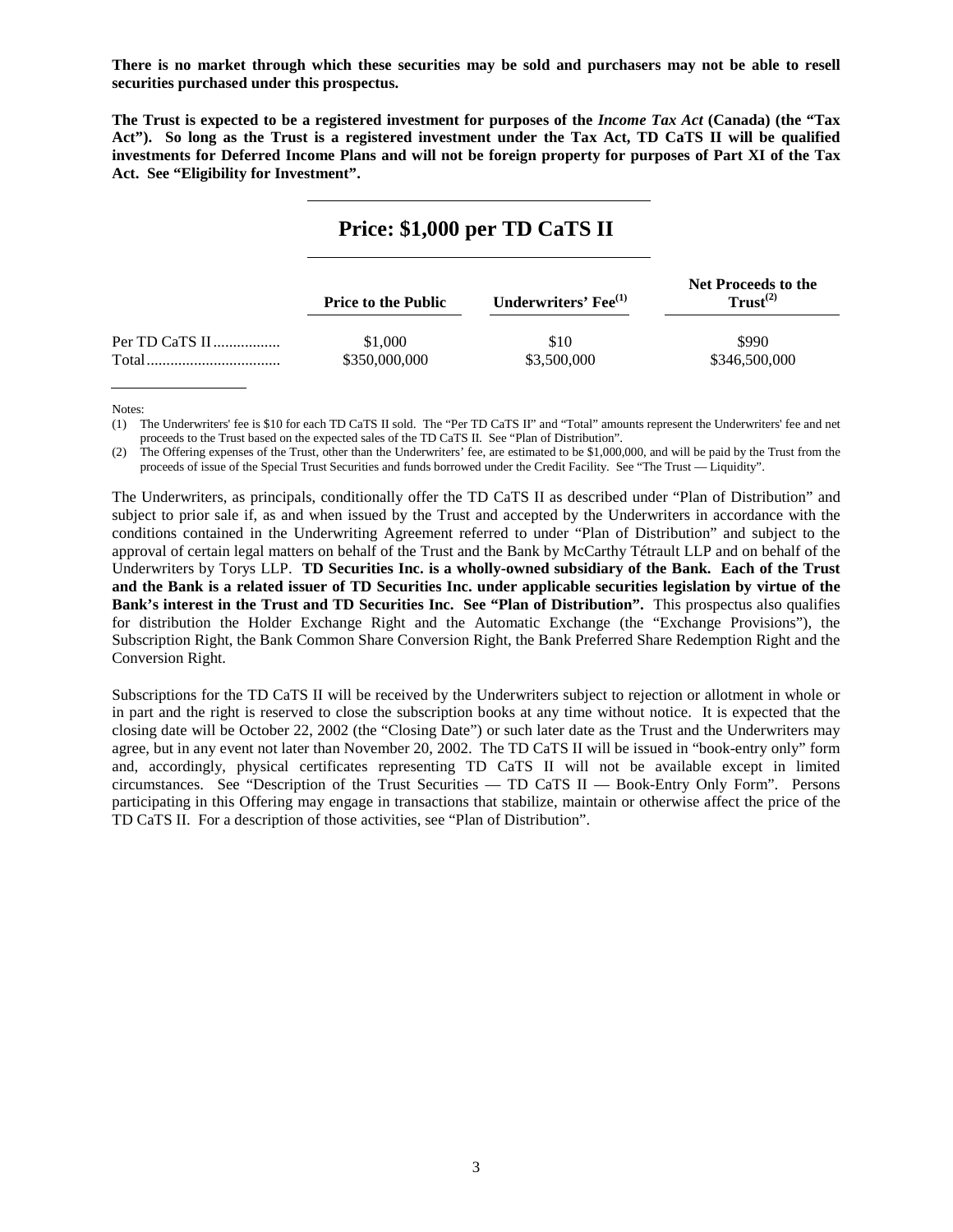# **TABLE OF CONTENTS**

| INTERESTS OF THE BANK AND ITS AFFILIATES IN MATERIAL TRANSACTIONS 42 |  |
|----------------------------------------------------------------------|--|
|                                                                      |  |
|                                                                      |  |
|                                                                      |  |
|                                                                      |  |
|                                                                      |  |
|                                                                      |  |
|                                                                      |  |
|                                                                      |  |
|                                                                      |  |
|                                                                      |  |
|                                                                      |  |
|                                                                      |  |
|                                                                      |  |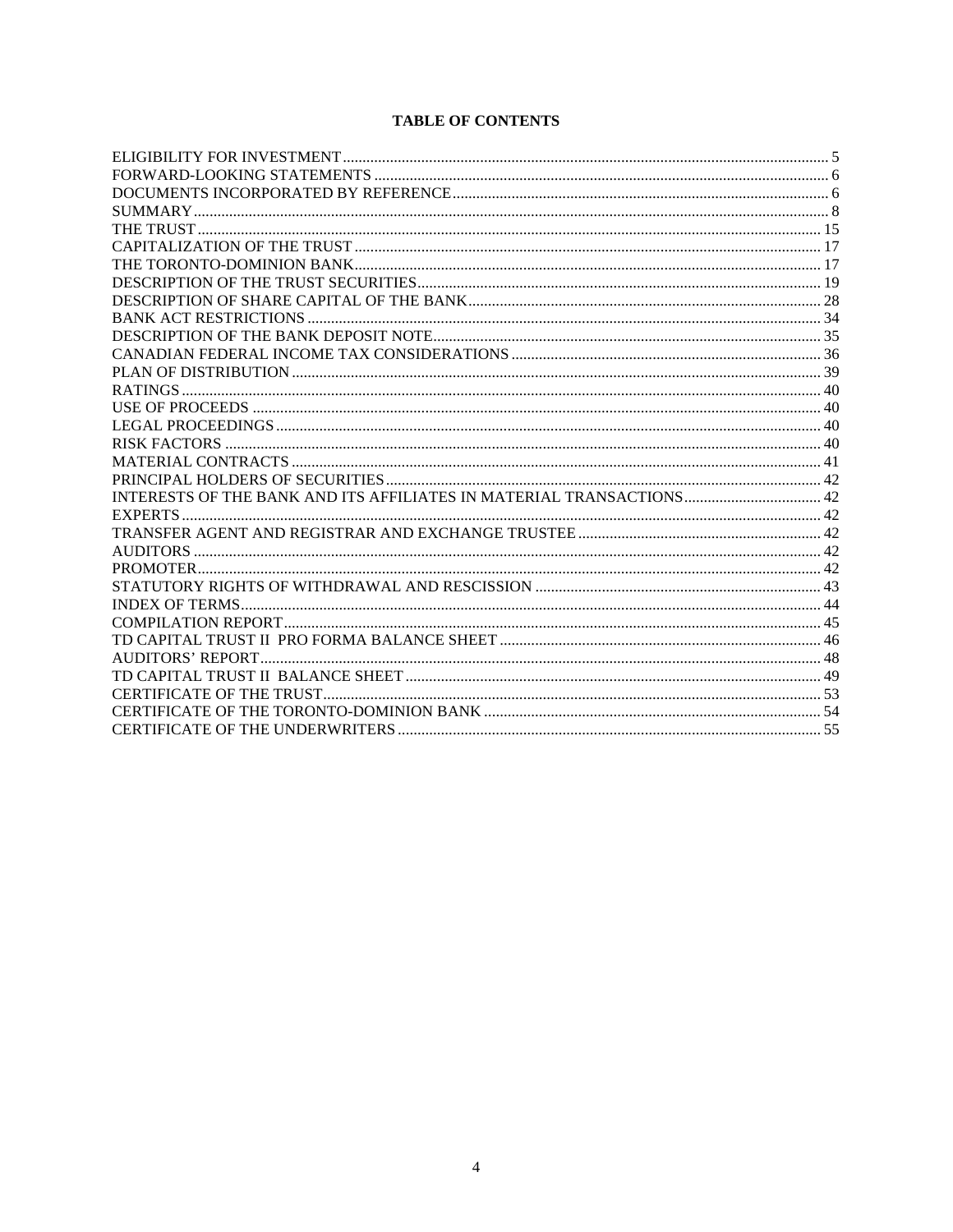# **ELIGIBILITY FOR INVESTMENT**

In the opinion of McCarthy Tétrault LLP, counsel to the Trust, and Torys LLP, counsel to the Underwriters, subject to compliance with the prudent investment standards and the general investment provisions and restrictions of the statutes referred to below and, where applicable, the regulations thereunder and, in certain cases, subject to satisfaction of additional requirements relating to investment or lending policies or goals and, in certain cases, the filing of such policies or goals, the TD CaTS II to be issued by the Trust, if issued on the date hereof, would not be precluded as investments under or by the following statutes:

*Insurance Companies Act* (Canada) *Pension Benefits Standards Act*, 1985 (Canada) *Trust and Loan Companies Act* (Canada) *Financial Institutions Act* (British Columbia) *Insurance Act* (Alberta) *Loan and Trust Corporations Act* (Alberta) *Pension Benefits Act* (Ontario)

- *Supplemental Pension Plans Act* (Québec) (for a plan governed thereby)
- *An Act respecting insurance* (Québec) (for an insurer, as defined therein, other than a guarantee fund corporation)
- *An Act respecting trust companies and savings companies* (Québec) (for a trust company, as defined therein, investing its own funds and funds received as deposits and for a savings company, as defined therein, investing its funds)

Based in part on certain factual information provided by the Trust and the Underwriters to counsel, the Trust is expected to be a registered investment for purposes of the Tax Act effective at the time of closing. In the opinion of such counsel, so long as the Trust is a registered investment under the Tax Act, the TD CaTS II will be qualified investments under the Tax Act for trusts governed by registered retirement savings plans, registered retirement income funds, deferred profit sharing plans and registered education savings plans (each, a "Deferred Income Plan"). In addition, so long as the Trust is a registered investment under the Tax Act, the TD CaTS II will not be foreign property for purposes of Part XI of the Tax Act.

\_\_\_\_\_\_\_\_\_\_\_\_\_\_\_\_\_\_

**THE TD CaTS II, WHILE EXCHANGEABLE FOR THE BANK PREFERRED SHARES SERIES A2 AND THE BANK PREFERRED SHARES SERIES A3, AS THE CASE MAY BE, WHICH, IN TURN, ARE CONVERTIBLE UNDER CERTAIN CIRCUMSTANCES INTO BANK COMMON SHARES, DO NOT REPRESENT OBLIGATIONS OF OR INTERESTS IN, AND ARE NOT GUARANTEED OR INSURED BY, THE BANK OR THE TRUSTEE OR ANY OF THEIR RESPECTIVE AGENTS OR AFFILIATES. THE TD CaTS II ARE NOT INSURED OR GUARANTEED BY THE CANADA DEPOSIT INSURANCE CORPORATION OR ANY OTHER GOVERNMENTAL AGENCY OR INSTRUMENTALITY.** 

\_\_\_\_\_\_\_\_\_\_\_\_\_\_\_\_\_\_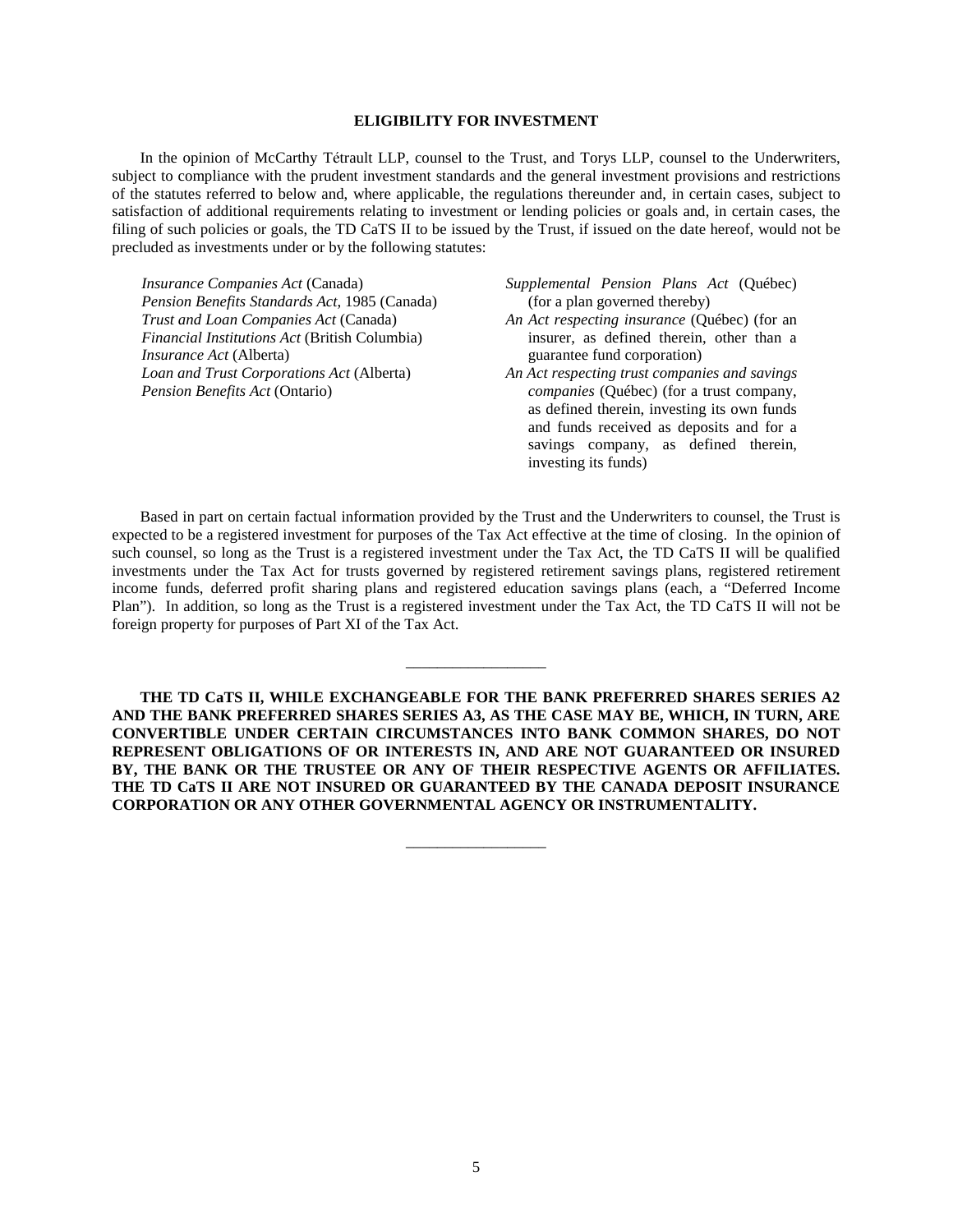# **FORWARD-LOOKING STATEMENTS**

This prospectus, including those documents incorporated by reference, may contain forward-looking statements, including statements regarding the business and anticipated financial performance of the Bank. These statements are subject to a number of risks and uncertainties that may cause actual results to differ materially from those contemplated by the forward-looking statements. Some of the factors that could cause such differences include legislative or regulatory developments, competition, technological change, global capital market activity, interest rates, changes in government and economic policy, inflation and general economic conditions in geographic areas where the Bank operates. These and other factors should be considered carefully and undue reliance should not be placed on the Bank's forward-looking statements. The Bank does not undertake to update any forward-looking statements. See "Risk Factors".

# **DOCUMENTS INCORPORATED BY REFERENCE**

The following documents with respect to the Bank, filed with the various securities commissions or similar authorities in each of the provinces and territories of Canada, are specifically incorporated by reference in and form an integral part of this prospectus:

- (a) the Bank's Annual Information Form dated February 26, 2002 which incorporates by reference the Bank's:
	- (i) Annual Report to Shareholders (the "Annual Report") for the year ended October 31, 2001 which includes comparative consolidated audited financial statements and the auditors' report thereon and Management's Discussion and Analysis of Operating Performance; and
	- (ii) Management Proxy Circular dated as of February 26, 2002 (excluding those portions which, pursuant to National Instrument 44-101 of the Canadian Securities Administrators, are not required to be incorporated by reference herein);
- (b) the Bank's First Quarter 2002 Report to Shareholders for the three months ended January 31, 2002, which includes comparative consolidated interim financial statements (unaudited) and Management's Discussion and Analysis of Operating Performance;
- (c) the Bank's Second Quarter 2002 Report to Shareholders for the six months ended April 30, 2002, which includes comparative consolidated interim financial statements (unaudited) and Management's Discussion and Analysis of Operating Performance;
- (d) the Bank's Third Quarter 2002 Report to Shareholders for the nine months ended July 31, 2002, which includes comparative consolidated interim financial statements (unaudited) and Management's Discussion and Analysis of Operating Performance; and
- (e) the Bank's Material Change Report dated October 15, 2002 concerning the retirement of Mr. A.C. Baillie as Chief Executive Officer of the Bank.

Any documents of the type referred to above and any material change reports (excluding confidential material change reports), all as filed by the Bank with the various securities commissions or similar authorities in Canada pursuant to the requirements of applicable securities legislation, after the date of this prospectus and during the currency of this prospectus, shall be deemed to be incorporated by reference into this prospectus.

Any statement contained in this prospectus or in a document incorporated or deemed to be incorporated by reference herein shall be deemed to be modified or superseded for the purposes of this prospectus to the extent that a statement contained herein or in any other subsequently filed document which also is or is deemed to be incorporated by reference herein modifies or supersedes such statement. The modifying or superseding statement need not state that it has modified or superseded a prior statement or include any other information set forth in the document that it modifies or supersedes. The making of a modifying or superseding statement is not to be deemed an admission for any purposes that the modified or superseded statement, when made, constituted a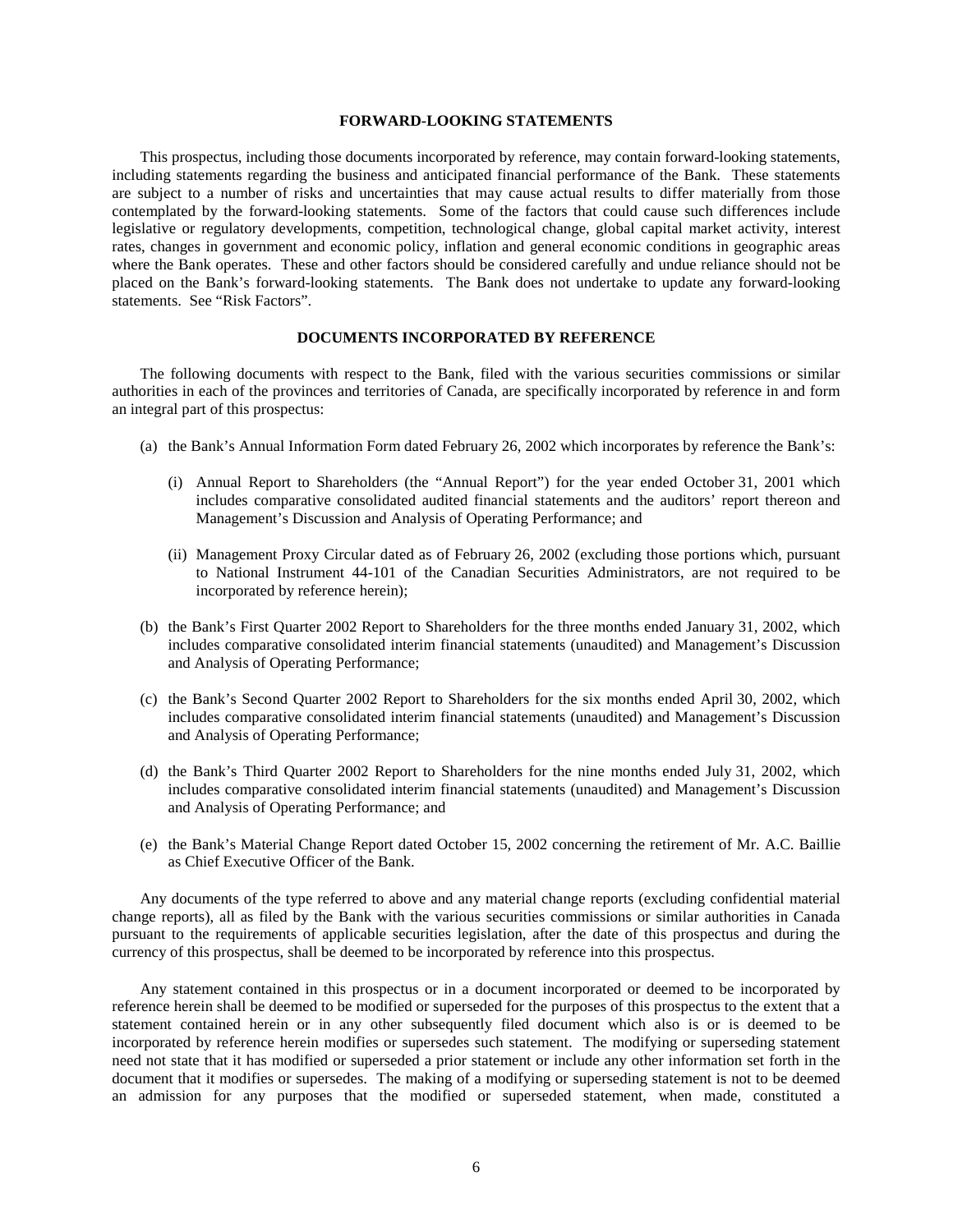misrepresentation, an untrue statement of a material fact or an omission to state a material fact that is required to be stated or that is necessary to make a statement not misleading in light of the circumstances in which it was made. Any statement so modified or superseded shall not be deemed, except as so modified or superseded, to constitute a part of this prospectus. Copies of the documents incorporated by reference herein may be obtained on request without charge from the Executive Vice President, General Counsel and Secretary of The Toronto-Dominion Bank, Toronto Dominion Bank Tower, Toronto-Dominion Centre, Toronto, Ontario, M5K 1A2 (telephone: (416) 308-6963). For the purpose of the Province of Québec, this prospectus contains information to be completed by consulting the permanent information record. A copy of the permanent information record may also be obtained from the Executive Vice-President, General Counsel and Secretary of the Bank.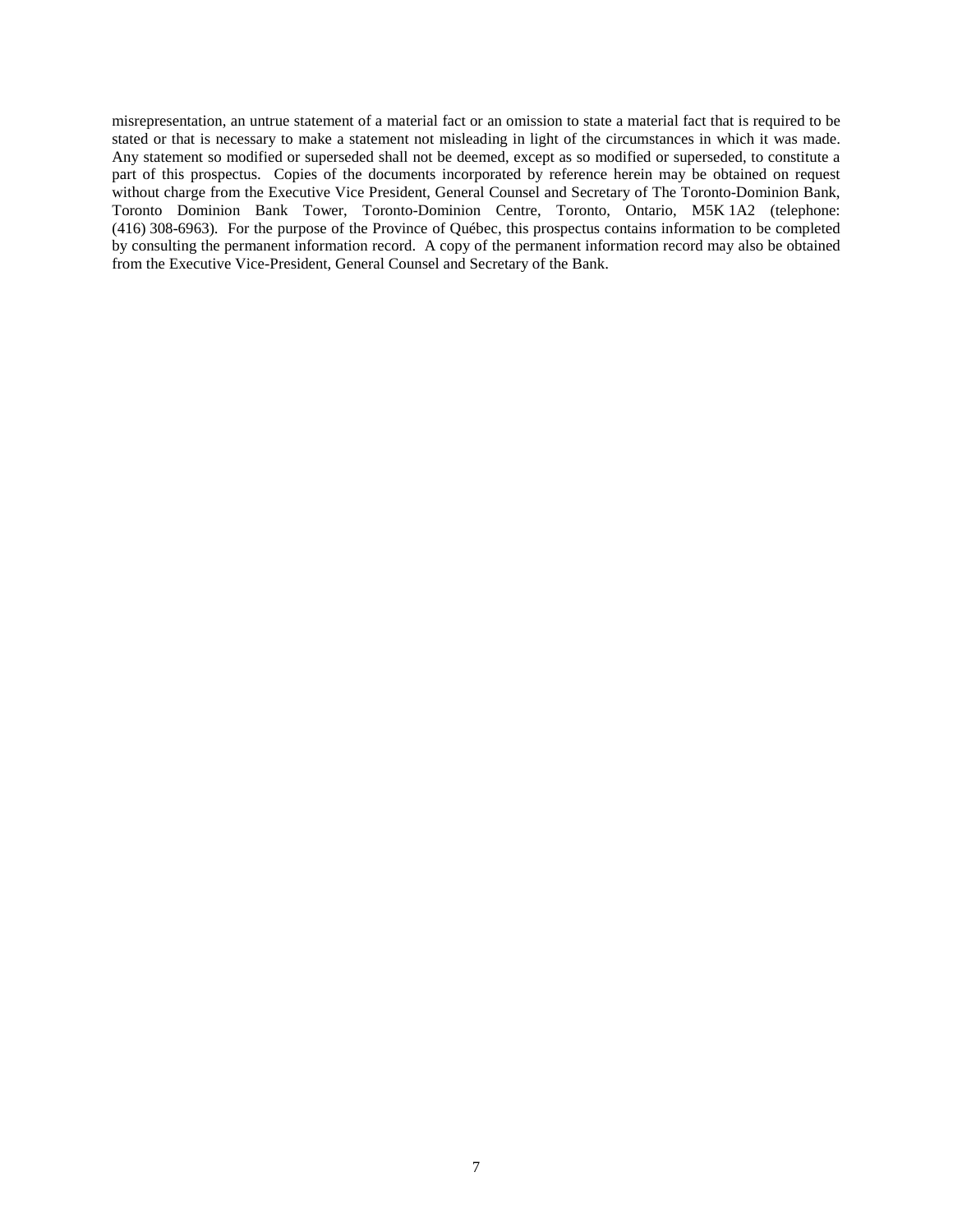# **SUMMARY**

The following summary information should be read in conjunction with the full text of this prospectus and is qualified in its entirety by the more detailed information appearing elsewhere or incorporated by reference in this prospectus.

# **THE OFFERING**

| <b>Issuer:</b>             | TD Capital Trust II, an open-end trust established under the laws of the Province of<br>Ontario pursuant to the Declaration of Trust.                                                                                                                                                                                                                                                                                                                                                                                                                                                                                                                                                                                                                                                                                                                                                                                                    |
|----------------------------|------------------------------------------------------------------------------------------------------------------------------------------------------------------------------------------------------------------------------------------------------------------------------------------------------------------------------------------------------------------------------------------------------------------------------------------------------------------------------------------------------------------------------------------------------------------------------------------------------------------------------------------------------------------------------------------------------------------------------------------------------------------------------------------------------------------------------------------------------------------------------------------------------------------------------------------|
| Offering:                  | 350,000 TD Capital Trust II Securities — Series 2012-1, being a series of a class of<br>units of the Trust.                                                                                                                                                                                                                                                                                                                                                                                                                                                                                                                                                                                                                                                                                                                                                                                                                              |
| <b>Amount of Offering:</b> | \$350,000,000                                                                                                                                                                                                                                                                                                                                                                                                                                                                                                                                                                                                                                                                                                                                                                                                                                                                                                                            |
| Price:                     | \$1,000 per TD CaTS II.                                                                                                                                                                                                                                                                                                                                                                                                                                                                                                                                                                                                                                                                                                                                                                                                                                                                                                                  |
| <b>Ratings:</b>            | The TD CaTS II have received ratings of Ayn by Dominion Bond Rating Service<br>Limited ("DBRS") and P-1 (low) on the Canadian scale and A on the global scale by<br>Standard & Poor's Corporation ("S&P"). A security rating is not a recommendation<br>to buy, sell or hold securities and may be subject to revision or withdrawal at any<br>time by the assigning rating organization. See "Ratings".                                                                                                                                                                                                                                                                                                                                                                                                                                                                                                                                 |
| <b>Use of Proceeds:</b>    | The net proceeds from the Offering of approximately \$345,500,000 will be used by<br>the Trust to acquire the Bank Deposit Note from the Bank. The Bank, in turn,<br>intends to use the proceeds from the issue of the Bank Deposit Note for general<br>corporate purposes. The Bank expects that the proceeds from the sale of the TD<br>CaTS II will be included in the Tier 1 capital of the Bank (assuming the<br>Superintendent approves the inclusion of TD CaTS II as Tier 1 capital of the Bank).<br>See "The Toronto-Dominion Bank — Capital Adequacy Requirements" and "Use of<br>Proceeds".                                                                                                                                                                                                                                                                                                                                   |
| <b>Bank Deposit Note:</b>  | The Bank Deposit Note will bear interest at a fixed annual rate of 6.792%, payable<br>in equal semi-annual instalments in arrears of \$33.96 per \$1,000 principal amount of<br>the Bank Deposit Note on each Bank Deposit Note Interest Payment Date<br>commencing December 31, 2002. The Bank Deposit Note will have a maturity date<br>of December 31, 2052. In addition to the Bank Deposit Note, the Trust may acquire<br>other Eligible Investments. See "Description of the Bank Deposit Note". The<br>proceeds of \$2,000,000 from the subscription by the Bank for Special Trust<br>Securities, pursuant to an agreement between the Bank and the Trust (the<br>"Subscription Agreement"), together with \$18,400,000 to be borrowed by the Trust<br>under the Credit Facility, will be used by the Trust to pay its expenses of the<br>Offering and to acquire the Funding Note from the Bank. See "The Trust -<br>Liquidity". |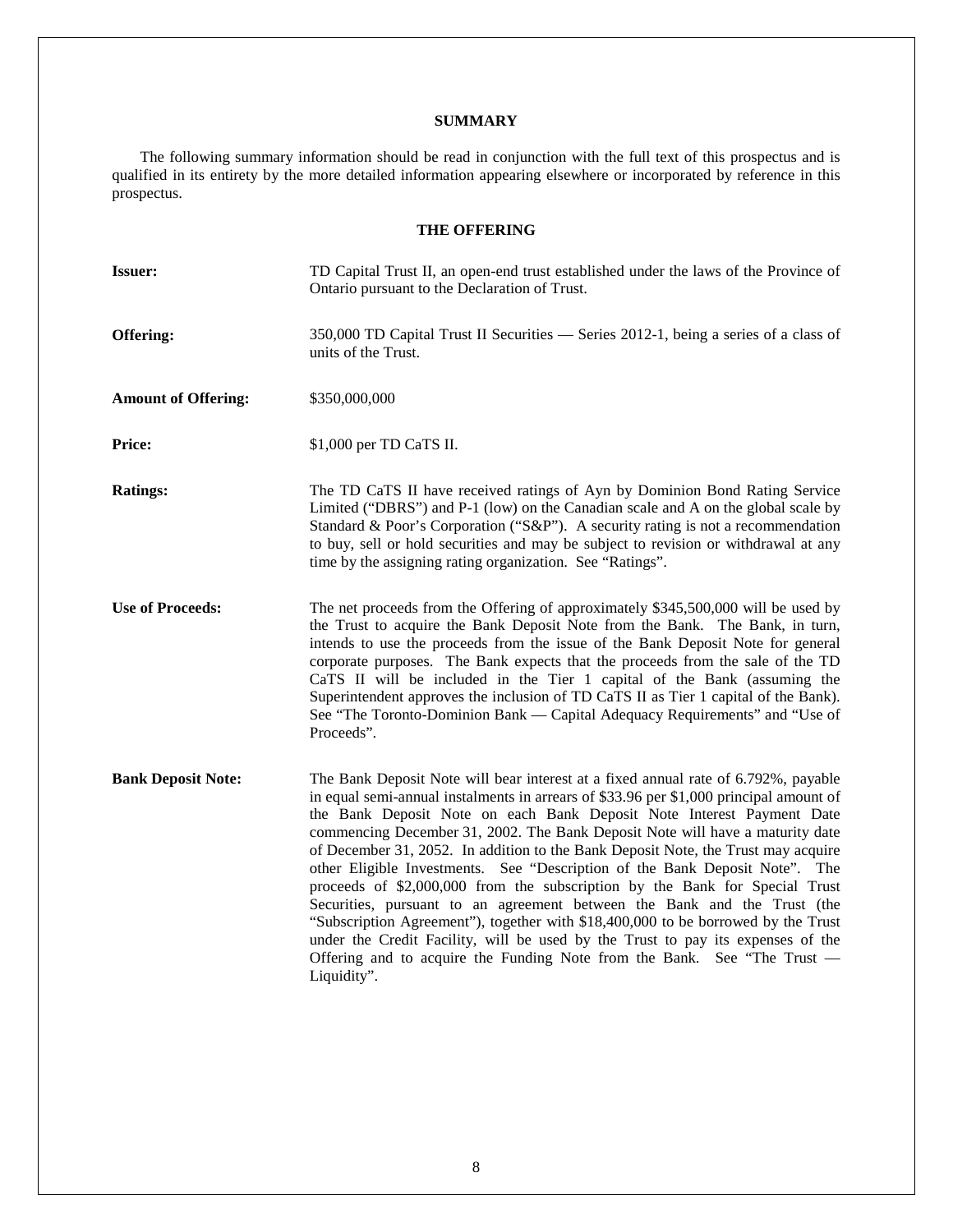**Indicated Yield:** Each TD CaTS II entitles the holder to receive the Indicated Yield of \$33.96 on each Distribution Date provided that such date is a Regular Distribution Date, representing an annual yield of 6.792% of the \$1,000 initial issue price. A Distribution Date will be a "Regular Distribution Date" unless the Bank fails to declare regular dividends on (i) the Bank Class A Preferred Shares of any series or the Bank Parity Preferred Shares (if any), or (ii) if no Bank Class A Preferred Shares or Bank Parity Preferred Shares are then outstanding, the Bank Junior Preferred Shares (if any), or (iii) if no Bank Junior Preferred Shares are then outstanding, on Bank Common Shares, in accordance with the Bank's ordinary dividend practice in effect from time to time (in any case, "Dividends") in the "Dividend Reference Period" (each such failure being a "Distribution Diversion Event"). The "Dividend Reference Period" in respect of any Distribution Date is the 90-day period preceding the commencement of the Distribution Period ending on the day immediately preceding such Distribution Date. The periods commencing on and including the Closing Date to but excluding December 31, 2002 and thereafter from and including each Distribution Date to but excluding the next Distribution Date are referred to as "Distribution Periods".

> Whether or not the Indicated Yield on the TD CaTS II will be payable by the Trust on any Distribution Date will be determined prior to the commencement of the Distribution Period ending on the day immediately preceding that Distribution Date. On each Regular Distribution Date, the Trust will pay the Indicated Yield to the holders of TD CaTS II and the holder of the Special Trust Securities will be entitled to receive the Net Distributable Funds, if any, of the Trust remaining after payment of the Indicated Yield.

> If a Distribution Diversion Event occurs, the Distribution Date occurring on the day immediately following the end of the first Distribution Period following the Distribution Diversion Event will be a Distribution Diversion Date. In that case, although the Bank Deposit Note will pay interest on the Bank Deposit Note Interest Payment Date, the Trust will not pay the Indicated Yield on the TD CaTS II on the Distribution Diversion Date; instead, it will distribute the Net Distributable Funds of the Trust, if any, as at such Distribution Diversion Date to the holder of the Special Trust Securities. See "Description of the Trust Securities — TD CaTS II — Indicated Yield".

> "Bank Class A Preferred Shares" means the non-cumulative Class A First Preferred Shares of the Bank (including the Bank Preferred Shares Series A2 and the Bank Preferred Shares Series A3).

> "Bank Parity Preferred Shares" means preferred or preference shares issued by the Bank ranking *pari passu* with the Bank Class A Preferred Shares.

> "Bank Junior Preferred Shares" means preferred or preference shares issued by the Bank ranking junior to the Bank Class A Preferred Shares.

> "Net Distributable Funds" means, at any time, the amount by which the sum of (i) income and gains derived by the Trust from the Trust Assets and (ii) amounts received by the Trust from the Bank that are designated by the Bank as such, in each case that have not previously been distributed to holders of TD Capital Trust II Securities or the holder of the Special Trust Securities, exceeds expenses of the Trust and any reserve for expenses established by the Trust.

> **A holder of TD CaTS II will only be entitled to receive the Indicated Yield for a Distribution Period if the Bank has declared Dividends on certain classes of shares in the corresponding Dividend Reference Period. The Bank has paid a dividend on Bank Common Shares in each year since 1857.**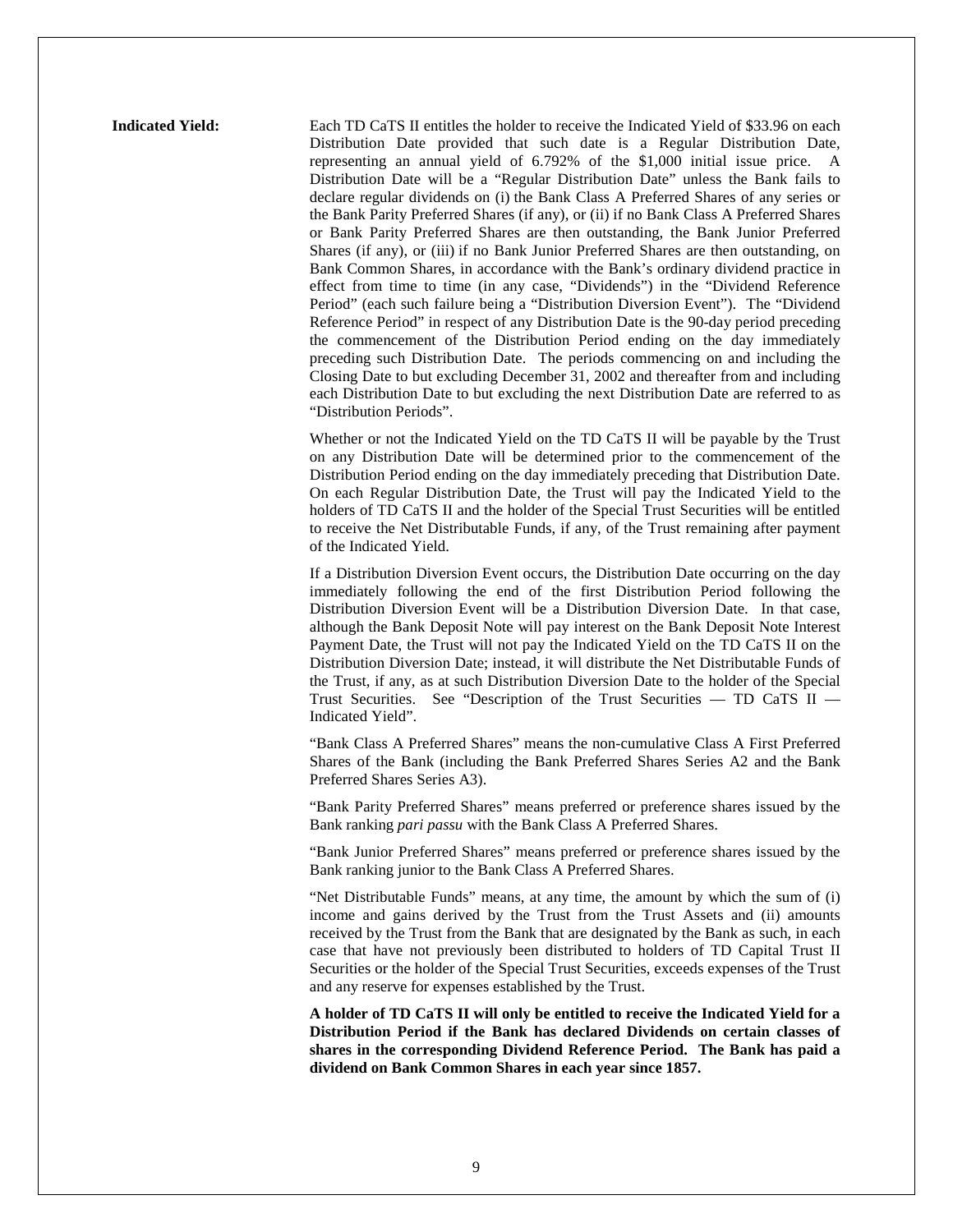**Voting Rights:** The TD CaTS II are non-voting except in limited circumstances. See "Description of the Trust Securities — TD CaTS II — Voting Rights".

**Trust Redemption Right:** On December 31, 2007 and on any Distribution Date thereafter, the Trust, at its option, and with Superintendent Approval, and on not less than 30 nor more than 60 days' prior written notice, may redeem any outstanding TD CaTS II in whole or in part, without the consent of the holders, for an amount in cash per TD CaTS II equal to (i) the greater of (A) \$1,000 per TD CaTS II, together with any Unpaid Indicated Yield to the date of redemption (the "Redemption Date") stated in the notice (the "Redemption Price"), and (B) the TD CaTS II Canada Yield Price (the greater of (A) and (B) being the "Early Redemption Price"), if the TD CaTS II are redeemed prior to December 31, 2012, and (ii) the Redemption Price, if the TD CaTS II are redeemed on or after December 31, 2012 (the "Trust Redemption Right"). See "Description of the Trust Securities — TD CaTS II — Trust Redemption Right".

> "TD CaTS II Canada Yield Price" means a price per TD CaTS II calculated to provide an annual yield thereon to December 31, 2012 equal to the Government of Canada Yield plus 0.38%, determined on the Business Day immediately preceding the date on which the Trust has given notice of the redemption of the TD CaTS II (whether pursuant to the Trust Redemption Right or the Trust Special Event Redemption Right) or the Business Day immediately preceding the date of the termination of the Trust, as the case may be, plus the Unpaid Indicated Yield to the date of redemption or termination, as the case may be. For this purpose, it is assumed that the Indicated Yield will be paid on each Distribution Date to and including December 31, 2012.

> "Government of Canada Yield" means, on any date, the average of the yields determined by any two registered Canadian investment dealers selected by the Bank as being the annual yield to maturity on such date, compounded semi-annually, which a non-callable Government of Canada bond would carry if issued in Canadian dollars in Canada at 100% of its principal amount on the date of redemption or termination, as the case may be, with a maturity date of December 31, 2012.

> "Business Day" means a day on which the Trustee is open for business in Toronto, Ontario other than a Saturday, Sunday or statutory or civic holiday in Toronto, Ontario.

> "Unpaid Indicated Yield" means in respect of each outstanding series of TD Capital Trust II Securities, at any time, an amount per TD Capital Trust II Securities of that series equal to the sum of the Accumulated Unpaid Indicated Yield and the Current Indicated Yield.

> "Accumulated Unpaid Indicated Yield" means in respect of each outstanding series of TD Capital Trust II Securities, at any time, an amount, if any, per TD Capital Trust II Securities of that series equal to the Indicated Yield payable by the Trust thereon in respect of all previous Regular Distribution Dates remaining unpaid by the Trust.

> "Current Indicated Yield" means in respect of each outstanding series of TD Capital Trust II Securities, at any time, in respect of the current Distribution Period, an amount per TD Capital Trust II Securities of that series equal to the Indicated Yield pro-rated for the number of days elapsed from and including the first day of the Distribution Period to but excluding the Redemption Date, provided that there has not been a Distribution Diversion Event with respect to such Distribution Period.

**Trust Special Event Redemption Right:** 

Upon the occurrence of a Special Event, the Trust, at its option, and with Superintendent Approval, and on not less than 30 nor more than 90 days' prior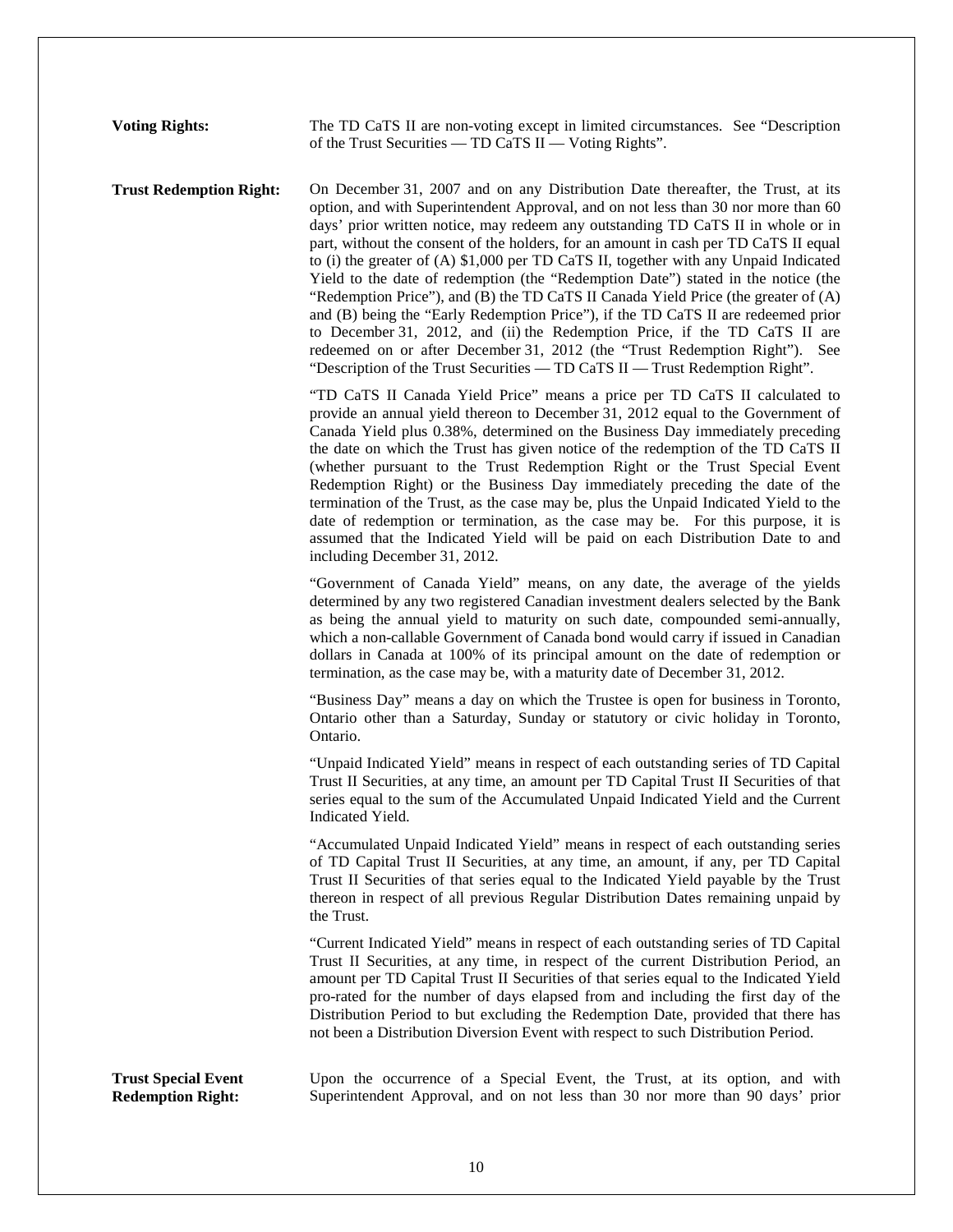written notice, may redeem at any time all but not less than all of the TD CaTS II, without the consent of the holders, for an amount in cash per TD CaTS II equal to (i) the Early Redemption Price, if the TD CaTS II are redeemed prior to December 31, 2012, and (ii) the Redemption Price, if the TD CaTS II are redeemed on or after December 31, 2012 (the "Trust Special Event Redemption Right"). See "Description of the Trust Securities — TD CaTS II — Trust Special Event Redemption Right".

**Holder Exchange Right:** Holders of TD CaTS II will have the right, at any time, on not less than three and not more than 90 days' prior written notice to the Trust and the Bank, to surrender all or part of their TD CaTS II to the Trust at a price (the "Surrender Price"), for each TD CaTS II, equal to 40 newly issued Bank Preferred Shares Series A2 (the "Holder Exchange Right"). The Bank will have the right, at any time before the exchange is completed, to arrange for a substituted purchaser to purchase TD CaTS II tendered for exchange so long as the holder of the TD CaTS II so tendered has not withheld consent to the purchase of its TD CaTS II. If a substituted purchaser is found, the price to be paid to the holder of the TD CaTS II so tendered will be not less than 90% of the closing price of such TD CaTS II on the last trading day immediately before the date fixed for purchase and such purchase price is intended to represent a fair equivalent in cash of the Surrender Price.

> The Bank Preferred Shares Series A2 will pay semi-annual non-cumulative cash dividends, as and when declared by the board of directors of the Bank (the "Board of Directors"), equal to \$0.55 per share, representing an annual yield of 4.40%.

> The Holder Exchange Right will be effected through the conversion by the Trust of the corresponding principal amount of the Bank Deposit Note. The Trust, as holder of the Bank Deposit Note, will have the right, at any time, to convert all or part of the Bank Deposit Note into corresponding Bank Preferred Shares Series A2. Immediately following that conversion, the Trust will arrange through The Canadian Depository for Securities Limited or its nominee ("CDS") to credit the accounts of the holders of TD CaTS II exercising the Holder Exchange Right with the requisite number of Bank Preferred Shares Series A2, and the TD CaTS II surrendered for exchange will be cancelled. See "Description of the Trust Securities — TD CaTS II — Holder Exchange Right", "Description of the Trust Securities — TD CaTS II — Capital Reorganizations and Amalgamations", "Description of Share Capital of the Bank — Certain Provisions of the Bank Preferred Shares Series A2 and A3" and "Description of the Bank Deposit Note".

**Automatic Exchange:** Each TD CaTS II will be exchanged automatically (the "Automatic Exchange"), without the consent of the holders, for 40 Bank Preferred Shares Series A3, upon the occurrence of any one of the following events: (i) an application for a winding-up order in respect of the Bank pursuant to the *Winding-up and Restructuring Act* (Canada) (the "Winding-Up Act") is filed by the Attorney General of Canada or a winding-up order in respect of the Bank pursuant to the Winding-Up Act is granted by a court; (ii) the Superintendent advises the Bank in writing that the Superintendent has taken control of the Bank or its assets pursuant to the *Bank Act* (Canada) (the "Bank Act"); (iii) the Superintendent advises the Bank in writing that the Bank has a risk-based Tier 1 Capital ratio of less than 5.0% or a risk-based Total Capital ratio of less than 8.0%; (iv) the Board of Directors advises the Superintendent in writing that the Bank has a risk-based Tier 1 Capital ratio of less than 5.0% or a risk-based Total Capital ratio of less than 8.0%; or (v) the Superintendent directs the Bank, pursuant to the Bank Act, to increase its capital or provide additional liquidity and the Bank elects to cause the Automatic Exchange as a consequence of the issuance of such direction or the Bank does not comply with such direction to the satisfaction of the Superintendent within the time specified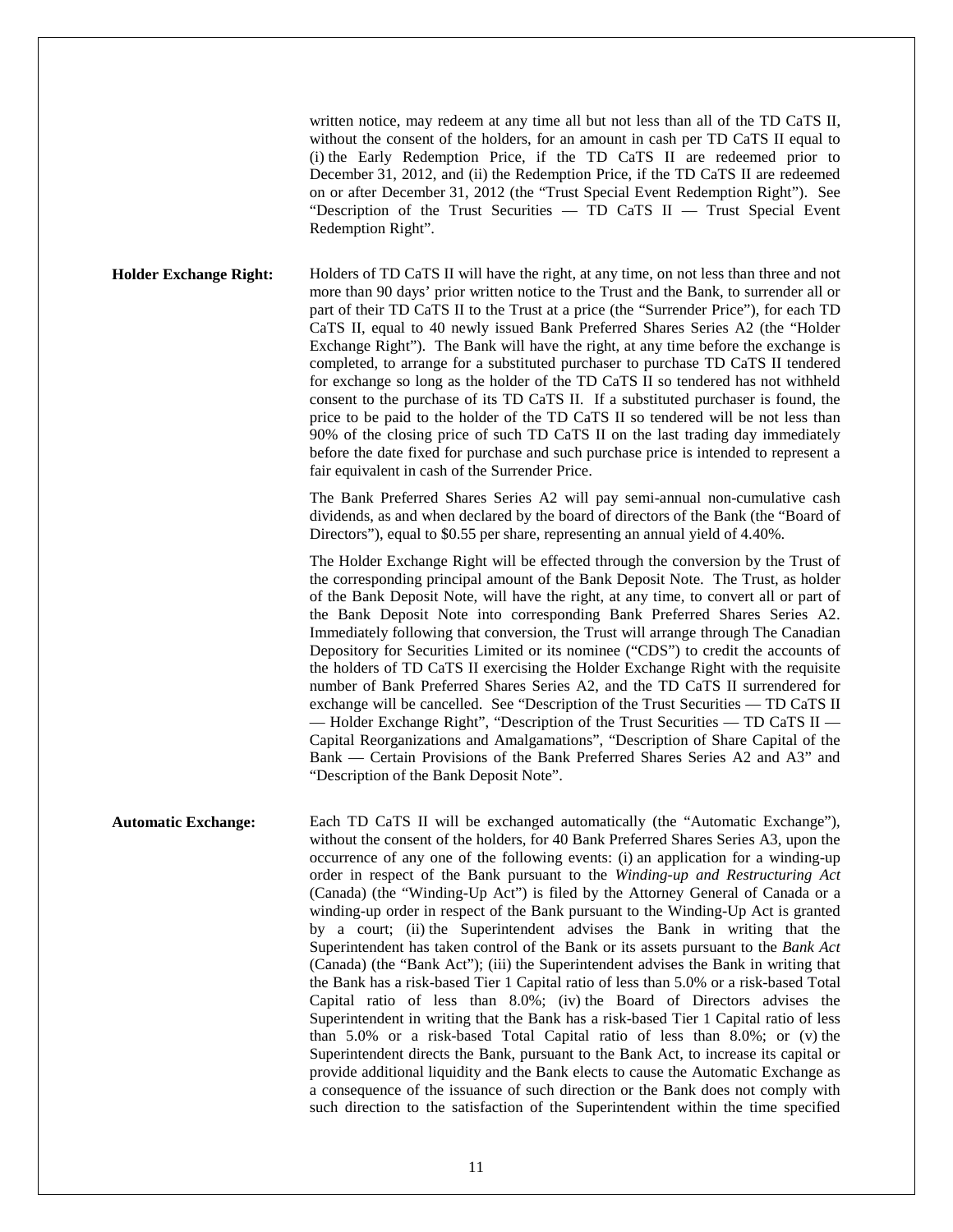(each, a "Loss Absorption Event"). On the Automatic Exchange, the holders of TD CaTS II immediately prior to the Automatic Exchange will cease to have any claim or entitlement in relation to the Trust Assets.

The Bank Preferred Shares Series A3 will pay semi-annual non-cumulative cash dividends, as and when declared by the Board of Directors, equal to \$0.64375 per share, representing an annual yield of 5.15%.

If, for any reason, the Automatic Exchange does not result in the exchange of all TD CaTS II then outstanding for Bank Preferred Shares Series A3, the Trust will redeem each TD CaTS II not so exchanged for consideration consisting of 40 Bank Preferred Shares Series A3. The Bank and the Trust will arrange through CDS to credit the accounts of the holders of TD CaTS II with the requisite number of Bank Preferred Shares Series A3 in accordance with their respective entitlements. **If the Automatic Exchange were to occur and Bank Preferred Shares Series A3 were ultimately issued in exchange for the TD CaTS II, the cost-effective nature of the consolidated capital raised by the Bank through the issuance of the TD CaTS II (assuming the Superintendent approves the inclusion of the TD CaTS II as Tier 1 capital of the Bank) would be lost. Accordingly, it is in the interest of the Bank to ensure that a Loss Absorption Event does not occur, although the events that could give rise to a Loss Absorption Event may be beyond its control.** See "Description of the Trust Securities — TD CaTS II — Automatic Exchange" and "Description of Share Capital of the Bank —Certain Provisions of the Bank Preferred Shares Series A2 and A3".

**Conversion Rights of the Bank Preferred Shares Series A2 and the Bank Preferred Shares Series A3**  On the last day of June and December of each year, commencing on June 30, 2013 (a "Conversion Date"), and provided that a Loss Absorption Event has not occurred and is not then continuing, each Bank Preferred Share Series A2 and each Bank Preferred Share Series A3 will be convertible, at the option of the holder, on not more than 90 and not less than 60 days' prior written notice before the date fixed for conversion, into that number of fully-paid and freely tradeable Bank Common Shares determined by dividing \$25, together with any declared and unpaid dividends

on the Bank Preferred Shares Series A2 or the Bank Preferred Shares Series A3, as applicable, to the date of conversion (the "Cash Conversion Price"), by the greater of \$1.00 and 95% of the weighted average trading price of the Bank Common Shares on the Toronto Stock Exchange (the "TSX") or, if not then listed on that exchange, on another exchange or market chosen by the Board of Directors on which the Bank Common Shares are then traded, during the 20 consecutive trading-day period ending on the fourth trading day immediately prior to the date of conversion (the "Common Share Conversion Rate"). See "Description of Share Capital of the Bank — Certain Provisions of the Bank Preferred Shares Series A2 and A3".

**Purchase for Cancellation:**  On and after December 31, 2007, any outstanding TD CaTS II may be purchased at any time, in whole or in part, by the Trust, at the direction of the holder of the Special Trust Securities. The purchases may be made in the open market or by tender or private contract at any price. Any such purchases will require Superintendent Approval. TD CaTS II purchased by the Trust will be cancelled and will not be reissued.

**Rights on Termination of the Trust:**  As long as any TD CaTS II are outstanding and held by any person other than the Bank, the Trust may only be terminated with the approval of the holder of the Special Trust Securities and with Superintendent Approval (i) upon the occurrence of a Special Event prior to December 31, 2007 or (ii) for any reason on December 31, 2007 or on June 30, 2008 or on the last day of June and December of each year thereafter. The Declaration of Trust will provide that holders of TD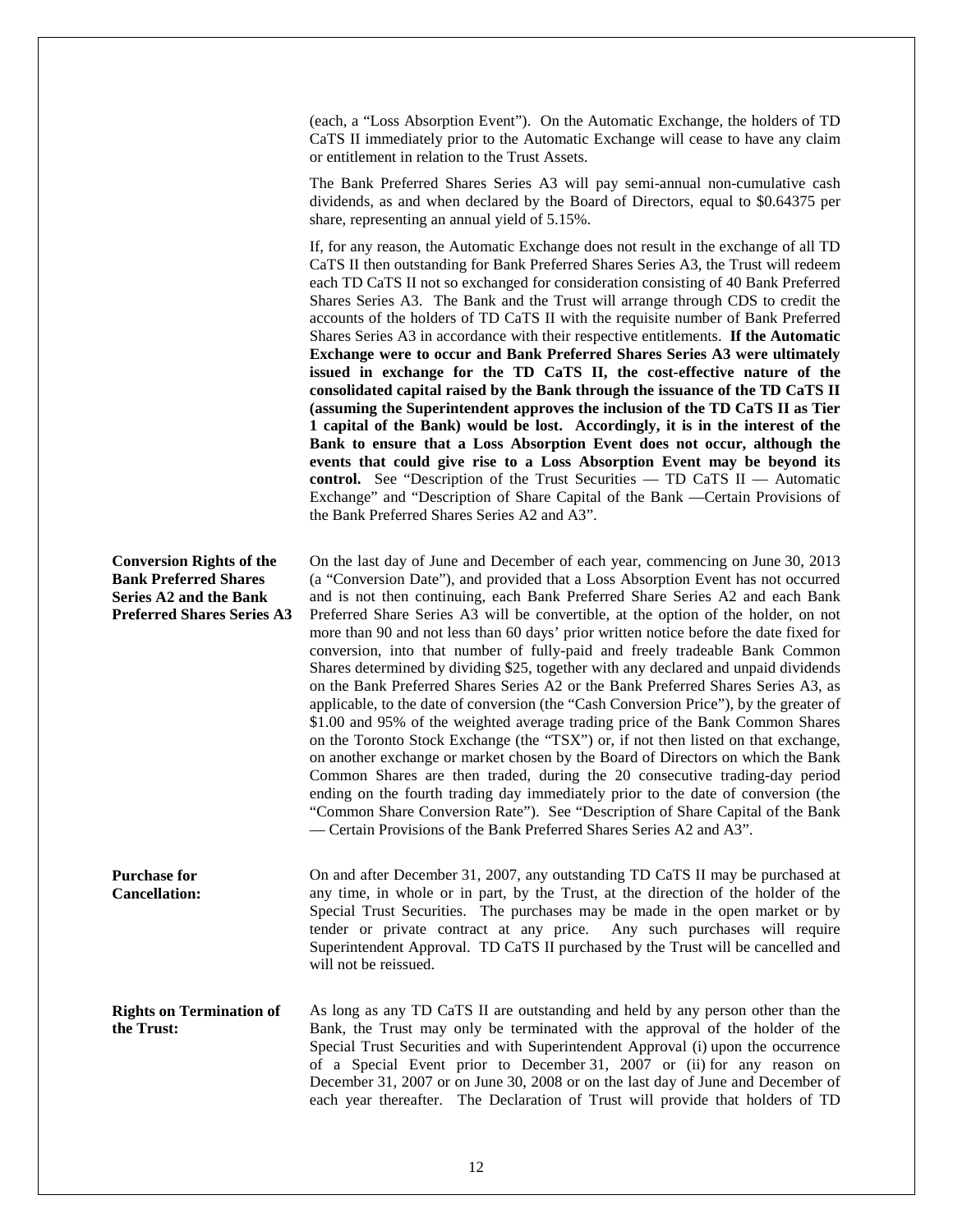Capital Trust II Securities are not entitled to initiate proceedings for the termination of the Trust.

Pursuant to the Share Exchange Agreement, the Bank will agree for the benefit of holders of TD CaTS II that, as long as any TD CaTS II are outstanding and held by any person other than the Bank, the Bank will not approve the termination of the Trust unless the Trust has sufficient funds to pay the Early Redemption Price or the Redemption Price, as applicable. Holders of each series of outstanding TD Capital Trust II Securities and holders of each series of outstanding Special Trust Securities will rank *pari passu* in the distribution of the property of the Trust in the event of a termination of the Trust, after the discharge of the claims of creditors, if any. See "Description of the Trust Securities — TD CaTS II — Rights on Termination of the Trust".

**Dividend Stopper Undertaking:**  Pursuant to the Share Exchange Agreement, the Bank will agree for the benefit of holders of TD CaTS II that, if the Trust fails on any Regular Distribution Date to pay the Indicated Yield on the TD CaTS II in full, the Bank will not pay dividends on the "Bank Dividend Restricted Shares", being the Bank Class A Preferred Shares, the Bank Common Shares, the Bank Parity Preferred Shares and the Bank Junior Preferred Shares, until the  $12<sup>th</sup>$  month following the Trust's failure to pay the Indicated Yield in full on the TD CaTS II (the "Dividend Payment Resumption Month"), unless the Trust first pays such Indicated Yield (or the unpaid portion thereof) to the holders of the TD CaTS II (the "Dividend Stopper Undertaking"). Any Indicated Yield (or portion thereof) that the Trust fails to pay to the holders of TD CaTS II on a Regular Distribution Date will form part of the Accumulated Unpaid Indicated Yield of that series. It is in the interest of the Bank to ensure, to the extent within its control, that the Trust pays the Indicated Yield on the TD CaTS II on each Regular Distribution Date so as to avoid triggering the Dividend Stopper Undertaking. See "Description of the Trust Securities — TD CaTS II — Dividend Stopper Undertaking" and "Risk Factors".

**Additional Bank Covenants:** 

In addition to the Dividend Stopper Undertaking, the Bank will agree for the benefit of the holders of TD CaTS II, pursuant to the Share Exchange Agreement, that:

- (i) all the outstanding Special Trust Securities will be owned at all times by the Bank;
- (ii) as long as any TD CaTS II are outstanding and held by any person other than the Bank, the Bank will not take any action to cause the termination of the Trust except as set forth under "Description of the Trust Securities — TD CaTS II — Rights on Termination of the Trust" and only with Superintendent Approval;
- (iii) the Bank will not assign or otherwise transfer any of its obligations under the Share Exchange Agreement, except in the case of a merger, amalgamation, reorganization or a sale of substantially all of the assets of the Bank, as the case may be. See "Description of the Trust Securities — TD CaTS II — Share Exchange Agreement".
- **Book-Entry Only Form:** The TD CaTS II will be issued under the book-entry only system operated by CDS and must be purchased or transferred through participants ("Participants") in the depository service of CDS. Participants include securities brokers and dealers, banks and trust companies. Accordingly, physical certificates representing the TD CaTS II will not be available except in the limited circumstances described under "Description of the Trust Securities — TD CaTS II — Book-Entry Only Form".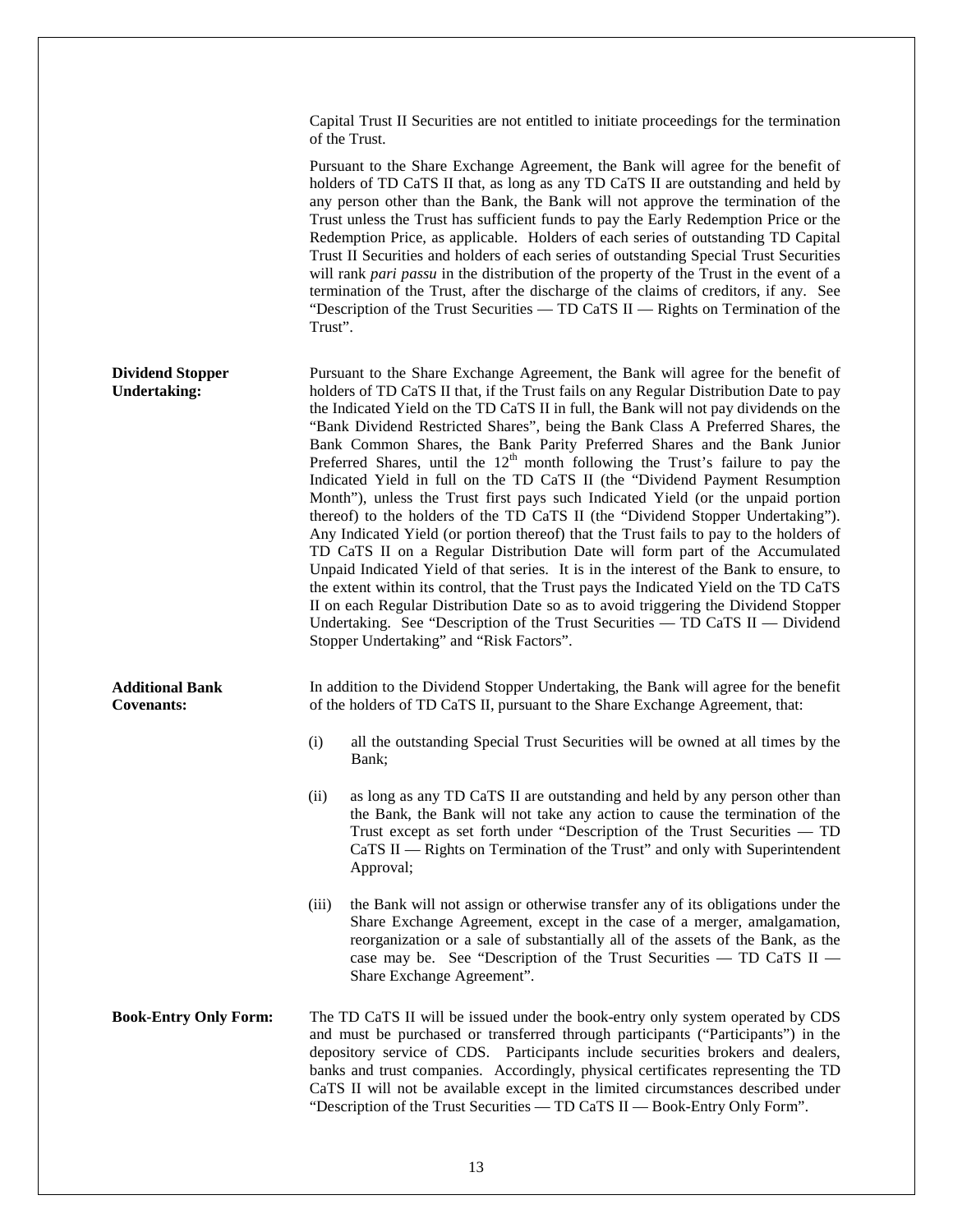**Special Trust Securities:** On the Closing Date, the Bank will subscribe for 2,000 Special Trust Securities for an issue price of \$1,000 per unit.

# **THE TRUST**

The Trust is an open-end trust established under the laws of Ontario by the Trustee pursuant to the Declaration of Trust. The Trust's business objective is to acquire and hold Trust Assets that will generate income for distribution to holders of Trust Securities. Immediately after the issuance by the Trust of the TD CaTS II pursuant to the Offering, the subscription by the Bank for the Special Trust Securities, the borrowing of funds by the Trust from the Bank under the Credit Facility, the acquisition by the Trust of the Bank Deposit Note and the acquisition by the Trust of the Funding Note, the Trust will have approximately \$365,900,000 in Trust Assets, \$350,000,000 of capital attributable to the TD CaTS II, \$2,000,000 of capital attributable to the Special Trust Securities and \$18,400,000 of funds borrowed under the Credit Facility, less \$4,500,000 of the Offering expenses of the Trust.

#### **RISK FACTORS**

The purchase of TD CaTS II are subject to certain risks and prospective investors should carefully consider the risk factors and other information in this prospectus before purchasing TD CaTS II. See "Risk Factors".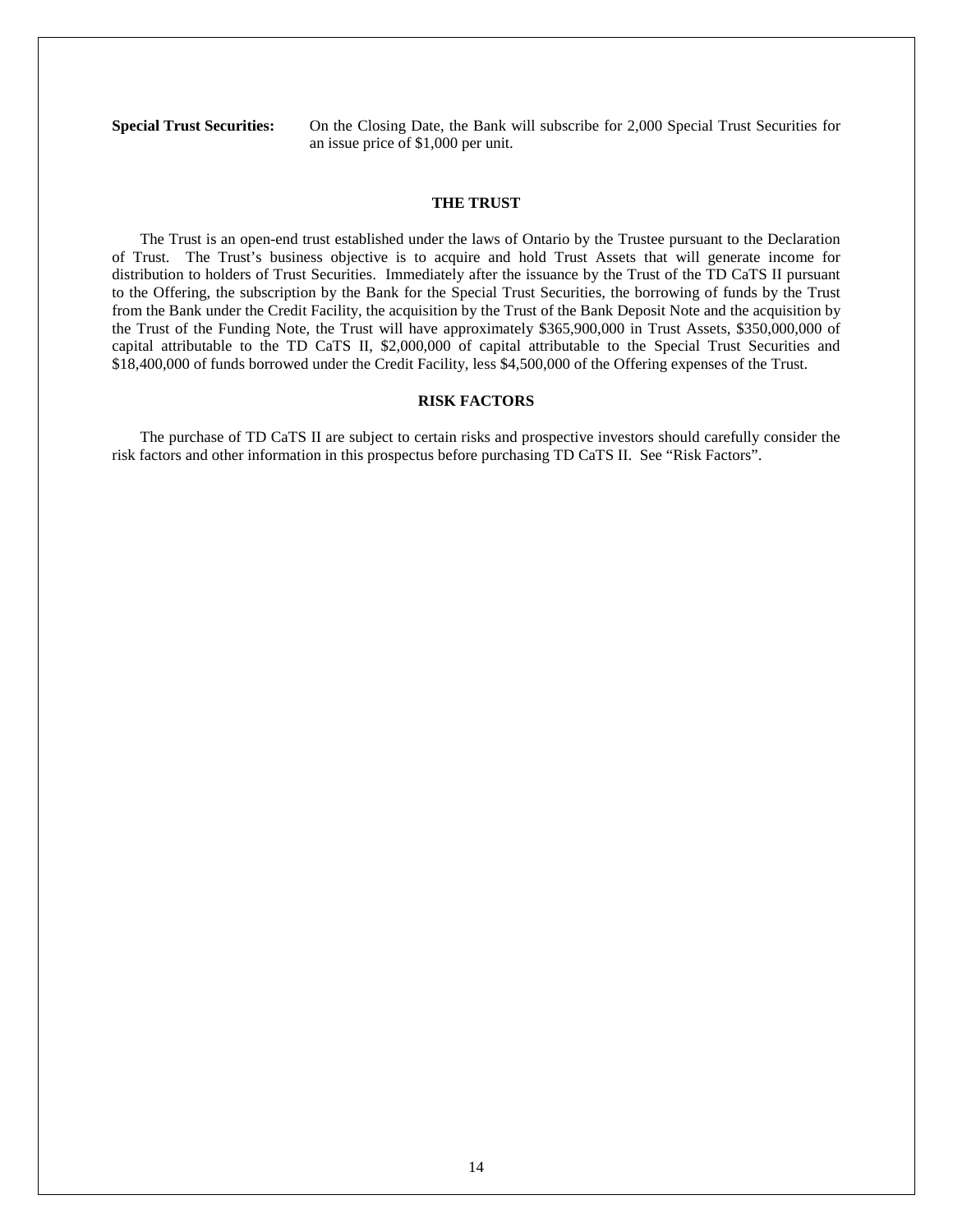# **THE TRUST**

#### **General**

The Trust is an open-end trust established under the laws of Ontario by the Trustee pursuant to the Declaration of Trust. The Trust has been formed for the purpose of issuing the Trust Securities and acquiring the Trust Assets in order to generate income for distribution to holders of Trust Securities.

The principal office of the Trust is located at Canadian Pacific Tower, Toronto-Dominion Centre, Toronto, Ontario, M5K 1A2.

The Trust is not a trust company and does not carry on business as a trust company and, accordingly, the Trust is not registered under the trust company legislation of any jurisdiction. Trust Securities are not "deposits" within the meaning of the *Canada Deposit Insurance Corporation Act* (Canada) and are not insured under the provisions of that act or any other legislation.

# **Business of the Trust**

The Trust's only undertaking is to invest its assets. The Trust's investment objective is to acquire and hold Trust Assets in order to generate income for distribution to holders of Trust Securities. The initial assets of the Trust will consist primarily of the Bank Deposit Note, which is to be purchased pursuant to an agreement between the Trust and the Bank (the "Deposit Note Purchase Agreement"). The Trust's assets may also include any securities into which the Bank Deposit Note is converted, cash, certain amounts receivable from third parties and other Eligible Investments (together with the Bank Deposit Note, the "Trust Assets"). The Bank Deposit Note is a senior unsecured obligation of the Bank that ranks on a parity with all other deposit and unsubordinated liabilities of the Bank. The Bank Deposit Note contains provisions that will permit the conversion of the Bank Deposit Note, in whole or in part, to reflect the operation of the Holder Exchange Right from time to time.

"Eligible Investments" means the Funding Note or any property, including money, securities, amounts receivable from third parties not related to the Bank for purposes of the Tax Act, mortgages, an interest in an Eligible Investment, and any debt obligation, that is a qualified investment under the Tax Act for Deferred Income Plans, except where the qualification of such property contains conditions regarding the annuitant, the beneficiary, the employer or the subscriber under the plan or fund unless the Trust is satisfied that such conditions are satisfied, except that the Bank Deposit Note will not be repaid with or converted into or exchanged for debt of the Bank or of any person related to the Bank within the meaning of the Tax Act and, following the maturity of the Bank Deposit Note, the proceeds of the repayment of the Bank Deposit Note will not be invested in debt of the Bank or of any person related to the Bank within the meaning of the Tax Act

# **Capitalization**

As a newly-formed entity, the Trust has no prior operating history. Immediately after the issuance by the Trust of the TD CaTS II pursuant to the Offering, the subscription by the Bank for the Special Trust Securities, the borrowing of funds by the Trust from the Bank under the Credit Facility, the acquisition by the Trust of the Bank Deposit Note and the acquisition by the Trust of the Funding Note, the Trust will have approximately \$365,900,000 in Trust Assets, \$350,000,000 of capital attributable to the TD CaTS II, \$2,000,000 of capital attributable to the Special Trust Securities and \$18,400,000 of funds borrowed under the Credit Facility, less \$4,500,000 of the Offering expenses of the Trust.

# **Conflicts of Interest**

Due to the nature of the Trust's relationship with the Bank and its affiliates, it is possible that conflicts of interest will arise with respect to certain transactions, including the subscription by the Trust for the Bank Deposit Note and the Funding Note and the Trust's potential acquisition of other Trust Assets from the Bank. It will be the Trust's policy that the terms of any financial dealings with the Bank or any of its affiliates will be consistent with those available from third parties.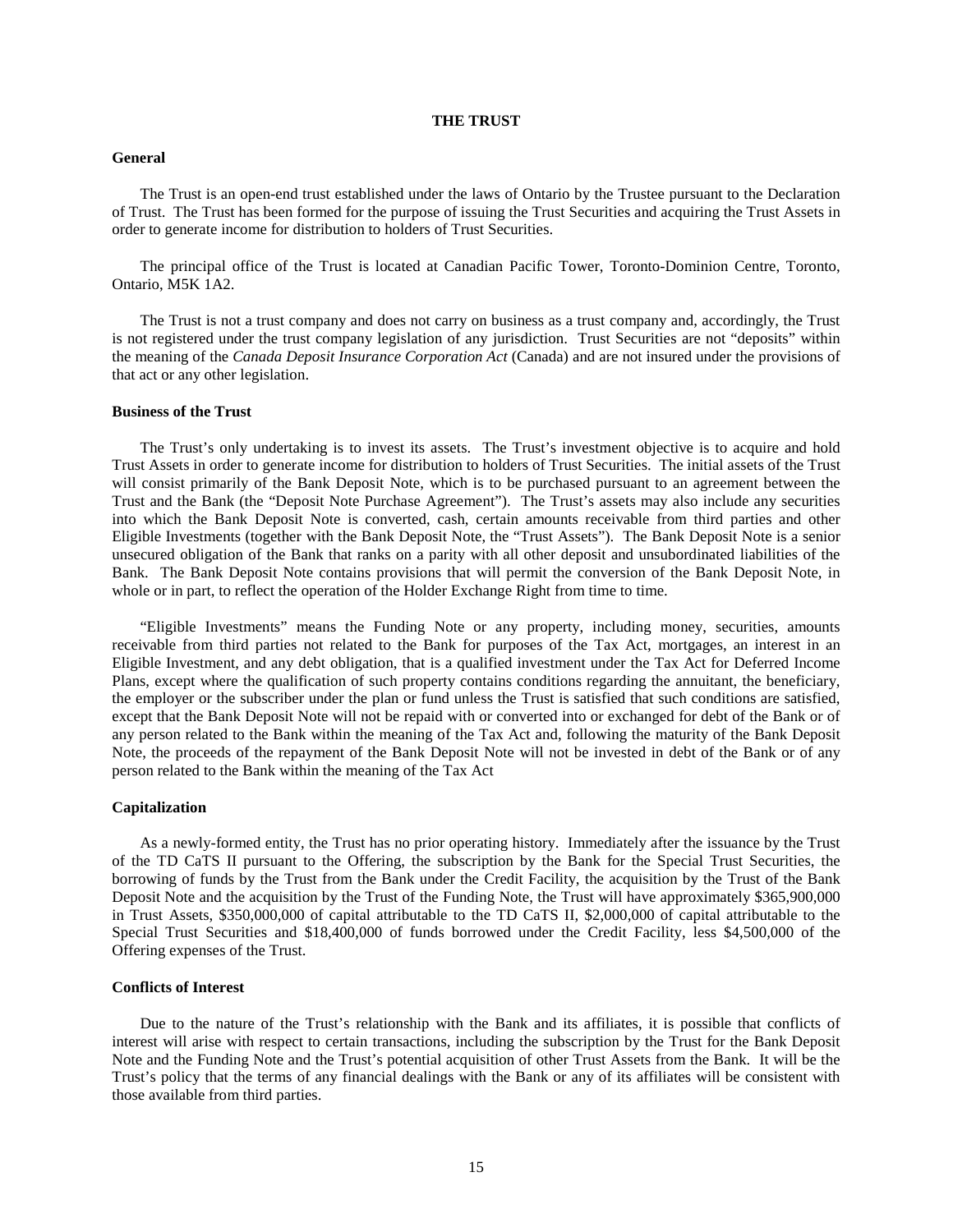Conflicts of interest between the Trust and the Bank and its affiliates may also arise in connection with actions taken by the Bank, as holder of the Special Trust Securities. It is intended that any agreements and transactions between the Trust, on the one hand, and the Bank and its affiliates, on the other hand, including the Administration Agreement, will be fair to the parties.

#### **Liquidity**

The Trust will only borrow funds from the Bank or its affiliates pursuant to an unsecured credit facility extended by such entity to the Trust (the "Credit Facility"). The Trust will use the Credit Facility only for the purposes of ensuring liquidity in the normal course of the Trust's activities, to facilitate the payment by the Trust of the expenses of the Offering and to finance the purchase of a deposit note from the Bank (the "Funding Note").

#### **Administrative Agent**

The Trustee will enter into an agreement (the "Administration Agreement") with the Bank, as "Administrative Agent", pursuant to which the Trustee will delegate to the Bank certain of its obligations in relation to the administration of the Trust, including the day-to-day operations of the Trust and such other matters as may be requested from time to time by the Trustee. The Administrative Agent will be entitled to receive a reasonable administration fee consistent with market terms and conditions.

The Administration Agreement will continue for an initial term of 10 years and after that will be renewed automatically on an annual basis. The Trustee will have the right to terminate the Administration Agreement at any time on 90 days' prior written notice on the occurrence of one or more events generally related to the failure of the Administrative Agent to perform its obligations under the Administration Agreement in a proper and timely manner.

#### **Exemptions from Certain Continuous Disclosure Requirements**

As a result of the Offering, the Trust will become a reporting issuer in each of the provinces and territories of Canada where such concept exists; however, the Trust intends to apply to the securities regulatory authorities in those provinces and territories (the "Commissions"), as appropriate, for exemptions from certain continuous disclosure requirements prescribed by applicable securities legislation for reporting issuers as well as to qualify to distribute securities using a short form prospectus.

If granted, the exemptions will likely be conditional on holders of TD CaTS II receiving the interim unaudited and annual audited financial statements and annual report of the Bank, and the Bank continuing to file with the Commissions its interim unaudited and annual audited financial statements, annual filing or management information circular and, where applicable, its annual report. If these exemptions are granted, the Trust will not be required to file with the Commissions interim unaudited and annual audited financial statements, including management's discussion and analysis of the financial condition and results of operation of the Trust, an information circular or an annual filing in lieu thereof (collectively, an "annual filing"), an annual information form of the Trust, and, where applicable, an annual report, and holders of TD CaTS II will not receive such financial statements and annual reports of the Trust. It is expected, however, that the Trust will remain subject to the requirement to file material change reports in the event of any material change in the affairs of the Trust.

Exemptive relief is being sought by the Trust based on the following terms and conditions of the TD CaTS II and for the following reasons. The operating activity of the Trust will consist of acquiring and holding Trust Assets for the purpose of generating income for distribution to holders of TD CaTS II and the holder of the Special Trust Securities. Accordingly, the information relating to the financial condition and operations of a reporting issuer that is contained in an annual information form and an annual filing will not, in respect of the Trust, be meaningful to holders of TD CaTS II. The payment of the Indicated Yield on TD CaTS II is dependent on the payment of Dividends by the Bank because the Indicated Yield will not be payable if the Bank fails to declare Dividends (see "Description of the Trust Securities — TD CaTS II — Indicated Yield"). Furthermore, in certain circumstances, including at a time when the Bank's financial condition is deteriorating or proceedings for the winding-up of the Bank have been commenced (see "Description of the Trust Securities — TD CaTS II — Automatic Exchange"), the TD CaTS II will be automatically exchanged for Bank Preferred Shares Series A3. As a result of the foregoing and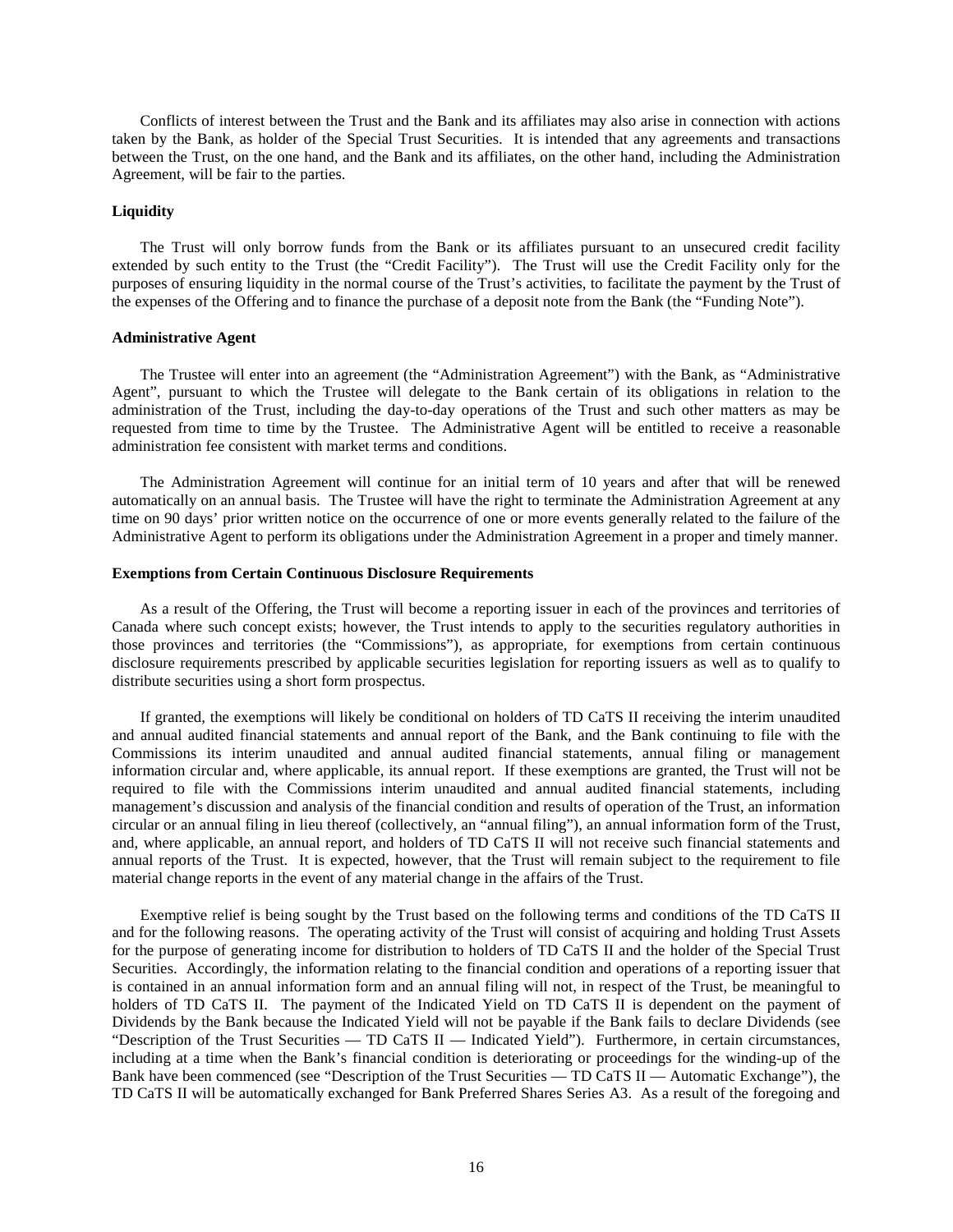because TD CaTS II are also exchangeable for Bank Preferred Shares Series A2 under other circumstances, details of the Bank's financial condition (as opposed to that of the Trust) will be of interest to holders of TD CaTS II.

#### **CAPITALIZATION OF THE TRUST**

The following table sets out the capitalization of the Trust as at September 17, 2002 and at that date adjusted to reflect the closing of the Offering and the issuance of Special Trust Securities.

|                                    | Outstanding as at<br>September 17, 2002 | <b>Outstanding as at</b><br>September 17, 2002<br>after giving effect<br>to the Offering |
|------------------------------------|-----------------------------------------|------------------------------------------------------------------------------------------|
| (in thousands of Canadian dollars) |                                         |                                                                                          |
|                                    |                                         | \$350,000                                                                                |
|                                    |                                         | 2.000                                                                                    |
|                                    | -\$1                                    |                                                                                          |
|                                    |                                         | (4,500)                                                                                  |
|                                    | \$1                                     | \$347,500                                                                                |

Notes:

 $\overline{\phantom{a}}$  , where  $\overline{\phantom{a}}$ 

(1) Amount settled on the Trust's formation subsequently applied as part of the subscription price for the Special Trust Securities.

(2) The Offering expenses of the Trust, other than the Underwriters' fee, are estimated to be \$1,000,000, and will be paid by the Trust from the proceeds of issue of the Special Trust Securities and funds borrowed under the Credit Facility.

This table should be read in conjunction with the financial statements of the Trust appearing elsewhere in this prospectus.

# **THE TORONTO-DOMINION BANK**

# **General**

The Bank, a chartered bank subject to the provisions of the Bank Act, was formed on February 1, 1955 through the amalgamation of The Bank of Toronto (chartered in 1855) and The Dominion Bank (chartered in 1869).

As at July 31, 2002 the Bank was the second largest Canadian bank in terms of total assets, with approximately \$310 billion of total assets. The Bank offers a full range of financial services and products to approximately 13 million customers in Canada and around the world through the Bank and its subsidiaries. The Bank is organized into three key businesses: TD Canada Trust, providing personal and commercial banking services in Canada; TD Securities, providing wholesale banking services in Canada, the United States and abroad; and TD Wealth Management, providing wealth management services in Canada and including the global operations of TD Waterhouse.

The Bank's head office and registered office are located in the Toronto Dominion Bank Tower, Toronto-Dominion Centre, Toronto, Ontario, M5K 1A2.

The Bank, either directly or through its subsidiaries, owns 100% of the voting and non-voting securities of the principal subsidiaries listed on pages 75 and 76 of the Annual Report, except the non-voting securities of TD Mortgage Investment Corporation, TD Capital Trust and First Nations Bank of Canada and except certain securities of TD Capital Management L.P., TD Capital Canadian Private Equity Partners (Barbados) L.P. and TD European Funding Limited.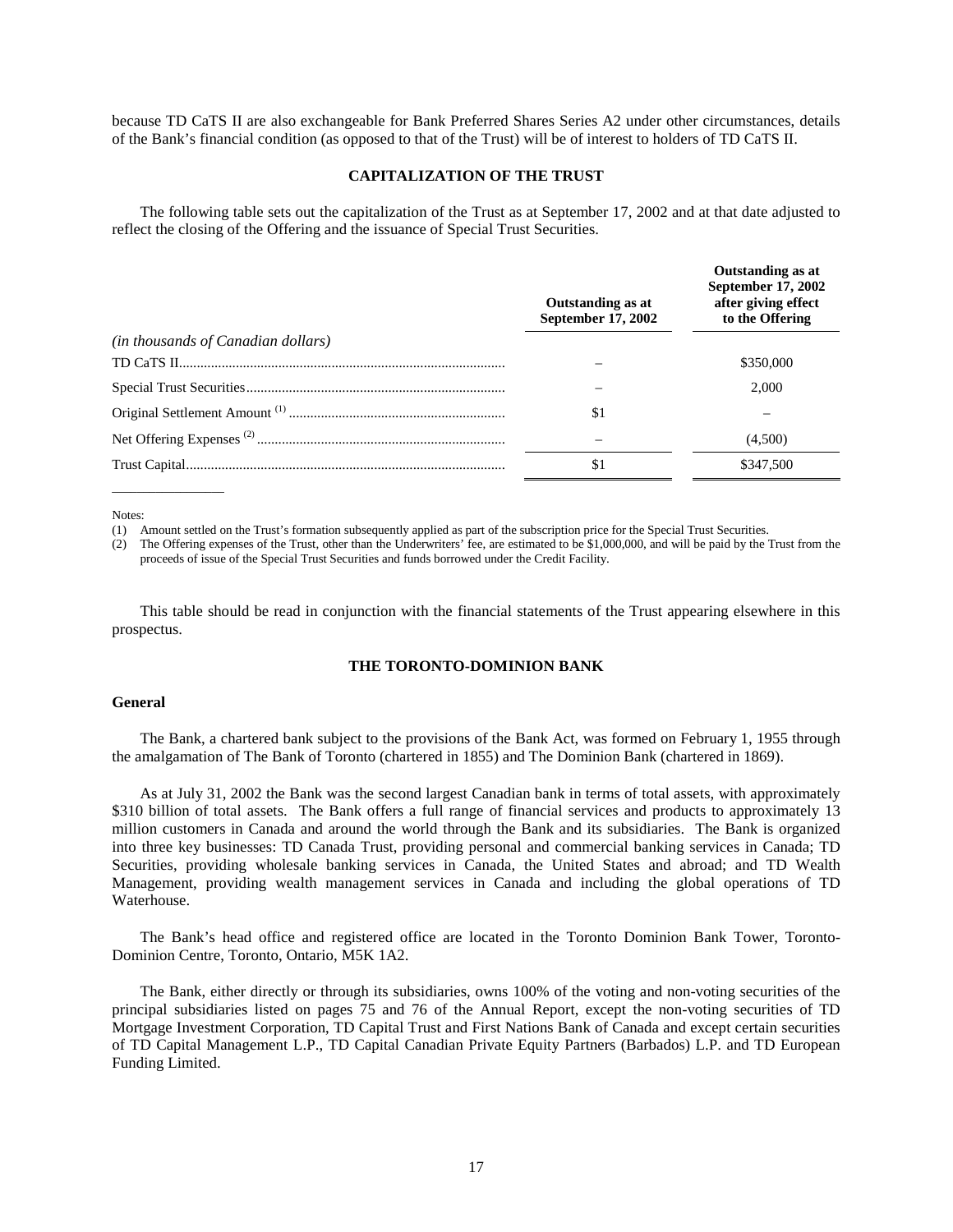Certain information regarding the Bank is incorporated by reference into this prospectus. See "Documents Incorporated by Reference".

#### **Recent Developments**

On August 29, 2002, the Bank issued \$550,000,000 principal amount of 5.20% Medium Term Notes due September 4, 2012 (the "MTN Offering").

On September 3, 2002, the Bank redeemed at par its \$25,000,000 5.65% debentures due September 3, 2007.

On October 1, 2002, the Bank's U.S.\$150,000,000 floating rate debentures matured.

On October 10, 2002, Mr. A. Charles Baillie, the Chairman of the Board of Directors and Chief Executive Officer of the Bank announced his retirement as Chief Executive Officer effective December 20, 2002. Following Mr. Baillie's announcement, the Board of Directors announced that Mr. W. Edmund Clark, currently the President and Chief Operating Officer of the Bank, will become Chief Executive Officer upon Mr. Baillie's retirement.

#### **Consolidated Capitalization of the Bank**

The following table sets forth the consolidated capitalization of the Bank at July 31, 2002 and the adjusted consolidated capitalization of the Bank at July 31, 2002 after giving effect to the Offering and the MTN Offering. This table should be read in conjunction with the Bank's consolidated financial statements and the Bank's Management's Discussion and Analysis of Operating Performance incorporated by reference in this prospectus.

|                                                 | As at July 31, 2002 |        |  |                 |        |
|-------------------------------------------------|---------------------|--------|--|-----------------|--------|
|                                                 | <b>Actual</b>       |        |  | <b>Adjusted</b> |        |
| ( <i>in millions of Canadian dollars</i> )      |                     |        |  |                 |        |
|                                                 | \$                  | 4.080  |  | \$              | 4,080  |
| <b>Non-Controlling Interest in Subsidiaries</b> |                     |        |  |                 |        |
|                                                 |                     | 900    |  |                 | 900    |
|                                                 |                     |        |  |                 | 350    |
|                                                 |                     | 4,980  |  |                 | 5,330  |
| <b>Shareholders' Equity</b>                     |                     |        |  |                 |        |
|                                                 |                     | 1,491  |  |                 | 1,491  |
|                                                 |                     | 2,782  |  |                 | 2,782  |
|                                                 |                     | 9,194  |  |                 | 9,194  |
|                                                 |                     | 13,467 |  |                 | 13,467 |
|                                                 | \$                  | 18,447 |  | \$              | 18.797 |

Note:

\_\_\_\_\_\_\_\_\_\_\_\_

(1) The adjusted column does not reflect costs of \$4.5 in connection with the Offering.

#### **Capital Adequacy Requirements**

The Bank Act requires the Bank to maintain adequate capital in relation to its operations. The Superintendent has established risk-based capital targets for Canadian chartered banks of 7% (Tier 1 Capital) and 10% (Total Capital). The Superintendent has issued guidelines concerning the maintenance of adequate capital (the "Capital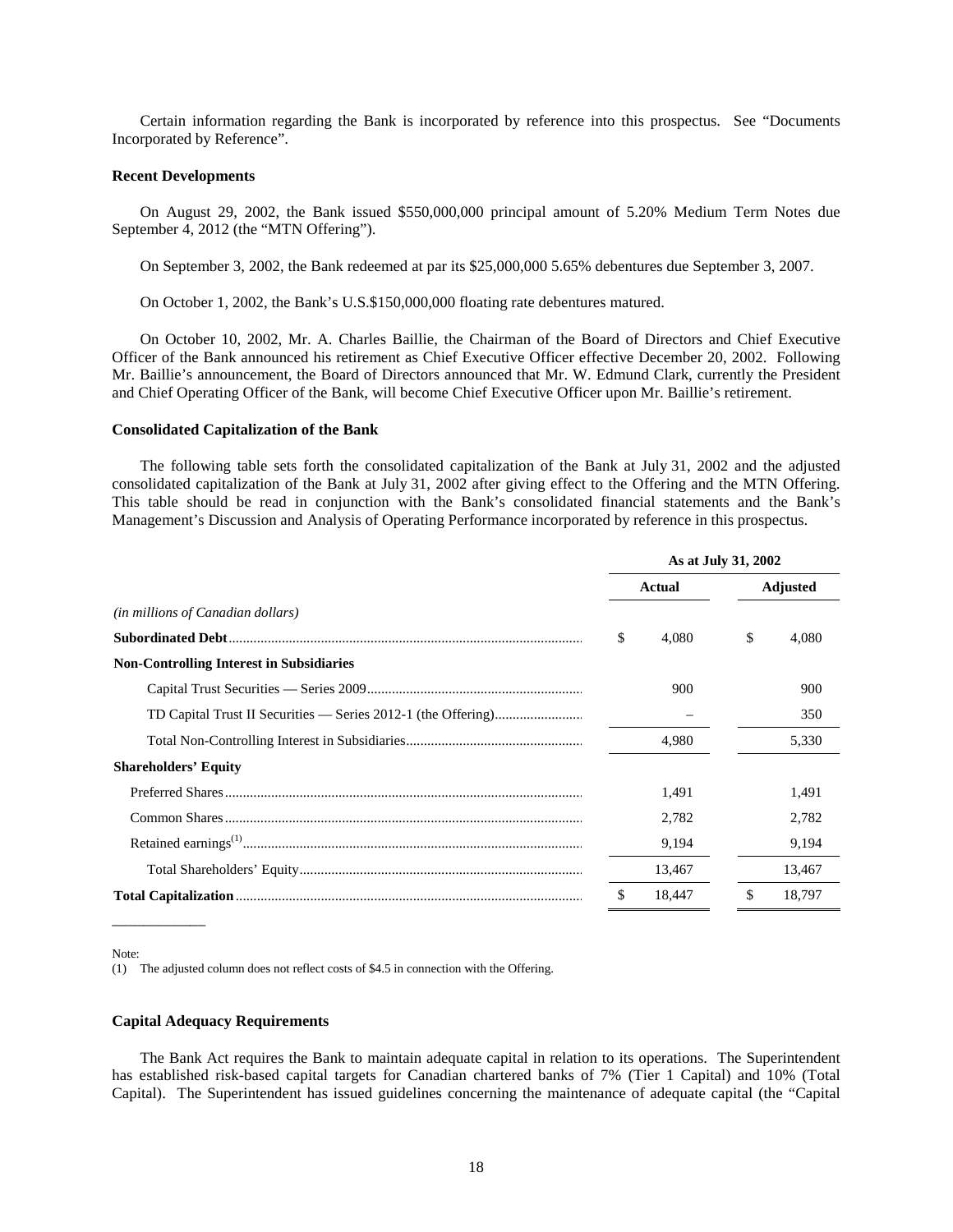Guidelines") and has statutory authority pursuant to subsection 485(3) of the Bank Act to direct the Bank to increase its capital even if the Bank is in compliance with the Capital Guidelines. The Bank has no reason to believe that the Superintendent intends to direct the Bank to increase its capital. Pursuant to the Capital Guidelines, requirements are applied to the Bank on a consolidated basis including all subsidiaries except insurance subsidiaries or other regulated financial institutions whose leverage is inappropriate for a deposit-taking institution and which, because of their size, would have a material impact on the leverage of the consolidated entity.

The following table sets forth the risk-based Tier 1 Capital ratios and risk-based Total Capital ratios of the Bank as at the dates indicated:

| <b>Risk-Based</b><br>Tier 1<br><b>Capital Ratio</b> | <b>Risk-Based</b><br>Total<br><b>Capital Ratio</b> |
|-----------------------------------------------------|----------------------------------------------------|
| 7.7%                                                | 10.6%                                              |
| 8.4%                                                | 11.9%                                              |
| 7.2%                                                | 10.8%                                              |
| 10.1%                                               | 13.3%                                              |
| $7.2\%$                                             | 11.0%                                              |
| 6.6%                                                | 10.2%                                              |

The Offering will provide the Bank with a cost-effective means of raising Tier 1 capital for Canadian bank regulatory purposes. After giving effect to the proceeds of this Offering and the MTN Offering, the risk-based Tier 1 Capital ratio and risk-based Total Capital ratio levels of the Bank as at July 31, 2002, adjusted for such events, would have been 7.8% and 10.8%, respectively.

# **DESCRIPTION OF THE TRUST SECURITIES**

# **TD CaTS II**

The following is a summary of the rights, privileges, restrictions and conditions attaching to the TD CaTS II. This summary is qualified in its entirety by the provisions of the Declaration of Trust. For information concerning Bank Preferred Shares Series A2 and Bank Preferred Shares Series A3 into which, in certain circumstances, the TD CaTS II are exchangeable, see "Description of Share Capital of the Bank — Certain Provisions of the Bank Preferred Shares Series A2 and A3" and for information with respect to the Bank Deposit Note, see "Description of the Bank Deposit Note".

#### **Indicated Yield**

Holders of TD CaTS II will be entitled to receive an Indicated Yield, in cash, of \$33.96 per TD CaTS II in respect of each Distribution Period on the Distribution Date immediately following that Distribution Period unless a Distribution Diversion Event has occurred.

A Distribution Date will be a Regular Distribution Date unless the Bank fails to declare Dividends in the Dividend Reference Period. Accordingly, whether or not the Indicated Yield on the TD CaTS II will be payable by the Trust on any Distribution Date will be determined prior to the commencement of the Distribution Period ending on the day preceding that Distribution Date. On each Regular Distribution Date, the Trust will pay the Indicated Yield to the holders of TD CaTS II and the holder of the Special Trust Securities will be entitled to receive the Net Distributable Funds, if any, of the Trust remaining after payment of the Indicated Yield. If the Bank does not declare a Dividend during the relevant Dividend Reference Period, a Distribution Diversion Event will occur.

If a Distribution Diversion Event occurs, the Distribution Date occurring on the day immediately following the end of the first Distribution Period following the Distribution Diversion Event will be a Distribution Diversion Date.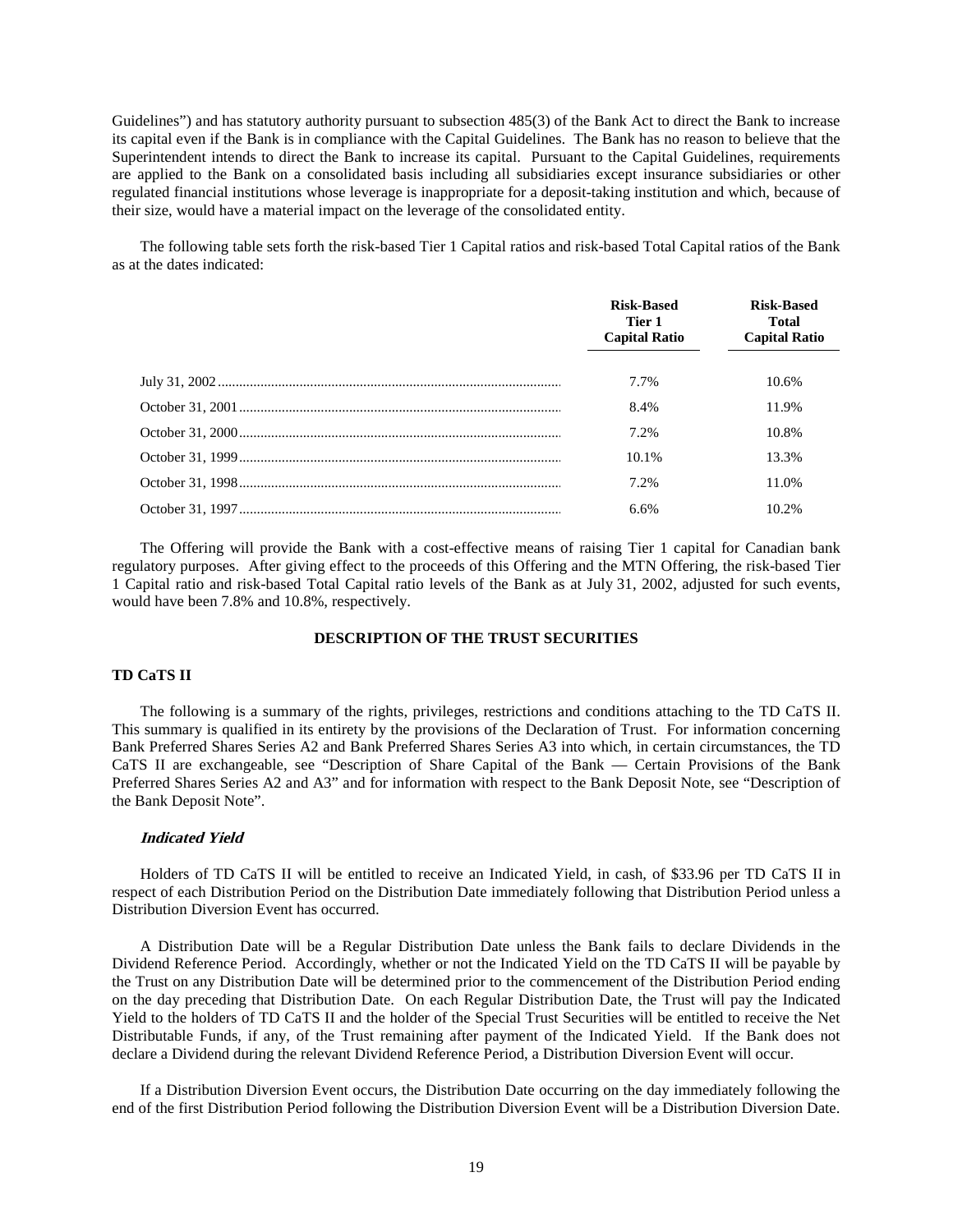In that case, although the Bank Deposit Note will pay interest to the Trust on the Bank Deposit Note Interest Payment Date, the Trust will not pay the Indicated Yield on the TD CaTS II on the Distribution Diversion Date; instead, it will pay the Net Distributable Funds, if any, as at such Distribution Diversion Date to the holder of the Special Trust Securities.

If the Net Distributable Funds of the Trust are insufficient to enable the Trust to pay the full amount of the Indicated Yield on the TD CaTS II and any other outstanding TD Capital Trust II Securities on a Regular Distribution Date (the amount of such insufficiency being the "Indicated Yield Deficit"), there will be added to the Accumulated Unpaid Indicated Yield in respect of each series of the TD Capital Trust II Securities an amount determined by multiplying the Indicated Yield Deficit by the percentage that the Indicated Yield on the particular series of TD Capital Trust II Securities represents of the aggregate Indicated Yield on all series of TD Capital Trust II Securities in respect of such Regular Distribution Date (the "Indicated Yield Ratio") and the Trust will pay to holders of each series of TD Capital Trust II Securities the amount of the Net Distributable Funds determined by multiplying the Net Distributable Funds by the Indicated Yield Ratio in respect of the particular series of TD Capital Trust II Securities. The Trust may pay the Accumulated Unpaid Indicated Yield to the holders of the TD Capital Trust II Securities at any time; however, the Trust will not be obligated, and holders of TD Capital Trust II Securities will not have any right to cause the Trust, to pay such amount until the occurrence of an event giving rise to the obligation of the Trust to pay the Early Redemption Price or the Redemption Price, as the case may be. See "Description of the Trust Securities — TD CaTS II — Trust Redemption Right", "Description of the Trust Securities — TD CaTS II — Trust Special Redemption Right" and "Description of the Trust Securities — TD CaTS II — Rights on Termination of the Trust".

#### **Voting Rights**

The TD CaTS II are non-voting except in the limited circumstances set out in the Declaration of Trust involving changes to the terms and conditions of the TD CaTS II. The Declaration of Trust provides that those terms and conditions may be changed if authorized by the holder of the Special Trust Securities. If the amendment would (i) give rise to a Regulatory Event without Superintendent Approval, or (ii) in the opinion of the Trustee, relying on a certificate of the Administrative Agent, be materially prejudicial to the rights of holders of the TD Capital Trust II Securities, such amendment must also be approved by the holders of TD Capital Trust II Securities, given by way of an Extraordinary Resolution. The Declaration of Trust provides that where changes affect the terms and conditions of the TD CaTS II differently than any other series of TD Capital Trust II Securities then outstanding, the terms and conditions may be changed only if authorized by the holders of the TD CaTS II by way of a Series Extraordinary Resolution. The holder of the Special Trust Securities must approve any such change and, in addition, any such change that would affect the status of the TD CaTS II as capital of the Bank is subject to Superintendent Approval. The terms "Extraordinary Resolution" and "Series Extraordinary Resolution" mean, in effect, a resolution passed by the holders of TD Capital Trust II Securities or a particular series of TD Capital Trust II Securities (including the TD CaTS II), respectively, representing not less than 66 2/3% of the TD Capital Trust II Securities or series of TD Capital Trust II Securities, respectively, represented and voted at a meeting of holders of TD Capital Trust II Securities or series of TD Capital Trust II Securities, respectively, or a resolution in writing signed by the holders of TD Capital Trust II Securities or series of TD Capital Trust II Securities, respectively, representing not less than 66 2/3% of the outstanding TD Capital Trust II Securities or series of TD Capital Trust II Securities, respectively. The quorum at any such meeting will be two or more holders of TD Capital Trust II Securities or series of TD Capital Trust II Securities, respectively, present in person or represented by proxy and owning or representing not less than 25% of the aggregate number of TD Capital Trust II Securities or series of TD Capital Trust II Securities, respectively, then outstanding, provided that if a quorum is not present and the meeting is adjourned, at the meeting following such adjournment those holders present in person or represented by proxy will constitute a quorum even though they may represent less than 25% of the aggregate number of TD Capital Trust II Securities or series of TD Capital Trust II Securities, respectively, then outstanding. Notwithstanding the foregoing, the Trustee may, without the consent of holders of TD CaTS II, execute instruments supplemental to the Declaration of Trust and any other relevant instruments for certain limited purposes, including curing ambiguities or defects, and making any modification that, in the opinion of the Trustee, would not be prejudicial to the interest of holders of TD CaTS II and making such changes as may be required to conform with applicable regulatory requirements from time to time. See also "Description of the Trust Securities — TD CaTS II — Additional Securities of the Trust".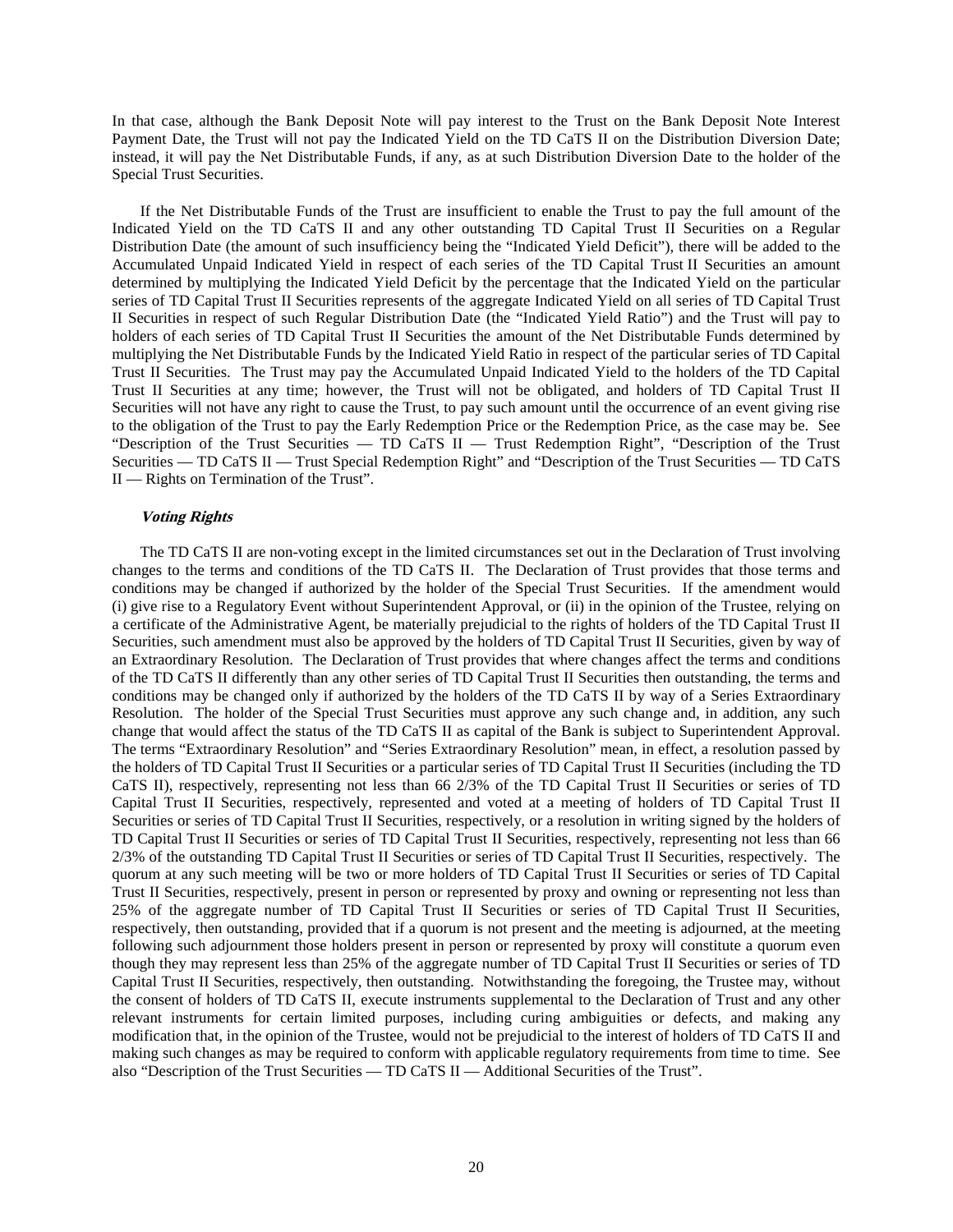#### **Trust Redemption Right**

On December 31, 2007 and on any Distribution Date thereafter, the Trust, at its option, and with Superintendent Approval, and on not less than 30 nor more than 60 days' prior written notice, may redeem any outstanding TD CaTS II in whole or in part, without the consent of the holders, for an amount in cash per TD CaTS II equal to (i) the Early Redemption Price, if the TD CaTS II are redeemed prior to December 31, 2012, and (ii) the Redemption Price, if the TD CaTS II are redeemed on or after December 31, 2012.

Any partial redemption will be carried out by lot or in some other equitable manner.

#### **Trust Special Event Redemption Right**

Upon the occurrence of a Regulatory Event or a Tax Event, the Trust, at its option, and with Superintendent Approval, and on not less than 30 nor more than 90 days' prior written notice, may redeem at any time, all but not less than all of the TD CaTS II, without the consent of the holders, for an amount in cash per TD CaTS II, equal to (i) the Early Redemption Price, if the TD CaTS II are redeemed prior to December 31, 2012, and (ii) the Redemption Price, if the TD CaTS II are redeemed on or after December 31, 2012.

"Regulatory Event" means (assuming the Superintendent approves the inclusion of the TD CaTS II as Tier 1 capital of the Bank) the receipt by the Trust or the Bank of a notice or advice from the Superintendent that the TD CaTS II no longer qualify as eligible Tier 1 capital under the Superintendent's interpretation of the Capital Guidelines.

"Tax Event" means the receipt by the Bank or the Trust of an opinion of independent counsel of recognized standing in Canada experienced in such matters (who may be counsel to the Bank or the Trust) to the effect that, as a result of (i) any amendment to, clarification of, or change (including any announced prospective change) in, the laws, or any regulations thereunder, of Canada or any political subdivision or taxing authority thereof or therein, affecting taxation, (ii) any judicial decision, official administrative pronouncement, published or private ruling, regulatory procedure, notice or announcement (including any notice or announcement of an intention to adopt such procedures or regulations) by any legislative body, court, governmental authority or agency or regulatory body having appropriate jurisdiction (collectively, "Administrative Action") or (iii) any amendment to, clarification of, or change in, the official position or the interpretation of any Administrative Action or any interpretation or pronouncement that provides for a position with respect to such Administrative Action that differs from the previously generally accepted position, in each case, by any legislative body, court, governmental authority or agency or regulatory body, irrespective of the manner in which such amendment, clarification, change, interpretation or pronouncement is made known, which amendment, clarification or change is effective or such interpretation or pronouncement is announced on or after October 15, 2002, there is more than an insubstantial risk that (A) the treatment of any of the Bank's or the Trust's items of income or expense (including the treatment by the Bank or the Trust of interest on the Bank Deposit Note or of distributions made on the TD CaTS II or the Special Trust Securities) or treatment of the Bank Deposit Note or other property of the Trust, in each case as reflected in tax returns filed (or to be filed), will be challenged by a taxing authority, and that such challenge could subject the Bank or the Trust to more than a *de minimis* amount of additional taxes, duties or other governmental charges or civil liabilities or (B) the Trust is, or will be, subject to more than a *de minimis* amount of taxes, duties or other governmental charges or civil liabilities.

#### **Holder Exchange Right**

Holders of TD CaTS II will have the right, at any time, on not less than three and not more than 90 days' prior written notice to the Trust and the Bank, to surrender all or part of their TD CaTS II to the Trust at a price, for each TD CaTS II, equal to 40 newly issued Bank Preferred Shares Series A2. The Trust will have the right, at any time before the exchange is completed, to arrange for a substituted purchaser to purchase TD CaTS II tendered for surrender to the Trust so long as the holder of the TD CaTS II so tendered has not withheld consent to the purchase of its TD CaTS II. If a substituted purchaser is found, the price to be paid to a holder of TD CaTS II so tendered will be not less than 90% of the closing price of such TD CaTS II on the last trading day immediately before the date fixed for purchase and such purchase price is intended to represent a fair equivalent in cash of the Surrender Price.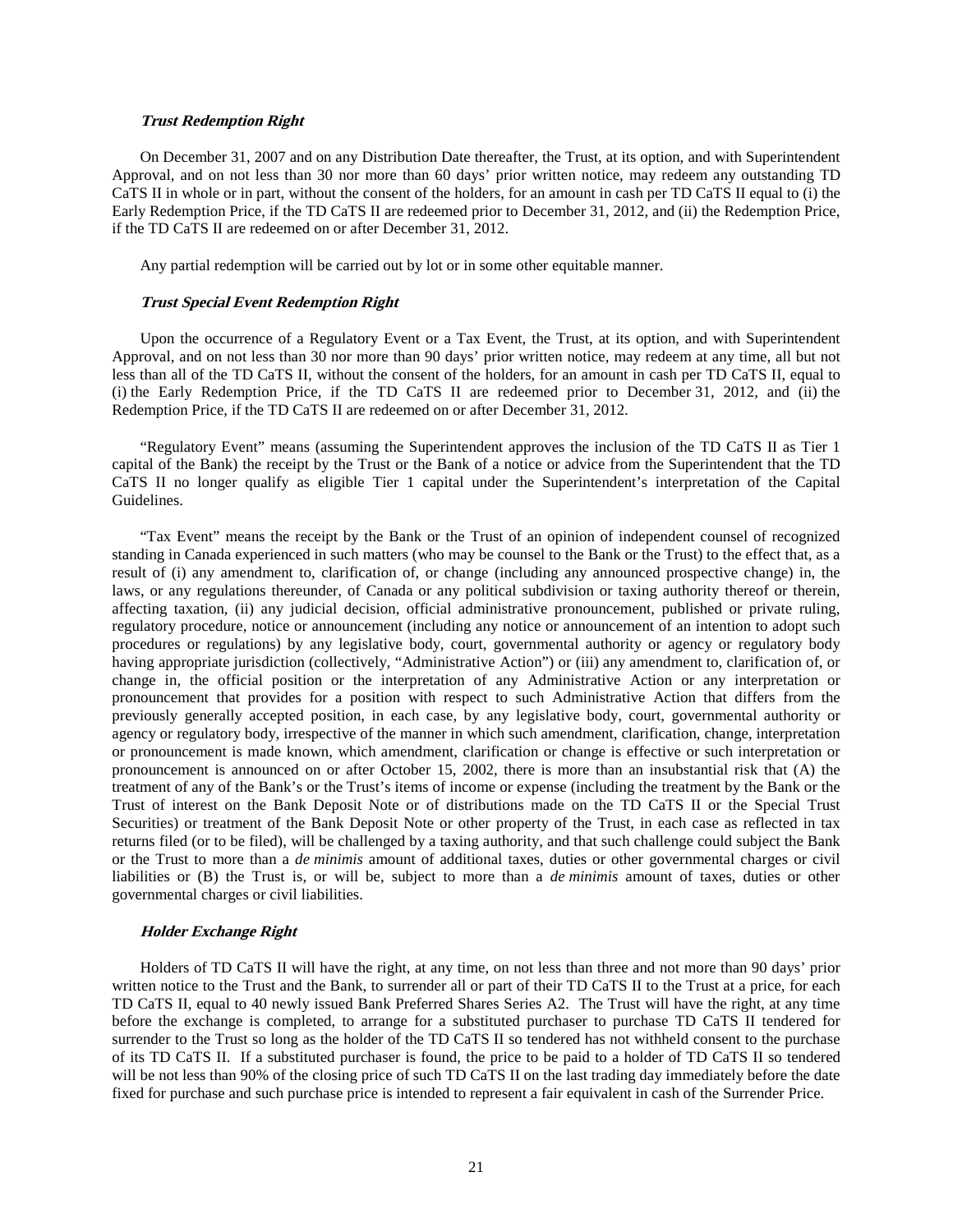The Bank Preferred Shares Series A2 will pay semi-annual non-cumulative cash dividends, as and when declared by the Board of Directors, equal to \$0.55 per share, representing an annual yield of 4.40%. The Holder Exchange Right will be effected through the conversion by the Trust of the corresponding principal amount of the Bank Deposit Note. The Trust, as holder of the Bank Deposit Note, will have the right at any time to convert all or part of the Bank Deposit Note into the corresponding number of Bank Preferred Shares Series A2. Immediately following that conversion, the Trust will arrange through CDS to credit the accounts of the holders of TD CaTS II exercising the Holder Exchange Right with the requisite number of Bank Preferred Shares Series A2 and the TD CaTS II surrendered for exchange will be cancelled.

As long as the TD CaTS II are held in the CDS book-entry only system, beneficial owners of TD CaTS II may exercise the Holder Exchange Right by providing instructions to the Participants through whom they hold TD CaTS II. In turn, such Participants will communicate those exchange instructions to the Trustee through CDS. Participants may be required to include a declaration on behalf of any beneficial holder of TD CaTS II purporting to exercise the Holder Exchange Right for the purpose of establishing whether any such beneficial holder would as a result of the exercise of the Holder Exchange Right be an Ineligible Person or a Significant Shareholder. Where TD CaTS II are not held in the CDS book-entry only system, the Holder Exchange Right may be effected by the registered holder of TD CaTS II depositing with the Trustee, within the time periods referred to above, certificates representing the TD CaTS II with a duly completed exchange panel in the form contemplated by the Declaration of Trust.

"Significant Shareholder" means any person who beneficially owns directly, or indirectly through entities controlled by such person or persons associated with or acting jointly or in concert with such person, shares of any class of the Bank in excess of 10% of the total number of outstanding shares of that class.

Upon the exercise of the Holder Exchange Right, the Trust reserves the right not to deliver Bank Preferred Shares Series A2 to any person whose address is in, or whom the Trust or the Bank has reason to believe is a resident of, any jurisdiction outside Canada, to the extent that such delivery would require the Trust or the Bank to take any action to comply with securities, banking or analogous laws of such jurisdiction (an "Ineligible Person") or to any person who would as a result of such delivery become a Significant Shareholder. In such circumstances, the Trustee will hold all Bank Preferred Shares Series A2 that would otherwise be delivered to Ineligible Persons or any Significant Shareholder, as agent for Ineligible Persons and Significant Shareholders, and the Trustee will attempt to sell such Bank Preferred Shares Series A2 (to parties other than the Bank and its affiliates) on behalf of such Ineligible Persons and Significant Shareholders. Such sales, if any, will be made at any time and any price. Neither the Bank nor the Trustee will be subject to any liability for failing to sell Bank Preferred Shares Series A2 on behalf of any such Ineligible Persons or Significant Shareholders at any particular price on any particular day. The net proceeds received by the Trustee from the sale of any Bank Preferred Shares Series A2 will be divided among the Ineligible Persons and Significant Shareholders in proportion to the number of Bank Preferred Shares Series A2 that would otherwise have been deliverable to them, after deducting the costs of sale and any applicable withholding taxes. The Trustee will make payment of the aggregate net proceeds to CDS (if the TD CaTS II are then held in the book-entry only system) or to the registrar and transfer agent (in all other cases) for distribution to such Ineligible Persons and Significant Shareholders in accordance with the customary practice and procedures of CDS ("CDS Procedures") or otherwise.

#### **Automatic Exchange**

Each TD CaTS II will be exchanged automatically, without the consent of the holder, for 40 Bank Preferred Shares Series A3, upon the occurrence of a Loss Absorption Event. The Bank Preferred Shares Series A3 will pay semi-annual non-cumulative cash dividends, as and when declared by the Board of Directors, equal to \$0.64375 per share, representing an annual yield of 5.15%. The Automatic Exchange will be deemed to occur as of 8:00 a.m. (Eastern time) on the date that a Loss Absorption Event occurs. The Automatic Exchange will be effected pursuant to the terms of the Share Exchange Agreement and the Declaration of Trust. As of the time of the exchange, each holder of TD CaTS II shall be deemed to have exchanged and transferred to the Bank all of such holder's right, title and interest in and to its TD CaTS II and shall cease to be a holder thereof and all rights of such holder as a securityholder of the Trust will cease and such person shall therefrom be deemed to be and shall be for all purposes a holder of Bank Preferred Shares Series A3. Upon an Automatic Exchange and the deemed exchange of the TD CaTS II by their holders, the Exchange Trustee will arrange through CDS to credit the accounts of the holders of TD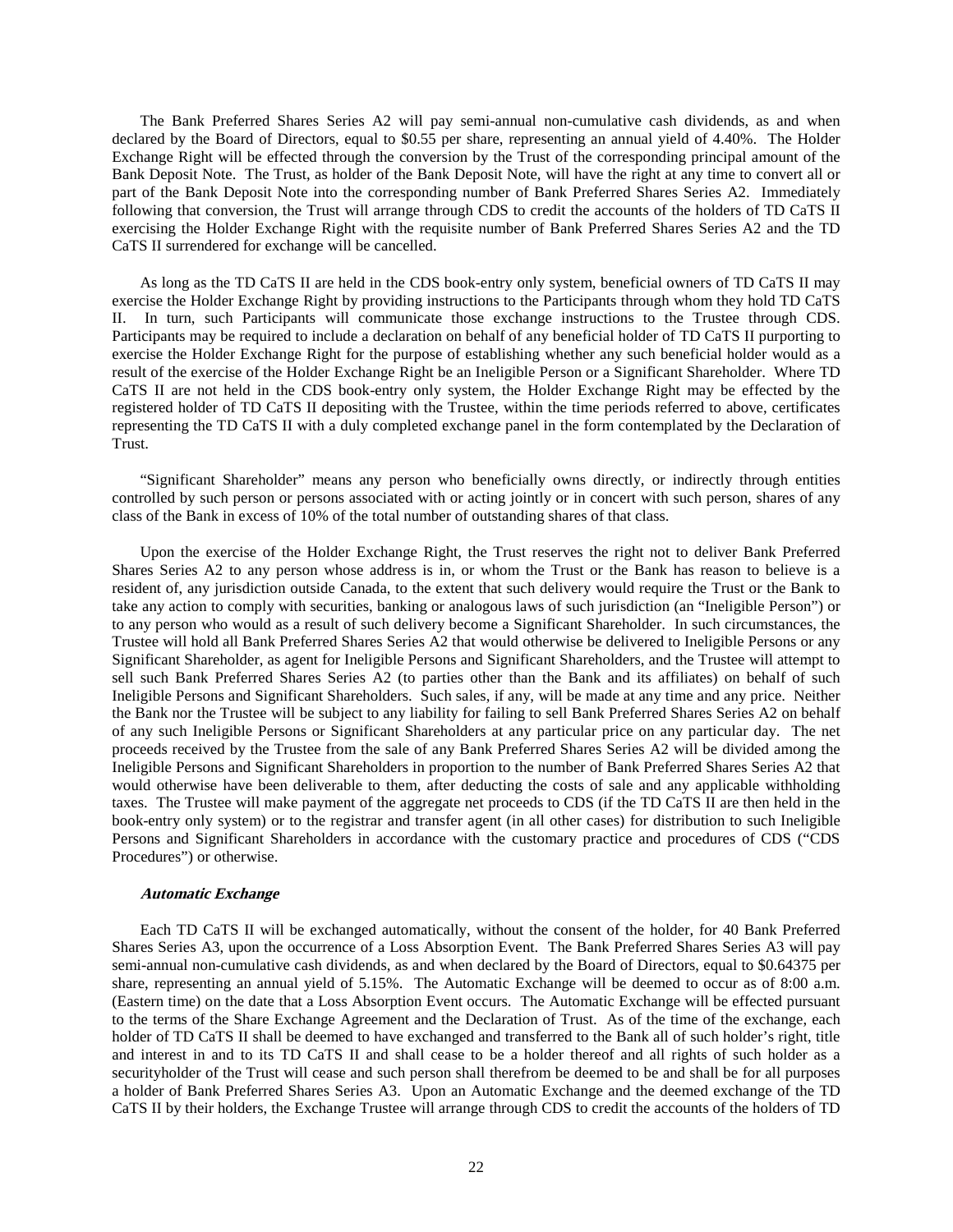CaTS II with the requisite number of Bank Preferred Shares Series A3 in accordance with their respective entitlements. The Bank will mail notice of the occurrence of the Loss Absorption Event to the Trust within 10 days of such event. If for any reason the Automatic Exchange does not result in the exchange of all TD CaTS II then outstanding for Bank Preferred Shares Series A3, the Trust will redeem each TD CaTS II not so exchanged for 40 Bank Preferred Shares Series A3. The Trust will have the right, pursuant to the Subscription Right, to have the Bank issue to the Trust a sufficient number of Bank Preferred Shares Series A3 for that purpose.

Upon an Automatic Exchange, the Bank reserves the right not to deliver Bank Preferred Shares Series A3 to any Ineligible Person or to any person who would as a result of such delivery become a Significant Shareholder. In such circumstances, the Exchange Trustee will hold all Bank Preferred Shares Series A3 that would otherwise be issued to Ineligible Persons or Significant Shareholders, as their agent, and the Exchange Trustee will attempt to sell such Bank Preferred Shares Series A3 (to parties other than the Bank and its affiliates) on their behalf. Such sales, if any, will be made at any time and any price. Neither of the Bank or the Exchange Trustee will be subject to any liability for failing to sell Bank Preferred Shares Series A3 on behalf of any such Ineligible Persons or Significant Shareholders or at any particular price on any particular day. The net proceeds received by the Exchange Trustee from the sale of any Bank Preferred Shares Series A3 will be divided among Ineligible Persons and the Significant Shareholders in proportion to the number of Bank Preferred Shares Series A3 that would otherwise have been deliverable to them, after deducting the costs of sale and any applicable withholding taxes. The Exchange Trustee will make payment of the aggregate net proceeds to CDS (if the TD CaTS II are then held in the book-entry only system) or to the registrar and transfer agent (in all other cases) for distribution to such Ineligible Persons and Significant Shareholders in accordance with CDS Procedures or otherwise.

If an Automatic Exchange were to occur and Bank Preferred Shares Series A3 are issued in exchange for TD CaTS II, the cost-effective nature of the consolidated capital raised by the Bank through the issuance of the TD CaTS II (assuming the Superintendent approves the inclusion of the TD CaTS II as Tier 1 capital of the Bank) would be lost. Accordingly, it is in the interest of the Bank to ensure that a Loss Absorption Event does not occur, although the events that could give rise to a Loss Absorption Event may be beyond its control.

### **Non-Resident Ownership Restrictions**

Non-residents of Canada within the meaning of the Tax Act may not own in the aggregate more than 50% of the Trust Securities outstanding at any time. The Trust will not accept any subscription for TD Capital Trust II Securities from any person, issue any TD Capital Trust II Securities to any person or register or otherwise recognize a transfer of any TD Capital Trust II Securities to any person if, after giving effect thereto, more than 50% of the outstanding Trust Securities would be held or beneficially owned, directly or indirectly, by non-residents of Canada. The Declaration of Trust includes a mechanism to permit the Trust to sell TD Capital Trust II Securities, including TD CaTS II, held by such persons, upon notice, in order to remedy any contravention of this restriction.

#### **Extinguishment of Rights of Holders**

As of the time of exchange, each holder of TD CaTS II surrendered for exchange or automatically exchanged will cease to be a holder thereof and all rights of such holder as a security holder of the Trust will cease. Such holder after that time will be deemed to be for all purposes and will be for all purposes a holder of Bank Preferred Shares Series A2 or Bank Preferred Shares Series A3, as the case may be (unless payment in the form of Bank Preferred Shares Series A2 or Bank Preferred Shares Series A3 is not made). TD CaTS II surrendered for exchange pursuant to the Holder Exchange Right will be cancelled and will not be reissued.

# **Purchase for Cancellation**

On and after December 31, 2007, the TD CaTS II may be purchased at any time, in whole or in part, by the Trust, at the direction of the holder of the Special Trust Securities. The purchases may be made in the open market or by tender or private contract at any price. Any such purchases will require Superintendent Approval. TD CaTS II purchased by the Trust will be cancelled and will not be reissued.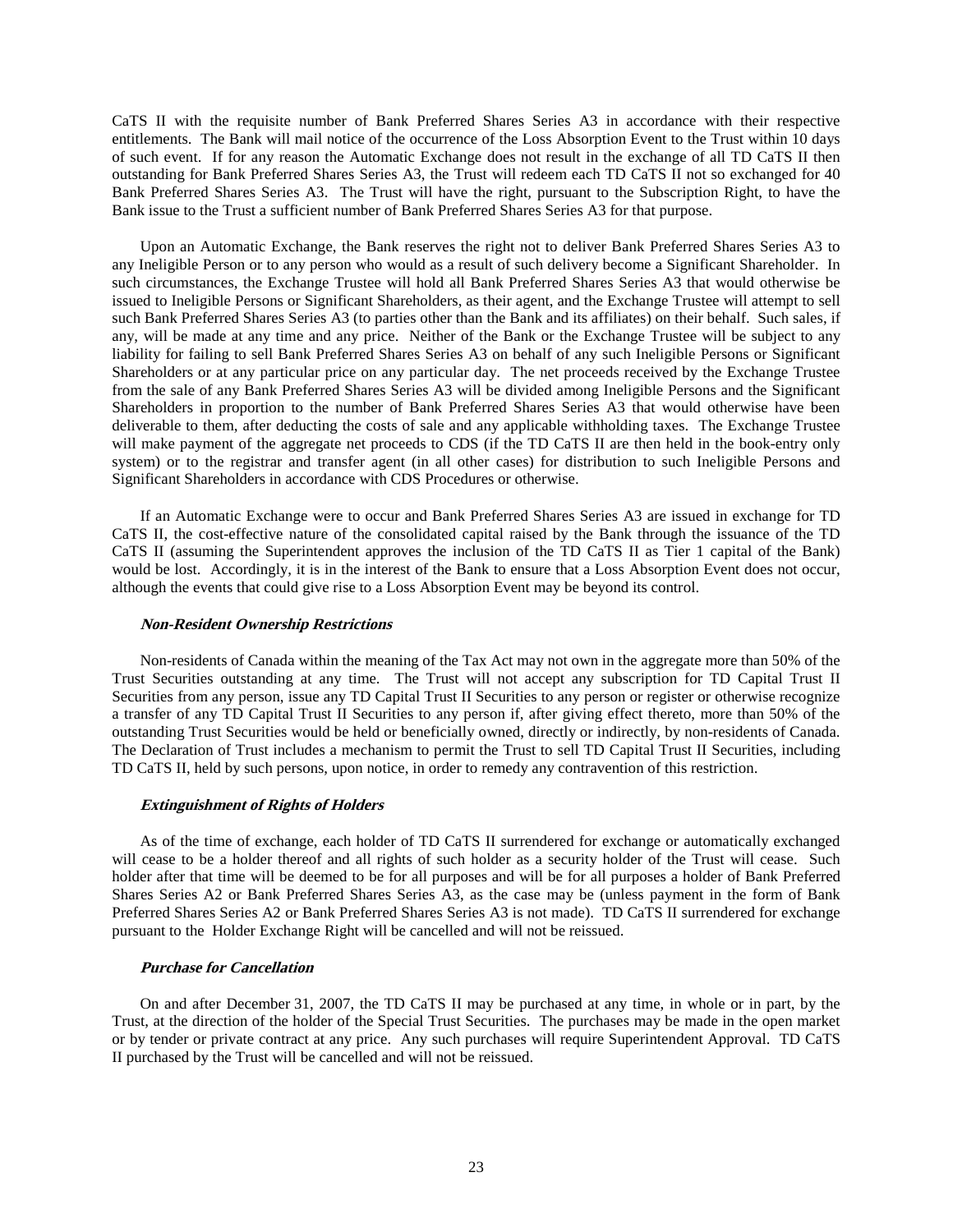#### **Rights on Termination of the Trust**

As long as any TD CaTS II are outstanding and held by any person other than the Bank, the Trust may only be terminated with the approval of the holder of the Special Trust Securities and with Superintendent Approval (i) upon the occurrence of a Special Event prior to December 31, 2007, or (ii) for any reason on December 31, 2007 or on June 30, 2008, or on the last day of June and December of each year thereafter. The Declaration of Trust provides that holders of TD CaTS II are not entitled to initiate proceedings for the termination of the Trust.

Holders of each series of outstanding TD Capital Trust II Securities and holders of each series of outstanding Special Trust Securities will rank *pari passu* in the distribution of the property of the Trust in the event of a termination of the Trust, after the discharge of claims of creditors, if any. The entitlement of the holder of the TD CaTS II on a termination of the Trust will be determined by multiplying the Early Redemption Price (if the termination is as a result of action taken by the Bank and occurs prior to December 31, 2012), or the Redemption Price (in all other cases), in either case, by a fraction, the numerator of which is the value of the Trust Assets to be distributed to holders of Trust Securities and the denominator of which is an amount equal to the sum of (i) the aggregate Early Redemption Prices of all TD CaTS II then outstanding if the termination is as a result of action taken by the Bank and occurs prior to December 31, 2012, (ii) the aggregate Redemption Prices of all TD CaTS II then outstanding and not provided for under (i) above, and (iii) an amount equal to the aggregate subscription price for all Special Trust Securities then outstanding (such fraction being the "Termination Distribution Ratio"). Should additional series of TD Capital Trust II Securities be issued, then the Termination Distribution Ratio will be adjusted to reflect the issuance of such additional TD Capital Trust II Securities and to recognize that all outstanding series of TD Capital Trust II Securities will rank *pari passu*. The entitlement of the Bank, as the holder of the Special Trust Securities, will be determined by multiplying the Bank's subscription price for all Special Trust Securities then outstanding by the Termination Distribution Ratio.

So long as any TD CaTS II are outstanding and held by any person other than the Bank, the Bank will not approve the termination of the Trust unless the Trust has sufficient funds to pay the Early Redemption Price or the Redemption Price, as applicable. See "Description of the Trust Securities — TD CaTS II — Share Exchange Agreement".

#### **Dividend Stopper Undertaking**

\_\_\_\_\_\_\_\_\_\_\_\_\_\_\_

If the Trust fails on any Regular Distribution Date to pay the Indicated Yield on the TD CaTS II in full, the Bank has agreed for the benefit of holders of TD CaTS II that the Bank will not pay dividends on the Bank Dividend Restricted Shares until the Dividend Payment Resumption Month, unless the Trust first pays such Indicated Yield (or the unpaid portion thereof) to the holders of all outstanding TD CaTS II. Any Indicated Yield (or portion thereof) that the Trust fails to pay to the holders of any outstanding TD CaTS II on a Regular Distribution Date will form part of the Accumulated Unpaid Indicated Yield. It is in the interest of the Bank to ensure, to the extent within its control, that the Trust pays the Indicated Yield on all outstanding TD CaTS II on each Regular Distribution Date so as to avoid triggering the Dividend Stopper Undertaking.

The following table indicates the relationship among the Dividend Reference Period, the Distribution Period, the Distribution Date and the Dividend Payment Resumption Month.

| <b>Dividend Reference</b><br>Period <sup>(1)</sup> | <b>Commencement of the</b><br><b>Current Distribution</b><br>Period <sup>(2)</sup> | <b>Distribution Date</b> | <b>Dividend Payment</b><br><b>Resumption Month</b> <sup>(3)</sup> |
|----------------------------------------------------|------------------------------------------------------------------------------------|--------------------------|-------------------------------------------------------------------|
|                                                    | Closing Date                                                                       | December 31, 2002        | December, 2003                                                    |
|                                                    | December 31, 2002                                                                  | June 30, 2003            | June, 2004                                                        |
|                                                    | June 30, 2003                                                                      | December 31, 2003        | December, 2004                                                    |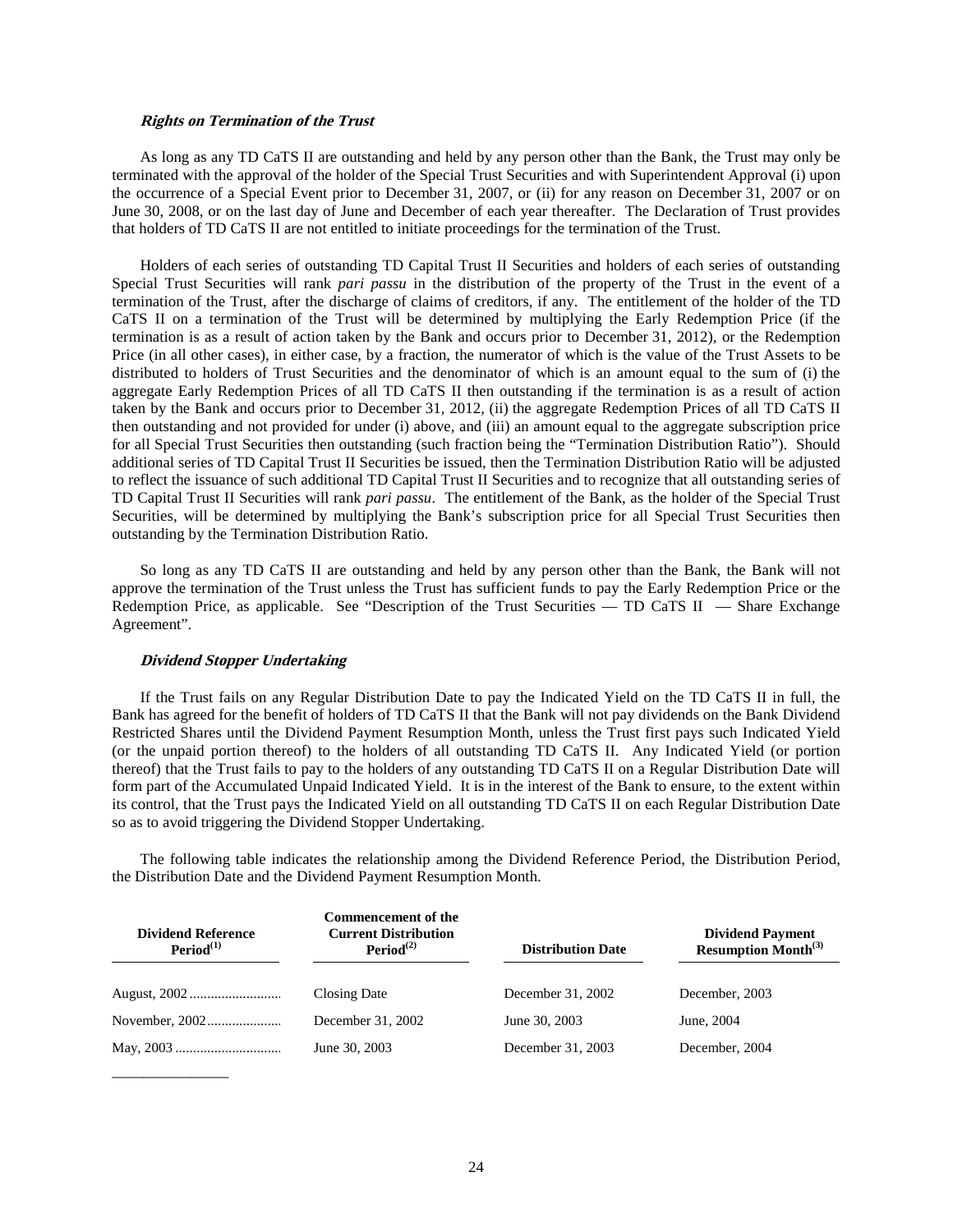Notes:

- (1) The Bank's current practice with respect to the declaration of Dividends is to declare Dividends in February, May, August and November in each year although this practice may change in the future in terms of the timing or frequency of the declaration of Dividends. Based on the Bank's current practice, the declaration of Dividends by the Bank in the months of February or August will have no effect on whether the Indicated Yield is payable on the TD CaTS II on any Distribution Date.
- (2) Prior to the commencement of any Distribution Period, the question of whether the Distribution Date falling on the day immediately following such Distribution Period will be a Regular Distribution Date or a Distribution Diversion Date, and the entitlement of holders of TD CaTS II, will have been determined.
- (3) The Dividend Payment Resumption Month is only relevant if the Trust fails to pay the Indicated Yield in full on the TD CaTS II on any Regular Distribution Date.

#### **Share Exchange Agreement**

On closing of the Offering, the Trust, the Bank and the Exchange Trustee, as trustee for the holders of the TD CaTS II, the Bank Preferred Shares Series A2 and the Bank Preferred Shares Series A3, will enter into a share exchange agreement (the "Share Exchange Agreement") providing for, among other things:

- (a) the Dividend Stopper Undertaking;
- (b) the grant by the Bank to the Exchange Trustee, for the benefit of the holders of TD CaTS II, the right to exchange TD CaTS II for Bank Preferred Shares Series A3 upon an Automatic Exchange and the grant by the Exchange Trustee on behalf of the holders of TD CaTS II to the Bank of the right to exchange TD CaTS II for Bank Preferred Shares Series A3 upon an Automatic Exchange; and
- (c) the grant by the Bank to the Trust of the right to subscribe for Bank Preferred Shares Series A2 in order to enable the Trust to satisfy its obligations under the Holder Exchange Right where the Trust cannot otherwise satisfy such obligations pursuant to its rights under the Bank Deposit Note, and the grant by the Bank to the Trust of the right to subscribe for Bank Preferred Shares Series A3 in order to enable the Trust to redeem TD CaTS II that have not been exchanged for Bank Preferred Shares A3 pursuant to the Automatic Exchange on a Loss Absorption Event (such rights being collectively referred to as the "Subscription Right").

In addition, pursuant to the provisions of the Bank Preferred Shares Series A2 and Bank Preferred Shares Series A3, holders of such shares will have the right to convert their shares into Bank Common Shares (the "Bank Common Share Conversion Right") subject to certain restrictions. See "Description of Share Capital of the Bank — Certain Provisions of the Bank Preferred Shares Series A2 and A3 — Conversion at the Option of the Holder".

The issuance of Bank Preferred Shares Series A2, Bank Preferred Shares Series A3 and Bank Common Shares pursuant to these rights is subject to Superintendent Approval and the obtaining of an exemption under applicable securities legislation in certain of the provinces and territories of Canada. Applications for Superintendent Approval and these exemptions have been made by the Bank. In addition, the Bank will take all necessary corporate action before the Closing Date to enable them to comply with their obligations in respect of these rights.

The Bank will also agree in the Share Exchange Agreement to take or refrain from taking certain actions so as to ensure that holders of TD CaTS II will receive the benefit of the Exchange Provisions, including obtaining the requisite approval of holders of the TD CaTS II to any amendment to the provisions of the Bank Preferred Shares Series A2 and the Bank Preferred Shares Series A3 (other than any amendments relating to the Bank Class A Preferred Shares as a class).

The Share Exchange Agreement will also provide that:

- (a) all the outstanding Special Trust Securities will be owned at all times by the Bank;
- (b) as long as any TD CaTS II are outstanding and held by any person other than the Bank, the Bank will not take any action to cause the termination of the Trust except as set forth under "Description of the Trust Securities — TD CaTS II — Rights on Termination of the Trust" and only with Superintendent Approval; and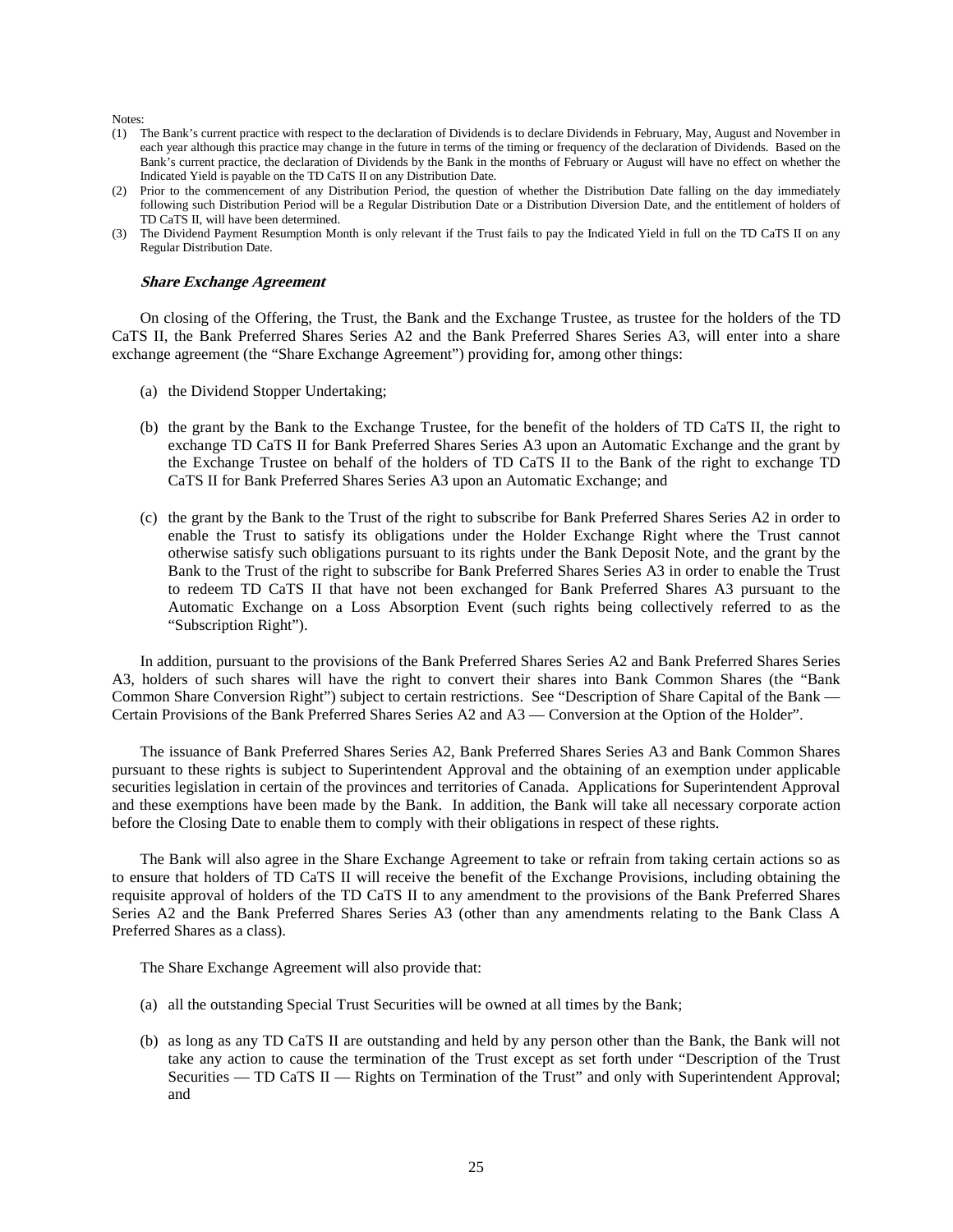(c) the Bank will not assign or otherwise transfer any of its obligations under the Share Exchange Agreement, except in the case of a merger, amalgamation, reorganization or a sale of substantially all of the assets of the Bank, as the case may be.

#### **Capital Reorganizations and Amalgamations**

If there is a capital reorganization, merger or amalgamation of the Bank or a comparable transaction affecting the Bank Preferred Shares Series A2 and the Bank Preferred Shares Series A3, as applicable, the Declaration of Trust and the Share Exchange Agreement will provide that holders of TD CaTS II will be entitled to receive, pursuant to the Exchange Provisions, after the capital reorganization, merger or amalgamation of the Bank or comparable transaction affecting the Bank Preferred Shares Series A2 and Bank Preferred Shares Series A3, as applicable, the number of Bank Preferred Shares Series A2 and Bank Preferred Shares Series A3 or other securities or consideration of the Bank or of a corporation resulting, surviving or continuing from the capital reorganization, merger or amalgamation of the Bank or comparable transaction affecting the Bank Preferred Shares Series A2 and the Bank Preferred Shares Series A3, as applicable, that such holder would have received had its TD CaTS II been exchanged, pursuant to the Exchange Provisions, for Bank Preferred Shares Series A2 and Bank Preferred Shares Series A3, as applicable, immediately prior to the record date of the capital reorganization, merger or amalgamation of the Bank or comparable transaction affecting the Bank Preferred Shares Series A2 and the Bank Preferred Shares Series A3, as applicable. Similarly, the terms and conditions of the Bank Deposit Note will provide that the holder of the Bank Deposit Note will be entitled to receive, after the capital reorganization, merger or amalgamation of the Bank or comparable transaction affecting the Bank Preferred Shares Series A2, the number of Bank Preferred Shares Series A2 or other securities or consideration of the Bank or of a corporation resulting, surviving or continuing from the capital reorganization, merger or amalgamation of the Bank or comparable transaction affecting the Bank Preferred Shares Series A2 that such holder would have received had the Bank Deposit Note been converted into Bank Preferred Shares Series A2 immediately prior to the record date of the capital reorganization, merger or amalgamation of the Bank or comparable transaction affecting the Bank Preferred Shares Series A2. The entitlement of the Trust under the Subscription Right will be similarly adjusted.

# **Additional Securities of the Trust**

The Trust may issue, at any time and from time to time, additional Special Trust Securities of any series or TD Capital Trust II Securities of another series without the authorization of holders of TD CaTS II. If the Trust issues additional series of TD Capital Trust II Securities, the rights, privileges, restrictions and conditions attached to those additional series may vary materially from those of the TD CaTS II. If the Trust issues such securities, the rights of the holders of TD CaTS II to receive the Indicated Yield from the Net Distributable Funds of the Trust on any Regular Distribution Date and the right of the holders of TD CaTS II to receive property of the Trust on termination of the Trust will rank at least *pari passu* with the rights of the holders of TD Capital Trust II Securities of one or more other series.

#### **Trust Assets**

Initially, the principal asset of the Trust will be the Bank Deposit Note, which will mature on December 31, 2052. If any TD CaTS II remain outstanding as of the date of maturity of the Bank Deposit Note, the Trust will invest the proceeds received on repayment of the Bank Deposit Note in Eligible Investments acquired from the Bank. Accordingly, the Bank Deposit Note will not be repaid with or converted into or exchanged for debt of the Bank or of any person related to the Bank within the meaning of the Tax Act and, following the maturity of the Bank Deposit Note, the proceeds of the repayment of the Bank Deposit Note will not be invested in debt of the Bank or of any person related to the Bank within the meaning of the Tax Act. Each of the Trust and the Bank have agreed, subject to Superintendent Approval, to enter into agreements by which the assets in which the Trust may invest such proceeds after December 31, 2052 will be held by the Trust for the purpose of meeting its obligations to the holders of any TD Capital Trust II Securities outstanding at that time.

#### **Book-Entry Only Form**

Except as otherwise provided below, the TD CaTS II will be issued in "book-entry only" form and must be purchased or transferred through Participants in the depository service of CDS. Participants include securities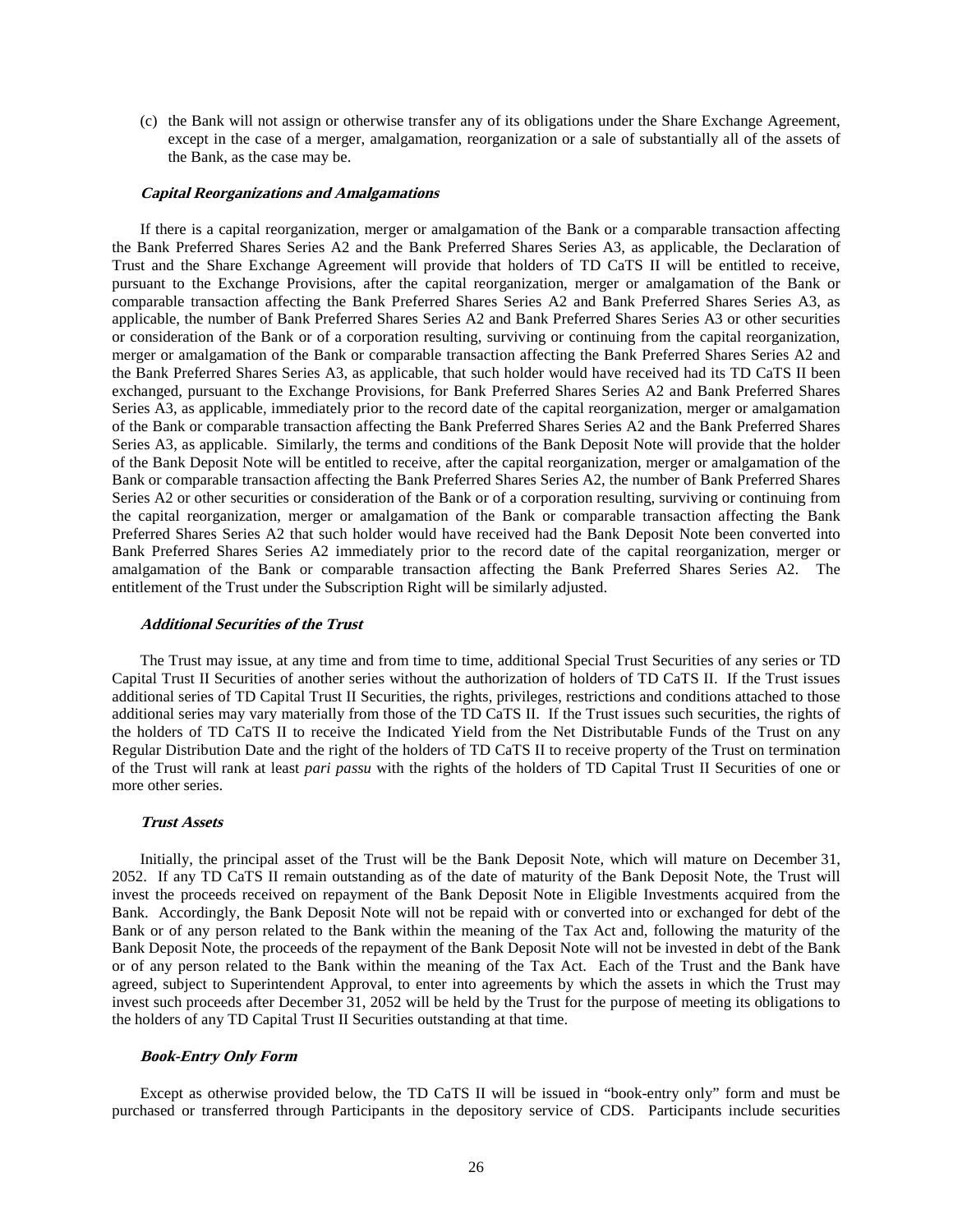brokers and dealers, banks and trust companies. On the Closing Date, the Trust will arrange for a global certificate representing the TD CaTS II to be delivered to, and registered in the name of, CDS. Except as described below, no holder of TD CaTS II will be entitled to a certificate or other instrument from the Trust or CDS evidencing that holder's ownership thereof, and no holder will be shown on the records maintained by CDS except through a bookentry account of a Participant acting on behalf of such holder. Each holder of TD CaTS II will receive a customer confirmation of purchase from the registered dealer from which the TD CaTS II are purchased in accordance with the practices and procedures of that registered dealer. The practices of registered dealers may vary, but generally customer confirmations are issued promptly after execution of a customer order.

CDS will be responsible for establishing and maintaining book-entry accounts for its Participants having interests in the TD CaTS II. If (i) the book-entry only system ceases to exist, (ii) the Trust determines that CDS is no longer willing or able to discharge properly its responsibilities as depository with respect to the TD CaTS II and the Trust is unable to locate a qualified successor, or (iii) the Trust at its option elects, or is required by applicable law or the rules of any securities exchange, to withdraw the TD CaTS II from the book-entry only system, then physical certificates representing the TD CaTS II will be issued to holders thereof or their nominees.

None of the Bank, the Trustee, the Exchange Trustee or the Underwriters will assume any liability for (i) any aspect of the records relating to the beneficial ownership of the TD CaTS II held by CDS or the payments or deliveries relating thereto, (ii) maintaining, supervising or reviewing any records relating to the TD CaTS II or (iii) any advice or representation made by or with respect to CDS relating to the rules governing CDS or any action to be taken by CDS or at the direction of Participants. The rules governing CDS provide that it acts as the agent and depository for the Participants. As a result, Participants must look solely to CDS, and persons, other than Participants having an interest in the TD CaTS II, must look solely to Participants, for payments or deliveries made by or on behalf of the Trust or the Bank to CDS in respect of the TD CaTS II.

# **Transfers**

Transfers of ownership of TD CaTS II will be effected only through records maintained by CDS for such TD CaTS II with respect to interests of Participants and on the records of Participants with respect to interests of persons other than Participants. Holders of TD CaTS II who are not Participants, but who desire to purchase, sell or otherwise transfer ownership of or other interests in the TD CaTS II, may do so only through Participants. The ability of a holder to pledge TD CaTS II or otherwise take action with respect to such holder's interest in TD CaTS II (other than through a Participant) may be limited due to the lack of a physical certificate. See "Risk Factors — Risk Factors Specifically Associated with the TD CaTS II — Liquidity of and Dealings in TD CaTS II".

#### **Payments and Deliveries**

The Trust will make, or cause to be made, payments of the Indicated Yield in respect of TD CaTS II to CDS as the registered holder of the TD CaTS II and the Trust understands that the payments will be forwarded by CDS to Participants in accordance with CDS Procedures. Deliveries of Bank Preferred Shares Series A2 in respect of the exercise of the Holder Exchange Right or deliveries of Bank Preferred Shares Series A3 upon an Automatic Exchange will be made by or on behalf of the Trust and the Bank, as applicable, to CDS as the registered holder of the TD CaTS II and the Trust and the Bank, as applicable, understand that such shares will be forwarded by CDS to Participants in accordance with CDS Procedures. As long as CDS is the registered owner of the TD CaTS II, CDS will be considered the sole owner of the TD CaTS II for the purposes of receiving payments on the TD CaTS II, including payment of the Indicated Yield and the Early Redemption Price or Redemption Price on a redemption of the TD CaTS II by the Trust, or the delivery of the Bank Preferred Shares Series A2 and the Bank Preferred Shares Series A3 upon the exercise or operation of the Exchange Provisions. As long as the TD CaTS II are held in the CDS book-entry only system, the responsibility and liability of the Trustee and/or the Bank in respect of the TD CaTS II is limited to making payment of any amount due on the TD CaTS II and/or making delivery of the Bank Preferred Shares Series A2 and the Bank Preferred Shares Series A3 in respect thereof to CDS or its nominee, as registered holder of the TD CaTS II.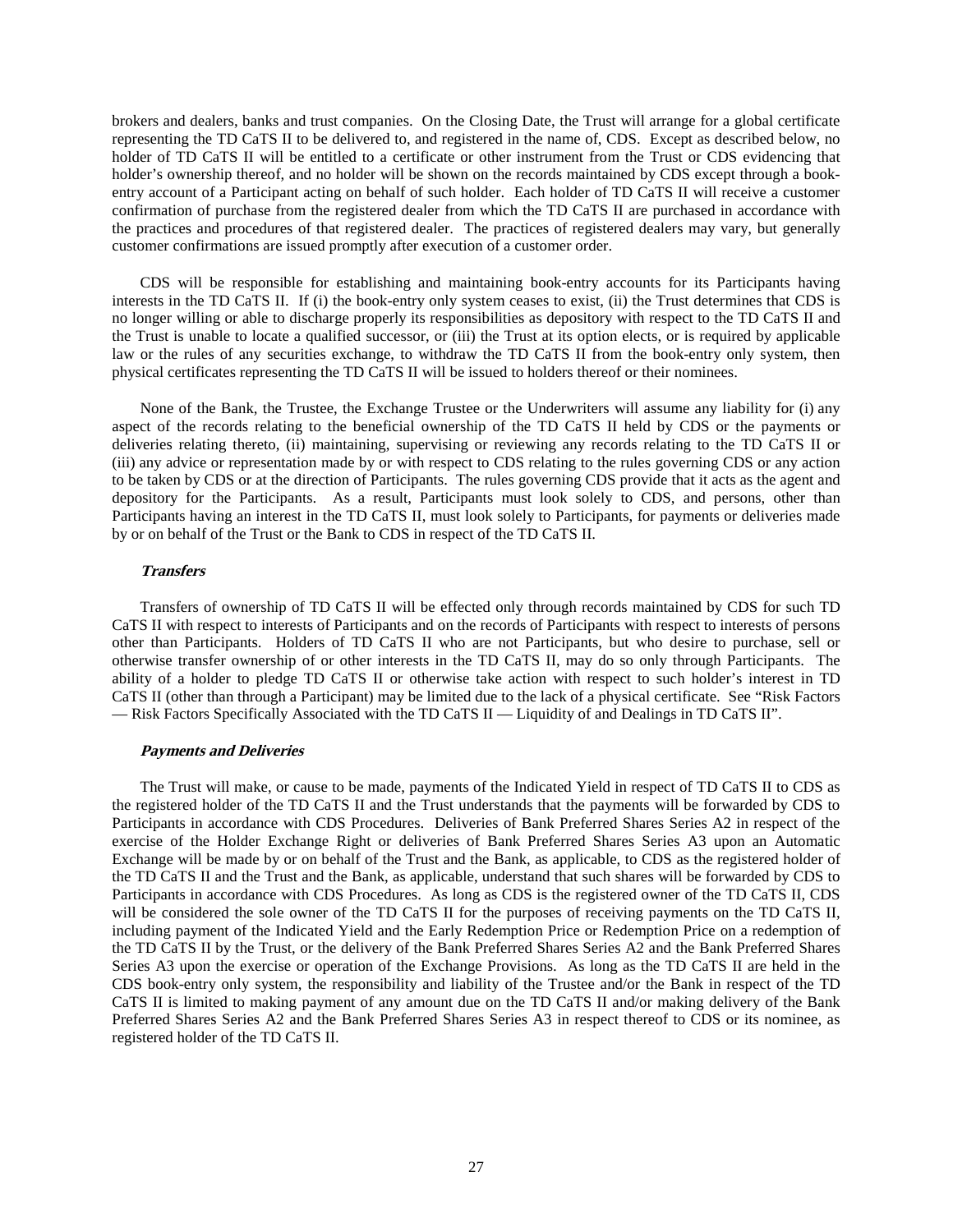# **Special Trust Securities**

#### **Voting Rights**

The Declaration of Trust will provide that the Special Trust Securities are voting. The holder of Special Trust Securities will be entitled to vote in respect of, among other things (i) the termination of the Trust, as set forth under "Description of the Trust Securities — TD CaTS II — Rights on Termination of the Trust", (ii) the removal and replacement of the Trustee and (iii) the removal and replacement of the Administrative Agent.

#### **Distributions**

On any Regular Distribution Date, the holder of the Special Trust Securities will be entitled to receive the Net Distributable Funds, if any, of the Trust remaining after payment of the Indicated Yield on the TD Capital Trust II Securities. On a Distribution Date that is a Distribution Diversion Date, the holder of the Special Trust Securities will be entitled to receive the Net Distributable Funds, if any, of the Trust and payment of the Indicated Yield will not be made on the TD CaTS II. On a Bank Deposit Note Interest Payment Date that is also a Distribution Diversion Date, the interest then due and payable on the Bank Deposit Note will be paid to the Trust which will then distribute such amount to the holder of the Special Trust Securities to the extent of the Net Distributable Funds.

#### **Redemption, Repurchase**

The Trust, with the consent of the holder of the Special Trust Securities, may redeem all or part of the Special Trust Securities at any time but will not redeem all unless there are no TD Capital Trust II Securities outstanding and held by any person other than the Bank. In addition, the Bank may require the Trust to repurchase at any time all, or from time to time part, of the Special Trust Securities but the Bank may not require the Trust to repurchase all of the Special Trust Securities unless there are no TD Capital Trust II Securities outstanding and held by any person other than the Bank. Any such redemption or repurchase will require Superintendent Approval.

#### **Rights on Termination of the Trust**

In the event of a termination of the Trust, after the discharge of the obligations of the Trust to creditors, the holder of the Special Trust Securities will be entitled to participate, *pari passu* with the holders of each series of TD Capital Trust II Securities, in the distribution of the remaining property of the Trust. On a termination of the Trust, the holder of the Special Trust Securities will be entitled to receive an amount equal to the subscription price of the Special Trust Securities then outstanding multiplied by the Termination Distribution Ratio.

# **DESCRIPTION OF SHARE CAPITAL OF THE BANK**

The Bank has authorized share capital consisting of an unlimited number of Bank Common Shares and an unlimited number of Bank Class A Preferred Shares.

### **Bank Common Shares**

The holders of Bank Common Shares are entitled to vote at all meetings of the shareholders of the Bank except meetings at which only holders of a specified class or series of shares are entitled to vote. After payment to the holders of the Bank Class A Preferred Shares of the amount or amounts to which they may be entitled, and after payment of all outstanding debts, the holders of Bank Common Shares shall be entitled to receive the remaining property of the Bank upon the liquidation, dissolution or winding-up thereof.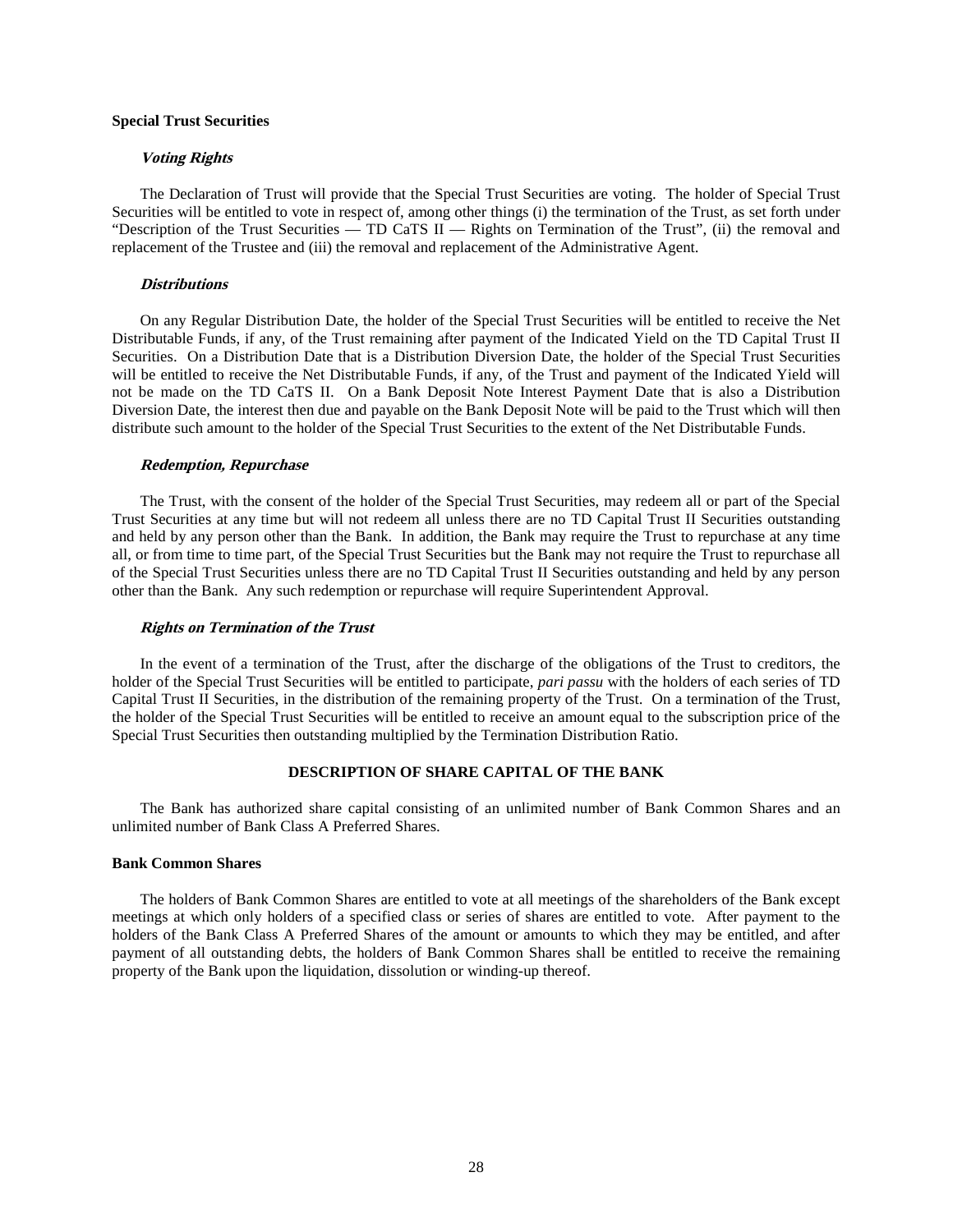# **Price Range and Trading Volume of Bank Common Shares**

The following table sets forth the market price range and trading volume of Bank Common Shares on the TSX for the calendar periods indicated.

|                         |             | <b>The Toronto Stock Exchange</b><br><b>Bank Common Shares</b><br>(\$) Price Range |               |
|-------------------------|-------------|------------------------------------------------------------------------------------|---------------|
|                         | <b>High</b> | Low                                                                                | Volume (000s) |
| 2000                    |             |                                                                                    |               |
|                         | 40.25       | 32.85                                                                              | 132,845       |
|                         | 39.70       | 33.60                                                                              | 117,898       |
|                         | 46.05       | 34.75                                                                              | 110,431       |
| 4 <sup>th</sup> Quarter | 46.65       | 36.75                                                                              | 128,495       |
| 2001                    |             |                                                                                    |               |
|                         | 45.55       | 37.70                                                                              | 144,229       |
|                         | 42.20       | 37.95                                                                              | 109,896       |
|                         | 44.50       | 35.10                                                                              | 86,992        |
|                         | 41.86       | 35.00                                                                              | 88,701        |
| 2002                    |             |                                                                                    |               |
|                         | 44.43       | 40.16                                                                              | 97,781        |
|                         | 45.03       | 32.40                                                                              | 140,413       |
|                         | 36.00       | 29.30                                                                              | 59,687        |
|                         | 35.68       | 32.51                                                                              | 29,762        |
| September               | 34.25       | 27.15                                                                              | 54,316        |
| October (1-11)          | 29.25       | 25.17                                                                              | 30,109        |

On October 11, 2002, the closing price was \$29.25 per Bank Common Share on the TSX.

# **Dividends Paid on Bank Common Shares**

The Bank has paid a dividend on the Bank Common Shares in each year since 1857. The following table sets forth the dividends paid or payable on the Bank Common Shares for the financial periods of the Bank indicated. As of July 31, 2002, the Bank had approximately 643,228,956 Bank Common Shares outstanding.

| <b>Bank Common Shares</b><br>Dividends Paid or<br>Payable $^{(1)}$ |
|--------------------------------------------------------------------|
| \$0.56                                                             |
| \$0.66                                                             |
| \$0.72                                                             |
| \$0.92                                                             |
| \$1.09                                                             |
| \$0.28                                                             |
| \$0.28                                                             |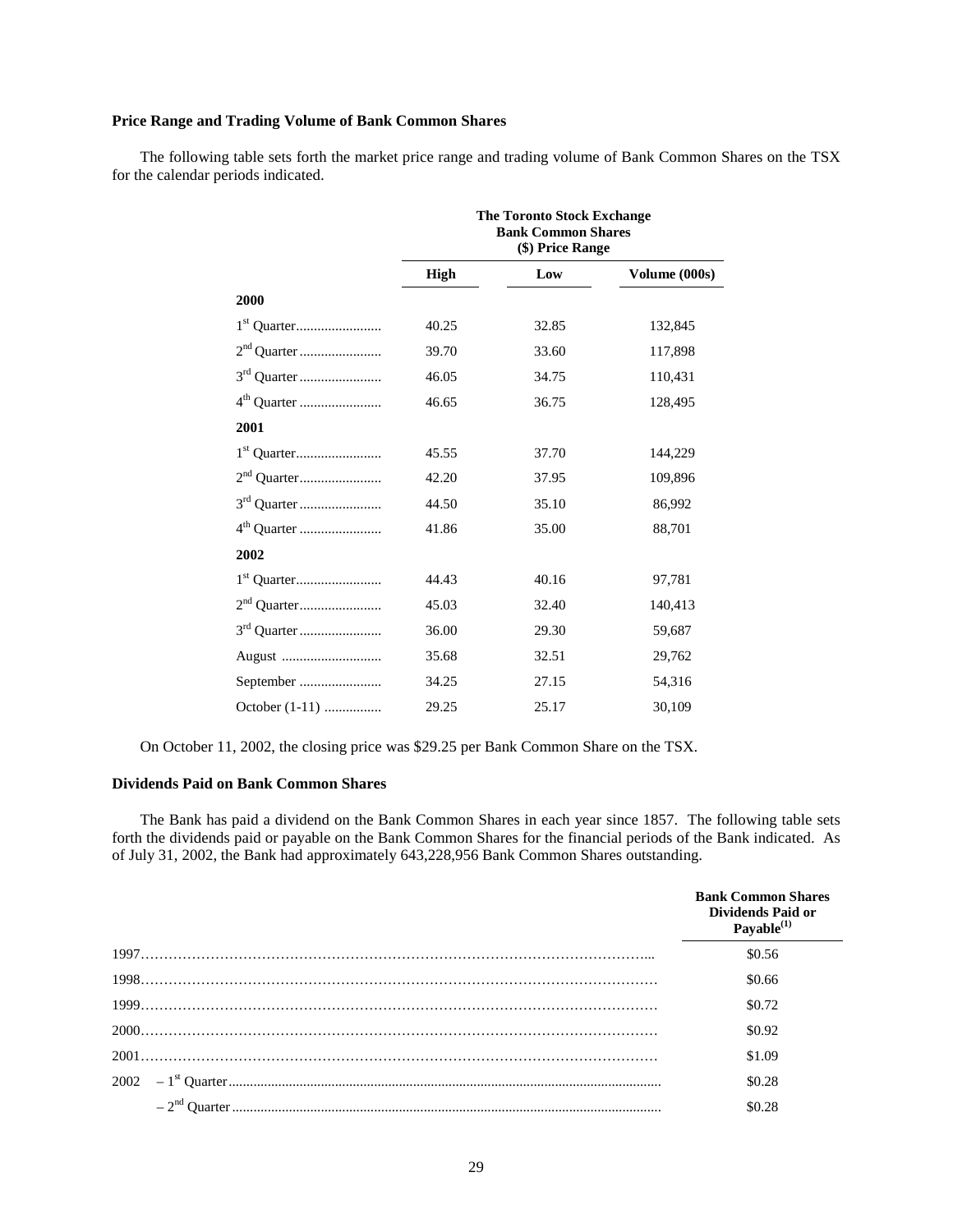| <b>Bank Common Shares</b><br>Dividends Paid or<br>Pavable $^{(1)}$ |
|--------------------------------------------------------------------|
| \$0.28                                                             |
| $$0.28^{(2)}$$                                                     |

Note:

(2) Payable on October 31, 2002.

 $\_$ 

The declaration and payment of future dividends and the amount thereof will be subject to the discretion of the Board of Directors, and will be dependent upon the results of operations, financial condition, cash requirements and future prospects of, and regulatory restrictions on the payment of dividends by, the Bank and other factors deemed relevant by the Board of Directors. In certain circumstances, the Bank may not declare dividends on the Bank Common Shares and the Bank Class A Preferred Shares. See "Description of the Trust Securities — TD CaTS II — Dividend Stopper Undertaking".

# **Certain Provisions of the Bank Preferred Shares Series A2 and A3**

The following is a summary of the rights, privileges, restrictions and conditions attaching to the Bank Preferred Shares Series A2 and the Bank Preferred Shares Series A3 (the Bank Preferred Shares Series A2 and the Bank Preferred Shares Series A3 are collectively referred to as the "Bank Exchange Preferred Shares"). This summary is qualified in its entirety by the by-laws of the Bank and the actual terms and conditions of the Bank Exchange Preferred Shares. For information concerning Bank Common Shares into which Bank Exchange Preferred Shares are convertible, see "Description of Share Capital of the Bank — Bank Common Shares".

#### **Dividends**

Holders of Bank Preferred Shares Series A2 will be entitled to receive semi-annual non-cumulative preferential cash dividends, as and when declared by the Board of Directors and subject to the provisions of the Bank Act, equal to \$0.55 per share (representing an annual yield of 4.40%), payable on the last day of June and December in each year (each, a "Dividend Payment Date" for the purposes of this paragraph). Holders of Bank Preferred Shares Series A3 will be entitled to receive semi-annual non-cumulative preferential cash dividends, as and when declared by the Board of Directors and subject to the provisions of the Bank Act, equal to \$0.64375 per share (representing an annual yield of 5.15%), payable on each Dividend Payment Date. If the Board of Directors does not declare the dividends, or any part thereof, on the Bank Exchange Preferred Shares on or before the Dividend Payment Date for a particular semi-annual period, the rights of the holders of the Bank Exchange Preferred Shares to receive such dividends, or any part thereof, for such semi-annual period will be extinguished.

#### **Redemption**

The Bank Exchange Preferred Shares will not be redeemable prior to December 31, 2007. On and after that date, but subject to the provisions of the Bank Act and Superintendent Approval and the provisions described below under "Restrictions on Dividends and Retirement of Shares", the Bank may redeem at any time all, or from time to time any part, of the outstanding Bank Exchange Preferred Shares, without the consent of the holders, by either:

- (a) the payment of \$25 together with any declared and unpaid dividends on Bank Exchange Preferred Shares, as applicable, to the date of the redemption (the "Cash Redemption Price"); or
- (b) subject to the approval of any applicable regulatory authority, including any applicable stock exchange, the delivery of that number of fully-paid and freely tradeable Bank Common Shares listed on a recognized stock exchange in Canada for each such Bank Exchange Preferred Share so redeemed determined by

<sup>(1)</sup> Dividends per Bank Common Share have been restated to reflect the one-for-one stock dividend on the Bank Common Shares which was paid on July 31, 1999.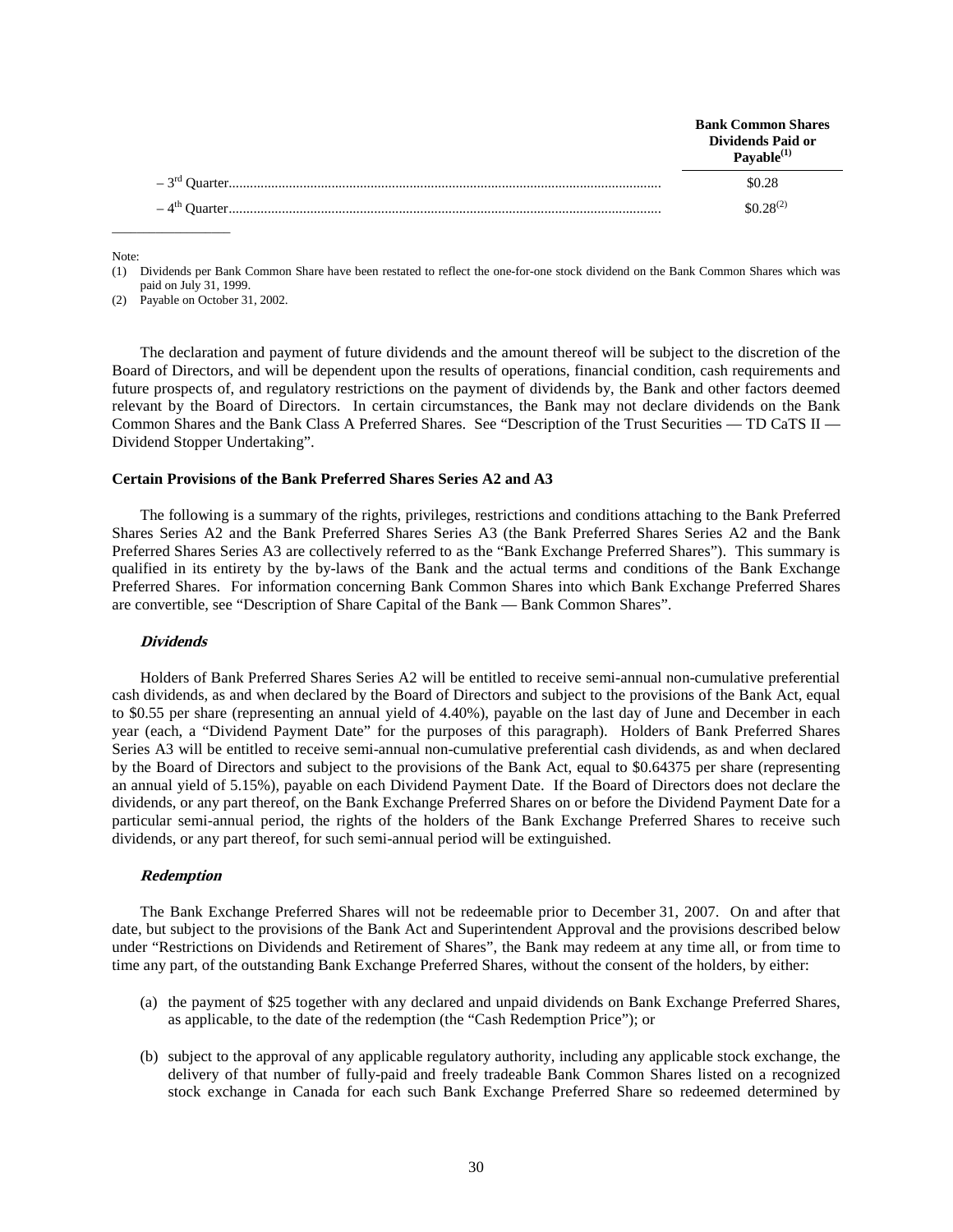dividing the Cash Redemption Price by the Common Share Conversion Rate (the "Bank Preferred Share Redemption Right").

Fractional Bank Common Shares will not be issued on any redemption of the Bank Exchange Preferred Shares, but instead, the Bank will make cash payments equal to the balance of the Cash Redemption Price not otherwise satisfied by the delivery of Bank Common Shares.

Written notice of any redemption will be given by the Bank at least 30 days and not more than 60 days prior to the date fixed for redemption. If less than all the outstanding Bank Exchange Preferred Shares are at any time to be redeemed, the shares to be redeemed will be selected by lot (in single shares or in units of 10 shares or less) or in such other manner as the Board of Directors may determine. See also "Exchange at the Option of the Holder".

On a redemption of Bank Exchange Preferred Shares payable in Bank Common Shares, the Bank reserves the right not to deliver Bank Common Shares to any Ineligible Person or a person who, as a result, would become a Significant Shareholder.

#### **Conversion at the Option of the Holder**

Holders of the Bank Exchange Preferred Shares will be entitled to convert their Bank Exchange Preferred Shares with the Bank for Bank Common Shares in the following manner.

On any applicable Conversion Date, and provided that any Loss Absorption Event that has occurred is not then continuing, each Bank Exchange Preferred Share will be convertible, at the option of the holder on not more than 90 and not less than 60 days' prior written notice before the date fixed for conversion (which notice will be irrevocable), into that number of fully-paid and freely tradeable Bank Common Shares determined by dividing the Cash Conversion Price by the Common Share Conversion Rate. Fractional Bank Common Shares will not be issued on any conversion of the Bank Exchange Preferred Shares but, instead, the Bank or an affiliate will make cash payments equal to the balance of the Cash Conversion Price not otherwise satisfied by the delivery of Bank Common Shares.

If a Loss Absorption Event has occurred and is continuing, on and after June 30, 2013, the right of holders of the Bank Exchange Preferred Shares to submit notice to the Bank of their intention to convert such shares into Bank Common Shares will be suspended until the Loss Absorption Event is no longer continuing and conversion notices may thereafter only be submitted in respect of Conversion Dates occurring after the cessation of the Loss Absorption Event, in accordance with the timing provisions referred to above. All notices of conversion delivered prior to the occurrence of the Loss Absorption Event in respect of any Conversion Date falling after such occurrence will be null and void. The Bank will issue press releases notifying holders of the Bank Exchange Preferred Shares as to the occurrence and cessation of any event giving rise to a suspension of the conversion right attached to the Bank Exchange Preferred Shares. Any holder of the Bank Exchange Preferred Shares that has submitted a conversion notice rendered null and void by the foregoing events will be required to submit a further conversion notice in order to subsequently convert its shares.

The terms of the Bank Preferred Shares Series A2 provide that a holder of TD CaTS II exercising the Holder Exchange Right with an effective Conversion Date on or after June 30, 2013, who wishes to immediately convert the Bank Preferred Shares Series A2 to be so received into Bank Common Shares may do so, provided that any Loss Absorption Event that has occurred is not then continuing, by completing the conversion instructions contained in the conversion panel of the TD CaTS II. In such circumstances, the conversion instructions so completed will be deemed to constitute a valid conversion notice pursuant to the terms of Bank Preferred Shares Series A2 with the result that, upon the first Conversion Date on or after issuance and delivery of the Bank Preferred Shares Series A2 pursuant to the Holder Exchange Right, such shares will be immediately converted into Bank Common Shares provided that any Loss Absorption Event that has occurred is not then continuing. Accordingly, in that case, on the first Conversion Date on or after the effective date of conversion pursuant to the Holder Exchange Right, the holder will receive Bank Common Shares if so elected. Fractional Bank Common Shares will not be issued on any conversion of Bank Preferred Shares Series A2, but instead, the Bank or an affiliate will make cash payments equal to the balance of the Cash Conversion Price not otherwise satisfied by the delivery of Bank Common Shares.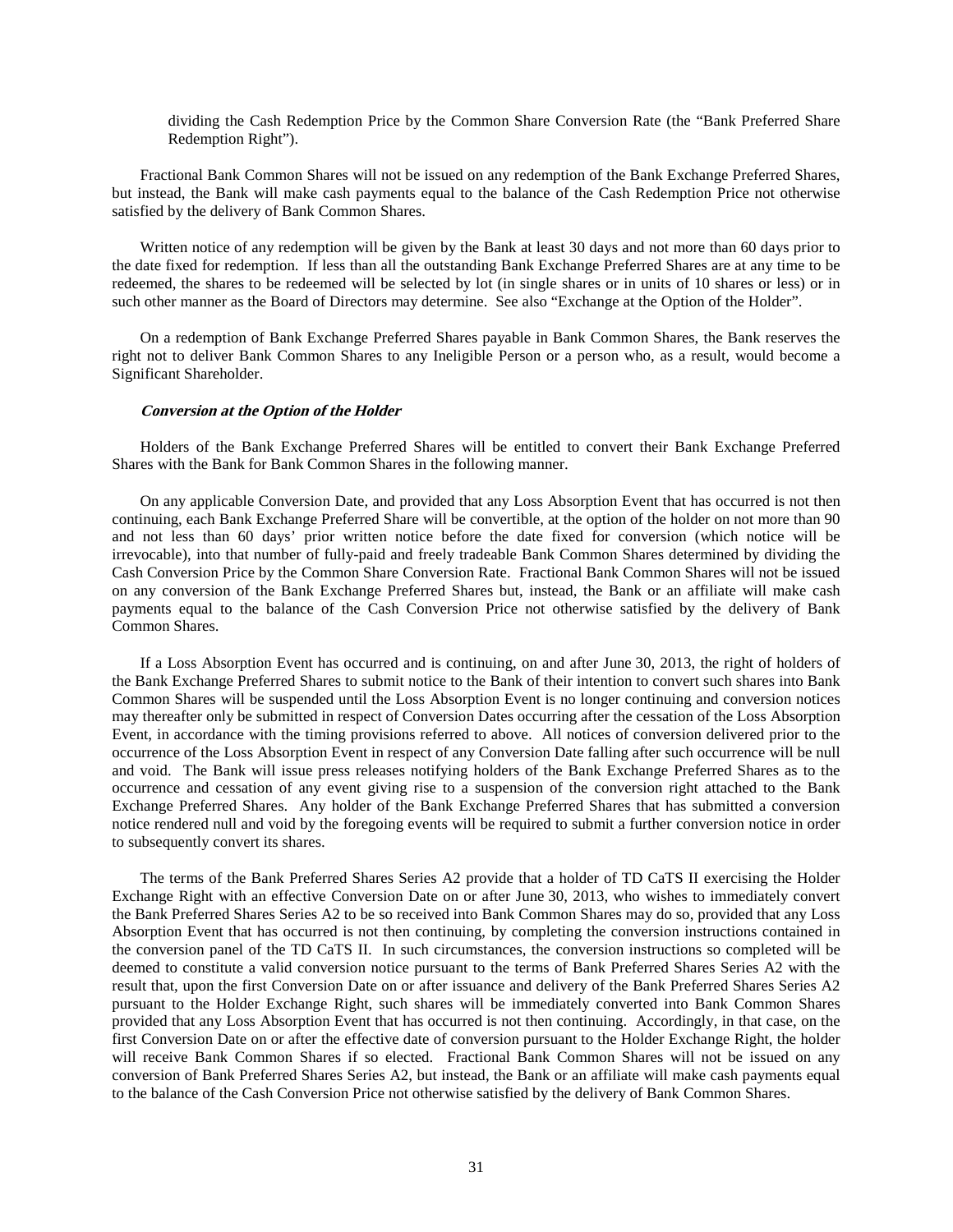The Bank, subject to the provisions of the Bank Act, Superintendent Approval and the provisions described below under "Restrictions on Dividends and Retirement of Shares", as applicable, by prior written notice given not later than 40 days before the date fixed for conversion to all holders who have given a conversion notice may either (i) redeem for cash on the Business Day after the date fixed for exchange all but not less than all of the Bank Exchange Preferred Shares forming the subject matter of the applicable conversion notice, or (ii) cause the holder of such Bank Exchange Preferred Shares to sell on the Business Day after the date fixed for conversion such Bank Exchange Preferred Shares to another purchaser or purchasers, if a purchaser or purchasers willing to purchase all but not less than all of such Bank Exchange Preferred Shares is or are found. Any such redemption or purchase will be made by the payment of an amount in cash equal to the Cash Redemption Price. In such event, the Bank Exchange Preferred Shares to be so redeemed or purchased will not be converted on the date set forth in the conversion notice.

Upon exercise by a holder of the Bank Common Share Conversion Right, the Bank reserves the right not to issue Bank Common Shares to any Ineligible Person or a person who, as a result, would become a Significant Shareholder.

#### **Presentation for Exchange, Redemption or Sale**

An exchange, redemption, conversion or sale by a holder of the Bank Exchange Preferred Shares will be effected by the holder transferring its Bank Exchange Preferred Shares to be exchanged, redeemed, converted or sold, as the case may be, to the account of the Bank or other designated affiliate of the Bank in CDS (or, if the Bank Exchange Preferred Shares are not then issued in book-entry only form, by depositing with the transfer agent for the Bank Exchange Preferred Shares, at one of its principal offices, certificates representing such Bank Exchange Preferred Shares).

# **Purchase for Cancellation**

On and after December 31, 2007, but subject to the provisions of the Bank Act, Superintendent Approval and the provisions described below under "Restrictions on Dividends and Retirement of Shares", the Bank may at any time purchase for cancellation any Bank Exchange Preferred Shares in the open market or by tender or private contract at any price.

#### **Rights on Liquidation**

In the event of the liquidation, dissolution or winding-up of the Bank, the holders of the Bank Exchange Preferred Shares will be entitled to receive \$25 per share, together with any declared and unpaid dividends to the date of payment, before any amount will be paid or any assets of the Bank distributed to the holders of the Bank Common Shares or any shares ranking junior to the Bank Exchange Preferred Shares. The holders of the Bank Exchange Preferred Shares will not be entitled to share in any further distribution of the property or assets of the Bank.

### **Restrictions on Dividends and Retirement of Shares**

So long as any series of the Bank Exchange Preferred Shares are outstanding, the Bank will not at any time, without the approval of the holders of such series of the Bank Exchange Preferred Shares given as specified below under "Shareholder Approvals":

- (a) declare any dividend on the Bank Common Shares or any other shares ranking junior to the series of the Bank Exchange Preferred Shares (other than stock dividends payable in the form of shares ranking junior to the series of the Bank Exchange Preferred Shares);
- (b) redeem, purchase or otherwise retire any Bank Common Shares or any other shares ranking junior to the series of the Bank Exchange Preferred Shares (except out of the net cash proceeds of a substantially concurrent issue of shares ranking junior to the series of the Bank Exchange Preferred Shares);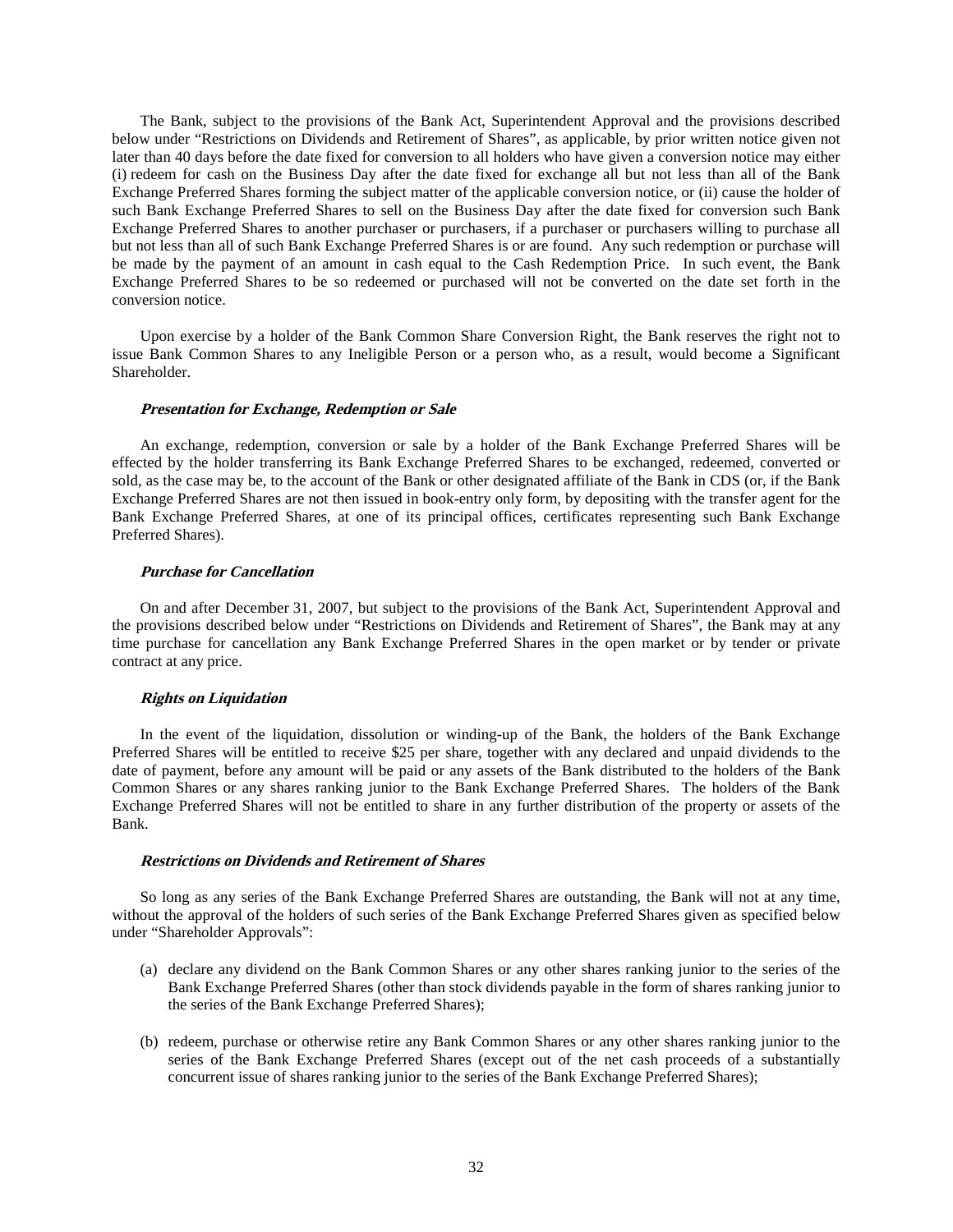- (c) redeem, purchase or otherwise retire less than all the series of the Bank Exchange Preferred Shares; or
- (d) except pursuant to any purchase obligation, sinking fund, retraction privilege or mandatory redemption provisions attaching to any series of preferred shares of the Bank, redeem, purchase or otherwise retire any other shares ranking on a parity with the series of the Bank Exchange Preferred Shares;

unless, in each case, all dividends on the series of the Bank Exchange Preferred Shares up to and including those payable on the Dividend Payment Date for the last completed period for which dividends are payable and in respect of which the rights of holders have not been extinguished, and all dividends then accrued on all other shares ranking senior to or on a parity with the series of the Bank Exchange Preferred Shares up to the immediately preceding respective date or dates for payment and in respect of which the right of the holders thereof have not been extinguished, have been declared and paid or set aside for payment.

#### **Issue of Additional Series of Bank Class A Preferred Shares**

The Bank may issue other series of Bank Class A Preferred Shares without the authorization of the holders of the Bank Exchange Preferred Shares.

#### **Amendments**

The Bank will not, without the approval of the holders of the Bank Exchange Preferred Shares and any holders of TD CaTS II then outstanding given as described below under "Shareholder Approvals", delete or vary any rights, privileges, restrictions and conditions attaching to the Bank Exchange Preferred Shares. In addition to this approval, the Bank will not without, but may from time to time with, Superintendent Approval, make any such deletion or variation which might affect the classification afforded the Bank Exchange Preferred Shares from time to time for capital adequacy requirements pursuant to the Bank Act or the Capital Guidelines.

### **Shareholder Approvals**

The approval of any amendments to the rights, privileges, restrictions and conditions attaching to a series of the Bank Exchange Preferred Shares or all series of the Bank Exchange Preferred Shares, respectively, may be given by a resolution carried by the affirmative vote of not less than 66 2/3% of the votes cast at a meeting of holders of such series of the Bank Exchange Preferred Shares or all series of the Bank Exchange Preferred Shares, respectively, at which at least a majority of the outstanding shares of the series or all series, respectively, is represented or, if no quorum is present at that meeting, at a meeting following such adjourned meeting at which no quorum requirement would apply. Pursuant to the Share Exchange Agreement, the Bank will agree that, for as long as the TD CaTS II remain outstanding, no amendment will be made to the rights, privileges, restrictions and conditions of the Bank Exchange Preferred Shares (other than any amendments relating to the Bank Exchange Preferred Shares as a class) without the prior approval of 66 2/3% of the holders of the TD CaTS II.

#### **Voting Rights**

Subject to applicable law, the holders of the Bank Exchange Preferred Shares as such will not be entitled to receive notice of or to attend or to vote at any meeting of the shareholders of the Bank unless and until the first time at which the rights of such holders to any undeclared dividends have become extinguished as described under "Certain Provisions of the Bank Preferred Shares Series A2 and A3 – Restrictions on Dividends and Retirement of Shares". In that event, the holders of the Bank Exchange Preferred Shares will be entitled to receive notice of and to attend all meetings of shareholders at which directors are to be elected and will be entitled to one vote for each Bank Exchange Preferred Share held. The voting rights of the holders of the Bank Exchange Preferred Shares shall forthwith cease upon payment by the Bank of the first dividend on the Bank Exchange Preferred Shares to which the holders are entitled subsequent to the time such voting rights first arose. At such time as the rights of such holders to any undeclared dividends on the Bank Exchange Preferred Shares have again become extinguished, such voting rights shall become effective again and so on from time to time.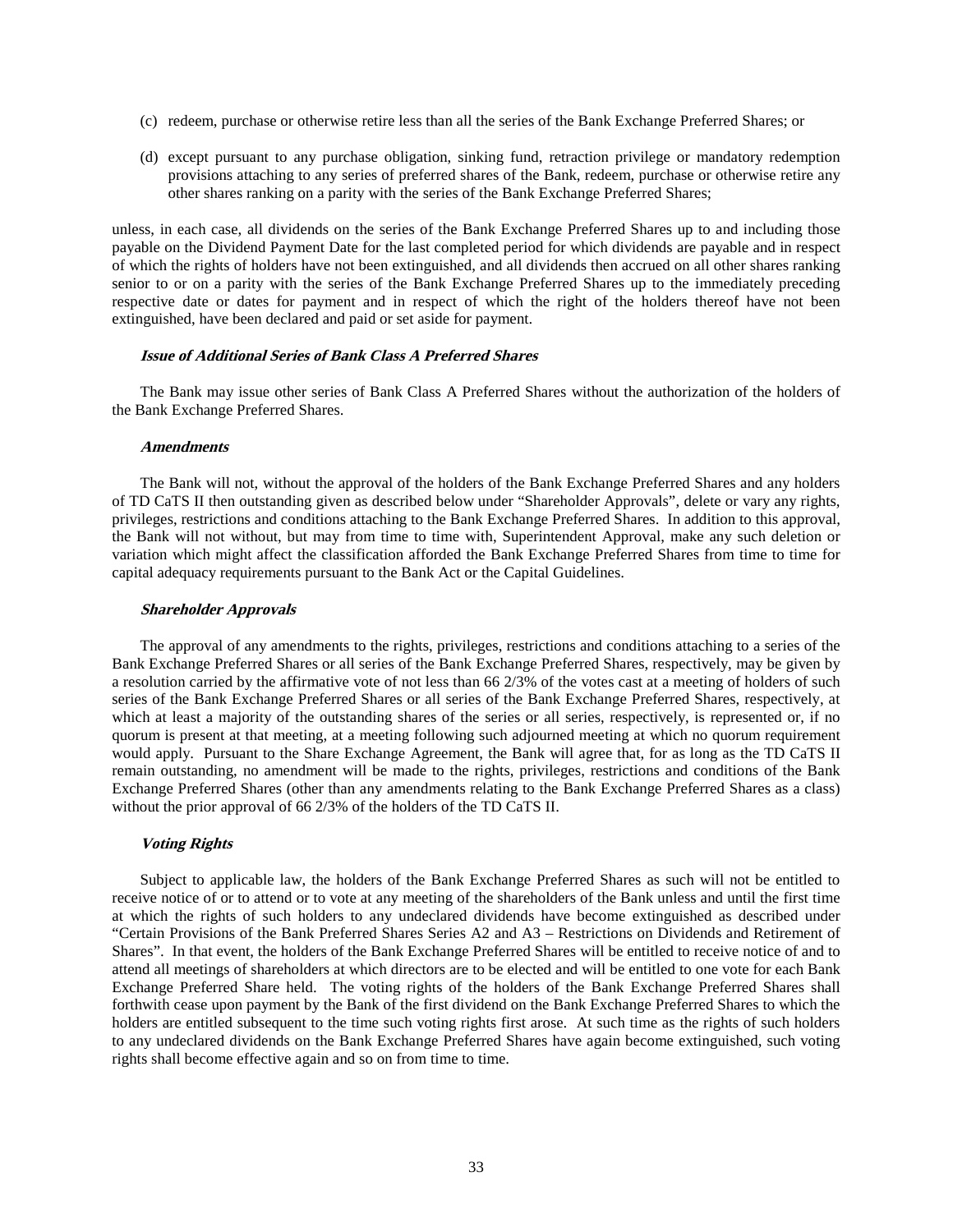#### **Capital Reorganizations and Amalgamations**

If there is a capital reorganization, merger or amalgamation of the Bank, the Share Exchange Agreement and the provisions of the Bank Exchange Preferred Shares will provide that holders of the Bank Exchange Preferred Shares will be entitled to receive, pursuant to the Bank Common Share Conversion Right, after the capital reorganization, merger or amalgamation, the number of Bank Common Shares or consideration of the Bank or of a corporation resulting, surviving or continuing from the capital reorganization, merger or amalgamation that such holder would have received had its Bank Exchange Preferred Shares been converted, pursuant to the Bank Common Share Conversion Right, for Bank Common Shares immediately prior to the record date of the capital reorganization, merger or amalgamation.

#### **Book-Entry Only Form**

Unless the Bank elects otherwise, the Bank Exchange Preferred Shares will be issued in "book-entry only" form, and may be purchased, held and transferred in substantially the same manner as the TD CaTS II. See "Description of the Trust Securities — TD CaTS II — Book-Entry Only Form".

#### **Listing**

Pursuant to the Share Exchange Agreement, the Bank will undertake to list on the TSX any Bank Exchange Preferred Shares Series A2 and A3 issued upon the exercise of the Holder Exchange Right or the occurrence of an Automatic Exchange.

#### **BANK ACT RESTRICTIONS**

The Bank Act contains restrictions on the issue, transfer, acquisition, beneficial ownership and voting of all shares of a chartered bank. The following is a summary of such restrictions. No person shall be a major shareholder of a bank if the bank has equity of \$5 billion or more (which would include the Bank). A person is a major shareholder of a bank where: (i) the aggregate of shares of any class of voting shares owned by that person, by entities controlled by that person and by any person associated or acting jointly or in concert with that person is more than 20% of that class of voting shares; or (ii) the aggregate of shares of any class of non-voting shares beneficially owned by that person, by entities controlled by that person and by any person associated or acting jointly or in concert with that person is more than 30% of that class of non-voting shares. No person shall have a significant interest in any class of shares of a bank, including the Bank, unless the person first receives the approval of the Minister of Finance (Canada). For purposes of the Bank Act, a person has a significant interest in a class of shares of a bank where the aggregate of any shares of the class beneficially owned by that person, by entities controlled by that person and by any person associated or acting jointly or in concert with that person exceeds 10% of all of the outstanding shares of that class of shares of such bank. For greater certainty, a person who, as a result of the exercise of the Holder Exchange Right would become a Significant Shareholder by virtue of the acquisition of the Bank Preferred Shares Series A2 shall be deemed not to be a Significant Shareholder if such person has elected to concurrently convert all or any of such Bank Preferred Shares Series A2 into Bank Common Shares and, immediately following the effective date of the exchange pursuant to the Holder Exchange Right, such person would, directly or indirectly, hold 10% or less of the total number of outstanding Bank Class A Preferred Shares and Bank Common Shares, respectively. Purchasers of TD CaTS II (and Participants) may be required to furnish declarations relating to ownership (and ownership by clients of such Participants) in a form prescribed by the Bank.

Under the Bank Act, the Bank cannot redeem or purchase any of its shares, including the Bank Exchange Preferred Shares, unless the consent of the Superintendent has been obtained. In addition, the Bank Act prohibits a payment to purchase or redeem any shares or the payment of a dividend if there are reasonable grounds for believing that the Bank is, or the payment would cause the Bank to be, in contravention of the Bank Act requirement to maintain, in relation to its operations, adequate capital and appropriate forms of liquidity and to comply with any regulations or directions of the Superintendent in relation thereto.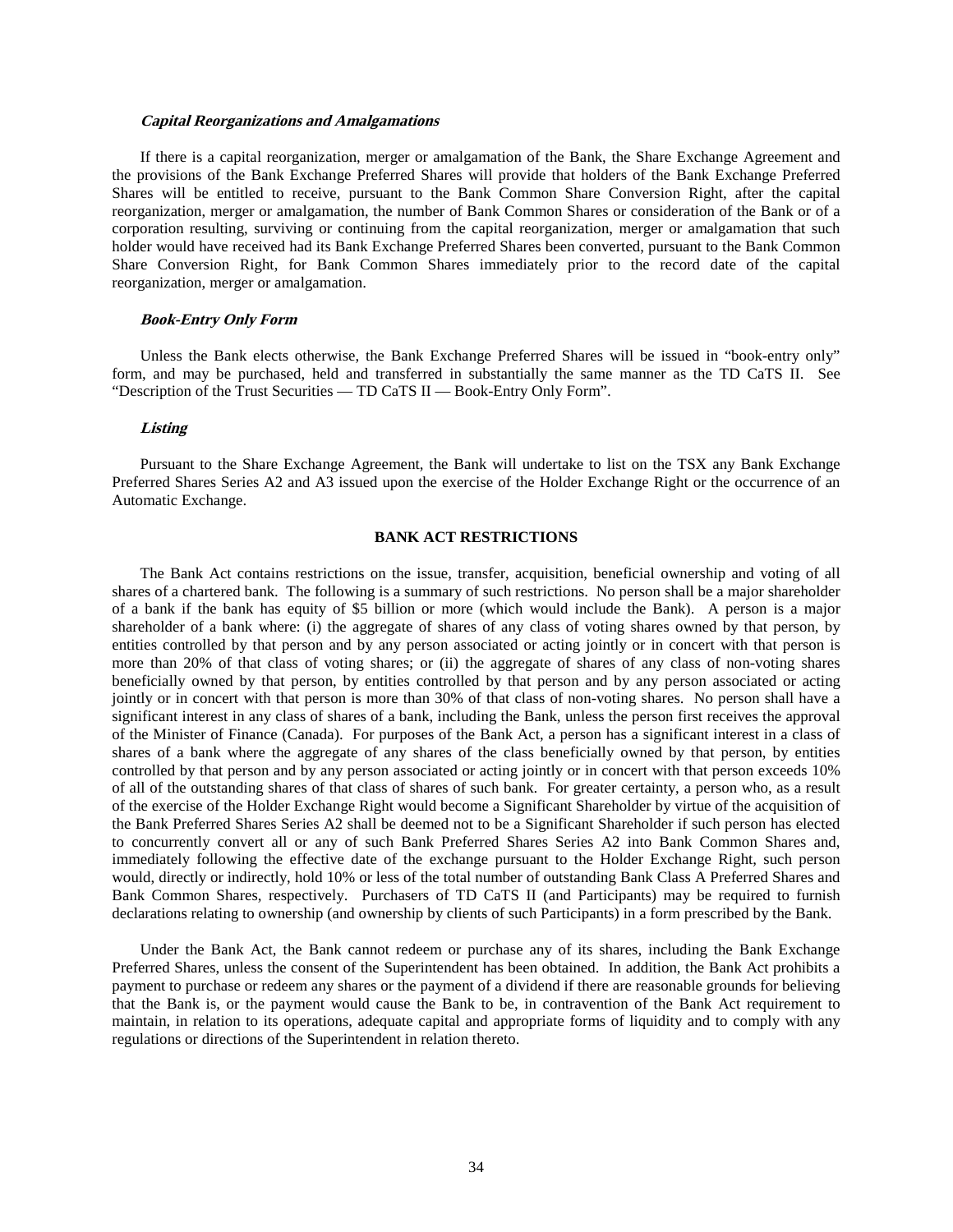# **DESCRIPTION OF THE BANK DEPOSIT NOTE**

The following is a summary of the terms and conditions attaching to the Bank Deposit Note. This summary is qualified in its entirety by the terms of the Bank Deposit Note.

#### **Interest**

Interest on the Bank Deposit Note will be payable at a fixed annual rate of 6.792%, payable in equal semiannual instalments in arrears of \$33.96 per \$1,000 principal amount of the Bank Deposit Note on each Bank Deposit Note Interest Payment Date, commencing December 31, 2002. Interest on the Bank Deposit Note will be payable to the Trust on every Bank Deposit Note Interest Payment Date regardless of whether the corresponding Distribution Date is a Regular Distribution Date or a Distribution Diversion Date.

#### **Redemption at the Option of the Bank**

On and after December 31, 2007 and on any Bank Deposit Note Interest Payment Date thereafter, the Bank Deposit Note will be redeemable at the option of the Bank in whole or in part without the consent of the holder, subject to Superintendent Approval and upon not less than 30 nor more than 60 days' prior written notice by the Bank for an amount in cash equal to (i) a cash amount per \$1,000 principal amount of the Bank Deposit Note to be redeemed equal to the greater of (A) an amount equal to \$1,000 plus any accrued and unpaid interest thereon to the date of redemption per \$1,000 principal amount of the Bank Deposit Note to be redeemed (the "Deposit Note Redemption Price") and (B) the Deposit Note Canada Yield Price, if the Bank Deposit Note is redeemed prior to December 31, 2012 (the greater of (A) and (B) being the "Deposit Note Early Redemption Price"), or (ii) the Deposit Note Redemption Price, if the Bank Deposit Note is redeemed on or after December 31, 2012. If the Bank has redeemed the Bank Deposit Note, in whole or in part, the Trust will be required to redeem a corresponding amount of TD CaTS II. It is the intention of the Trust to use the proceeds of redemption received in respect of the Bank Deposit Note to make payment to the holders of the TD CaTS II to be redeemed, as required.

"Deposit Note Canada Yield Price" means a price per \$1,000 principal amount of the Bank Deposit Note to be redeemed calculated to provide an annual yield thereon to December 31, 2012 equal to the Government of Canada Yield plus 0.38%, determined on the Business Day immediately preceding the date on which the Bank has given notice of the redemption of the Bank Deposit Note (including as a result of the occurrence of a Special Event) plus accrued and unpaid interest thereon to the date of redemption.

#### **Conversion at Option of the Holder**

Each \$1,000 principal amount of the Bank Deposit Note will be convertible at any time at the option of the holder into 40 Bank Preferred Shares Series A2. The Trust will exercise its right to convert the Bank Deposit Note in circumstances in which holders of TD CaTS II exercise the Holder Exchange Right to acquire Bank Preferred Shares Series A2, so as to enable the Trust to fulfil its obligations under the Holder Exchange Right. Upon any such conversion of the Bank Deposit Note, the Bank Preferred Shares Series A2 so acquired by the Trust will be delivered to the holders of TD CaTS II who have exercised the Holder Exchange Right in accordance with their respective entitlements.

The right to convert the Bank Deposit Note into Bank Preferred Shares Series A2 is called the "Conversion Right".

#### **Redemption Upon Special Event**

Upon the occurrence of a Special Event, the Bank, at its option, and with Superintendent Approval, and on not less than 30 nor more than 90 days' prior written notice, may redeem at any time the Bank Deposit Note in whole (but not in part), without the consent of the holder, for an amount in cash for each \$1,000 principal amount of the Bank Deposit Note being redeemed equal to (i) the Deposit Note Early Redemption Price, if the Bank Deposit Note is redeemed prior to December 31, 2012, or (ii) the Deposit Note Redemption Price, if the Bank Deposit Note is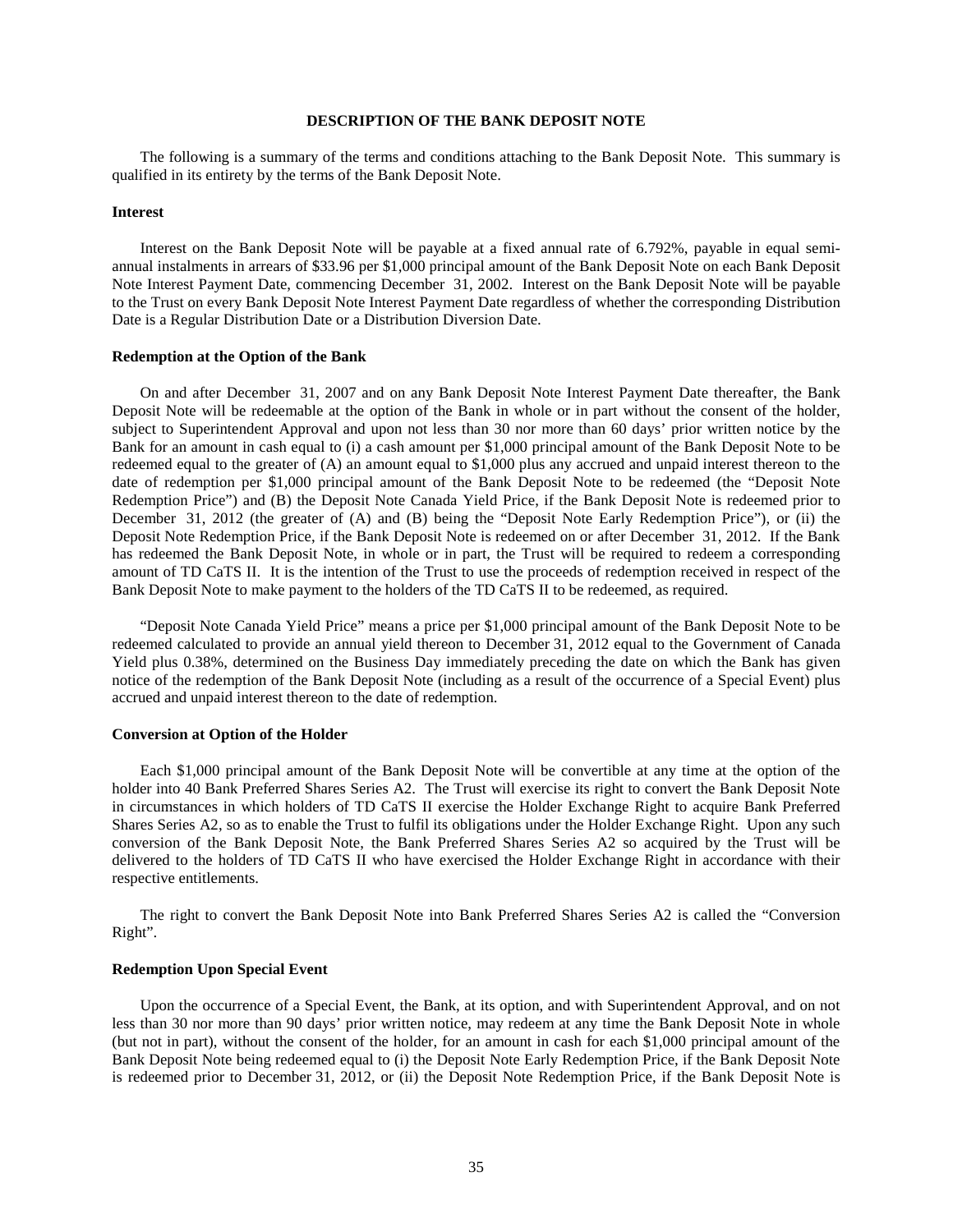redeemed on or after December 31, 2012. If the Bank has redeemed the Bank Deposit Note, the Trust will be required to redeem all of the TD CaTS II.

#### **Events of Default**

Failure by the Bank to make payments or to satisfy its other obligations under the Bank Deposit Note will not entitle the Trust to accelerate the Bank Deposit Note.

#### **Priority of the Bank Deposit Note**

The Bank Deposit Note will rank on a parity with all other deposit and unsubordinated liabilities of the Bank. Upon any distribution of assets of the Bank to creditors upon any dissolution, winding-up, liquidation, reorganization, bankruptcy or insolvency, all principal and accrued interest due on the Bank Deposit Note must be paid in full before holders of junior or subordinated debentures are entitled to receive any payment. If a liquidation, dissolution or winding-up of the Bank occurs, the Bank Deposit Note will rank in priority to any shares of the Bank with respect to payments and the distribution of assets.

# **Maturity Date**

The Bank Deposit Note will mature on December 31, 2052. On maturity of the Bank Deposit Note, the Bank will be required to pay the principal amount of the Bank Deposit Note and any accrued and unpaid interest thereon to the date of payment to the Trust in cash. If any TD CaTS II remain outstanding as of that date, the Trust will invest the proceeds received on repayment of the Bank Deposit Note in Eligible Investments, for a price equal to the fair market value thereof. Accordingly, the Bank Deposit Note will not be repaid with or converted into or exchanged for debt of the Bank or of any person related to the Bank within the meaning of the Tax Act and, following the maturity of the Bank Deposit Note, the proceeds of the repayment of the Bank Deposit Note will not be invested in debt of the Bank or of any person related to the Bank within the meaning of the Tax Act. If, following maturity of the Bank Deposit Note, a holder of TD CaTS II exercises the Holder Exchange Right, the Trust will subscribe for, and the Bank has agreed to issue, pursuant to the Subscription Right, Bank Preferred Shares Series A2 to satisfy the Trust's obligation to deliver 40 Bank Preferred Shares Series A2 for each TD CaTS II tendered for exchange pursuant to the exercise of the Holder Exchange Right. The Bank Preferred Shares Series A2 tendered will then be delivered to the relevant holders of TD CaTS II and the TD CaTS II will be cancelled.

# **CANADIAN FEDERAL INCOME TAX CONSIDERATIONS**

In the opinion of McCarthy Tétrault LLP, counsel to the Trust, and Torys LLP, counsel to the Underwriters, the following is a summary of the principal Canadian federal income tax considerations generally applicable to the Trust and a holder of TD CaTS II who acquires TD CaTS II under the Offering and who, for purposes of the Tax Act, at all relevant times, (i) is resident or deemed to be resident in Canada, (ii) deals at arm's length with and is not affiliated with the Bank and the Trust, (iii) holds TD CaTS II, any Bank Exchange Preferred Shares and any Bank Common Shares as capital property, and (iv) is not exempt from tax under Part I of the Tax Act. This summary does not take into account the "mark-to-market" rules contained in the Tax Act which apply to certain financial institutions. Furthermore, the part of this summary dealing with the Bank Exchange Preferred Shares does not apply to a specified financial institution (as defined in the Tax Act) that receives (or is deemed to receive), alone or together with persons with whom it does not deal at arm's length, in the aggregate dividends in respect of more than 10% of the Bank Preferred Shares Series A2 or the Bank Preferred Shares Series A3 outstanding at the time a dividend is received. This summary also assumes that all issued and outstanding Bank Exchange Preferred Shares are listed on a prescribed stock exchange in Canada (as defined in the Tax Act) at such times as dividends (including deemed dividends) are paid or received on such shares.

**The summary is of a general nature only and is not intended to be, nor should it be construed to be, legal or tax advice to any particular investor. Consequently, investors are urged to consult their own tax advisors with respect to their particular circumstances.**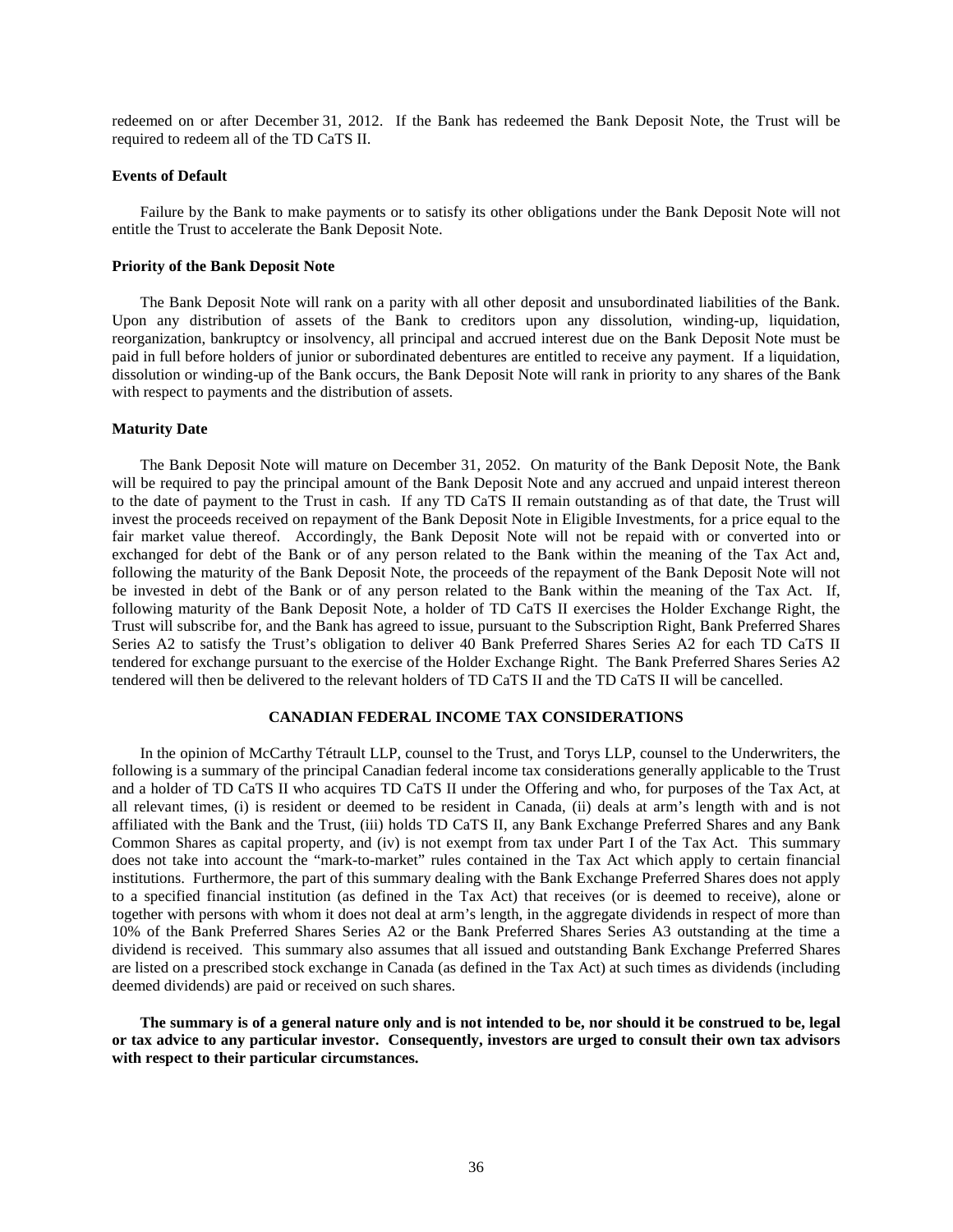This summary is based upon the current provisions of the Tax Act and the regulations issued thereunder, all specific proposals to amend the Tax Act and the regulations publicly announced by the Minister of Finance (Canada) prior to the date hereof, and counsels' understanding of the current administrative and assessing policies of the Canada Customs and Revenue Agency (the "Agency"). This summary is not exhaustive of all possible Canadian federal income tax considerations and, except as mentioned above, does not take into account any changes in law or administrative and assessing policies, whether by legislative, governmental or judicial decision or action, nor does it take into account or consider any other federal tax considerations or provincial, territorial or foreign tax considerations. With respect to the proposed amendments to the Tax Act and the regulations, no assurance can be given that the proposed amendments will become law as proposed or at all.

# **TD CaTS II**

#### **Taxation of the Trust**

The Declaration of Trust requires that, in each taxation year of the Trust, the net income, including net realized taxable capital gains, if any, of the Trust as would otherwise be taxable in the Trust will be payable to holders of TD CaTS II or the holder of the Special Trust Securities. Consequently, the Trust is not expected to be liable for income tax under Part I of the Tax Act. Capital or income losses incurred by the Trust cannot be allocated to holders of the TD CaTS II or the holder of Special Trust Securities but may, subject to certain limitations, be deducted by the Trust from taxable capital gains or net income realized in other years.

As a registered investment, the Trust is potentially subject to special taxes under the Tax Act. The Declaration of Trust requires the Trust to restrict its investments to the effect that it is not expected to be subject to any of these special taxes.

# **Taxation of Holders of TD CaTS II**

#### **Distributions**

A holder of TD CaTS II will be required to include in computing its income for a taxation year all net income, including net realized taxable capital gains, if any, paid or payable to it in that taxation year. All or substantially all of the amounts payable to holders of TD CaTS II are expected to be treated as income from a trust, rather than capital gains, for income tax purposes.

#### **Dispositions**

A holder of TD CaTS II who disposes of or is deemed to dispose of TD CaTS II will generally realize a capital gain (or sustain a capital loss) to the extent that the proceeds of disposition, net of any reasonable costs of disposition, exceed (or are less than) the adjusted cost base of the TD CaTS II to the holder. A disposition or deemed disposition of a holder's TD CaTS II will be considered to occur on, among other events: (i) an exchange of the TD CaTS II for Bank Preferred Shares Series A2 pursuant to the exercise by a holder of the Holder Exchange Right (in which event a holder's proceeds of disposition generally will be equal to the fair market value of the Bank Preferred Shares Series A2 received on the exchange), (ii) an exchange of the TD CaTS II for Bank Preferred Shares Series A3 pursuant to the operation of the Automatic Exchange (in which event a holder's proceeds of disposition generally will be equal to the fair market value of the Bank Preferred Shares Series A3 received on the exchange), (iii) a redemption of the TD CaTS II on the Trust Special Event Redemption Right or the Trust Redemption Right (in which event a holder's proceeds of disposition will be equal to the Redemption Price; in cases where the Early Redemption Price is payable, the excess of the Early Redemption Price over the Redemption Price will be allocated to the holder as income) and (iv) a termination of the Trust.

#### **Share Exchange Agreement**

The Bank and the Trust have been advised by TD Securities Inc. that the value to holders of the rights under the Share Exchange Agreement is nominal and, therefore, the Bank is of the view that no amount should be allocated to such rights. However, this determination is not binding on the Agency.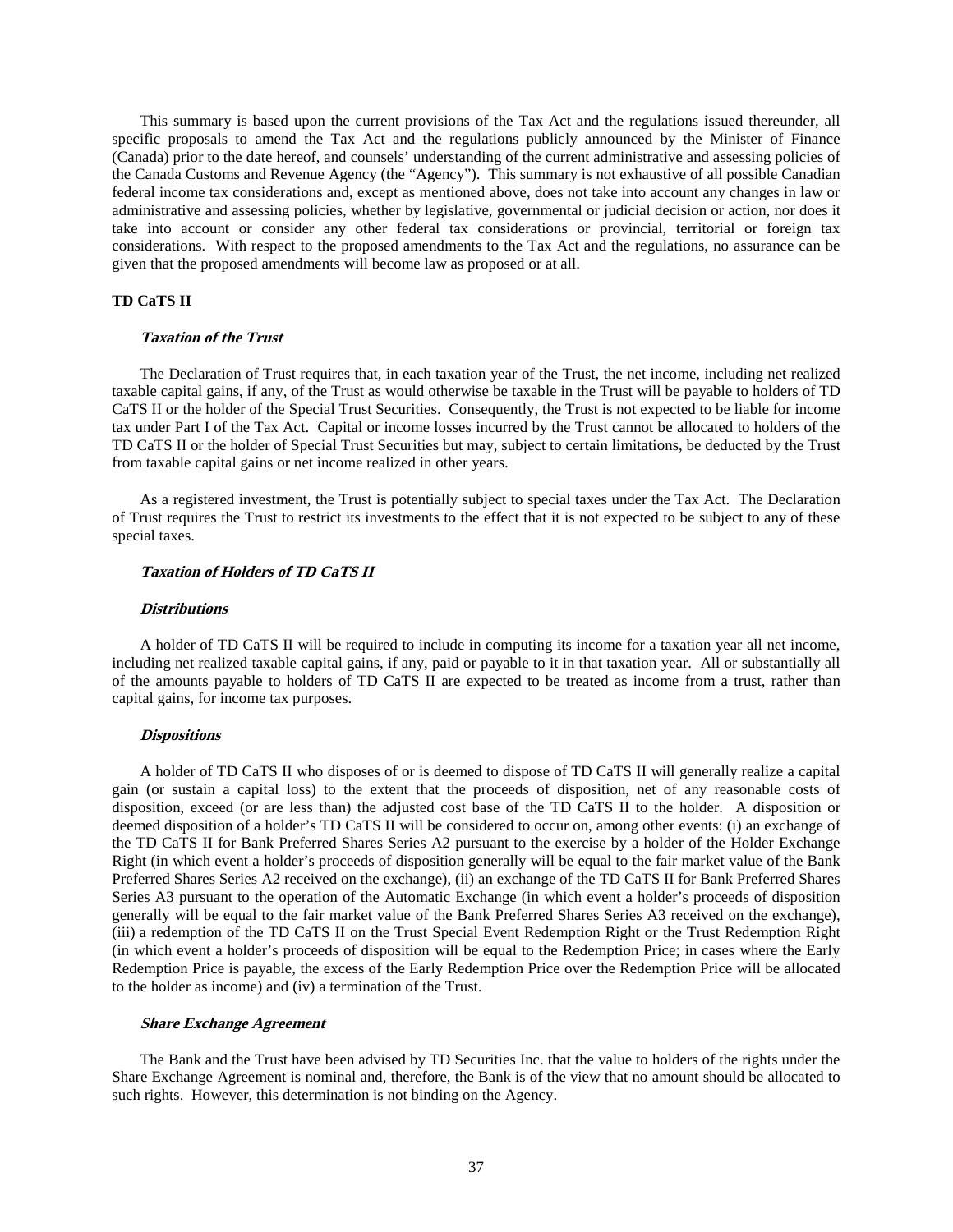#### **Bank Common Shares and Bank Exchange Preferred Shares**

#### **Dividends**

Dividends (including deemed dividends) received on the Bank Common Shares or the Bank Exchange Preferred Shares by an individual will be included in the individual's income and will be subject to the gross-up and dividend tax credit rules normally applicable to taxable dividends received from taxable Canadian corporations. Dividends (including deemed dividends) on the Bank Common Shares or the Bank Exchange Preferred Shares received by a corporation to which this part of the summary applies will be included in computing its income and will generally be deductible in computing its taxable income.

The Bank Exchange Preferred Shares will be taxable preferred shares as defined in the Tax Act. The terms of the Bank Preferred Shares Series A2 and the Bank Preferred Shares Series A3 require the Bank to make an election under Part VI.1 of the Tax Act so that corporate shareholders will not be subject to tax under Part IV.1 of the Tax Act on dividends received (or deemed to be received) on the Bank Exchange Preferred Shares.

A private corporation, as defined in the Tax Act, or any other corporation controlled, whether by reason of a beneficial interest in one or more trusts or otherwise, by or for the benefit of an individual (other than a trust) or a related group of individuals (other than trusts), will generally be liable to pay a 33 1/3% refundable tax under Part IV of the Tax Act on dividends received (or deemed to be received) on the Bank Common Shares and the Bank Exchange Preferred Shares to the extent such dividends are deductible in computing its taxable income.

#### **Redemption and Exchange**

If the Bank redeems for cash or otherwise acquires the Bank Common Shares, the Bank Preferred Shares Series A2 or the Bank Preferred Shares Series A3, respectively, other than by a purchase in the manner in which these shares are normally purchased by a member of the public in the open market or by reason of a conversion of the Bank Preferred Shares Series A2 or the Bank Preferred Shares Series A3 into Bank Common Shares pursuant to the Bank Preferred Share Redemption Right or the Bank Common Share Conversion Right, the holder will be deemed to have received a dividend equal to the amount, if any, paid by the Bank, as applicable, in excess of the paid-up capital of such shares at such time. The difference between the amount paid and the amount of the deemed dividend will be treated as proceeds of disposition for the purposes of computing the capital gain or capital loss arising on the disposition of such shares. In the case of a corporate shareholder, it is possible that in certain circumstances all or part of the amount so deemed to be a dividend may be treated as proceeds of disposition and not as a dividend.

The conversion of the Bank Preferred Shares Series A2 or the Bank Preferred Shares Series A3 into Bank Common Shares pursuant to the Bank Preferred Share Redemption Right or the Bank Common Share Conversion Right will be deemed not to be a disposition of property and accordingly will not give rise to any deemed dividend or capital gain or capital loss. The cost to a holder of Bank Common Shares received on the conversion will, subject to the averaging rules, be deemed to be equal to the holder's adjusted cost base of such Bank Preferred Shares Series A2 or Bank Preferred Shares Series A3 immediately before the conversion. A holder who receives cash of \$200 or less in lieu of a fraction of a Bank Common Share may either include the capital gain or capital loss on the partial disposition in computing income, or reduce the adjusted cost base of the Bank Common Shares received by the amount of the cash.

#### **Dispositions**

A holder of Bank Common Shares, Bank Preferred Shares Series A2 or Bank Preferred Shares Series A3 who disposes of or is deemed to dispose of the Bank Common Shares, the Bank Preferred Shares Series A2 or the Bank Preferred Shares Series A3 (including on a redemption or other acquisition by the Bank) will generally realize a capital gain (or sustain a capital loss) to the extent that the proceeds of disposition, net of any reasonable costs of disposition, exceed (or are less than) the adjusted cost base of such shares to the holder thereof. If the shareholder is a corporation, any such capital loss may in certain circumstances be reduced by the amount of any dividends, including deemed dividends, which have been received on such shares. Analogous rules apply to a partnership or trust of which a corporation, trust or partnership is a member or beneficiary.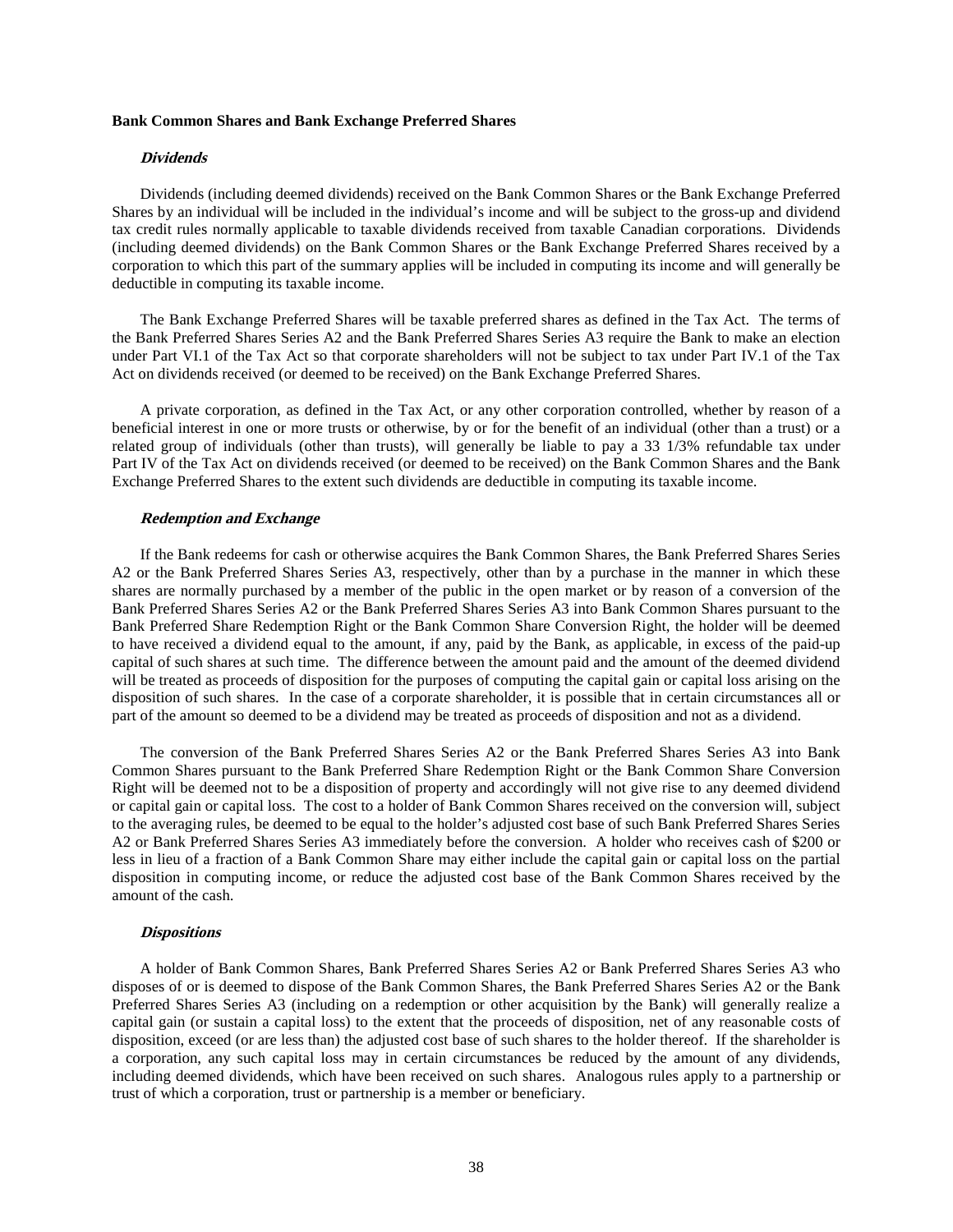#### **Tax Treatment of Capital Gains and Losses**

Generally, one-half of a capital gain will be included in computing the holder's income as a taxable capital gain and one-half of a capital loss may be deducted from the holder's taxable capital gains in accordance with the rules contained in the Tax Act. Taxable capital gains of a Canadian-controlled private corporation may be subject to an additional refundable tax of 6 2/3% of such taxable gains. Capital gains realized by an individual may give rise to alternative minimum tax under the Tax Act.

# **PLAN OF DISTRIBUTION**

Pursuant to an agreement (the "Underwriting Agreement") dated October 15, 2002 between the Trust, the Bank, TD Securities Inc., RBC Dominion Securities Inc., BMO Nesbitt Burns Inc., CIBC World Markets Inc., Scotia Capital Inc., National Bank Financial Inc., Merrill Lynch Canada Inc., HSBC Securities (Canada) Inc., Desjardins Securities Inc. and Trilon Securities Corporation (the "Underwriters"), the Trust has agreed to sell, and the Underwriters have agreed to purchase, on October 22, 2002, or on such other date not later than November 20, 2002 as may be agreed upon, all but not less than all of the 350,000 TD CaTS II being offered hereby at a price of \$1,000 per TD CaTS II, subject to the terms and conditions set forth in the Underwriting Agreement. The Trust has agreed to pay to the Underwriters a fee of \$10 for each TD CaTS II sold. Based on the expected sales of the TD CaTS II, the aggregate Underwriters' fee will be \$3,500,000.

The Underwriting Agreement also provides that the Underwriters may, at their discretion, terminate their obligations thereunder upon the occurrence of certain stated events.

The Offering is being made concurrently in all provinces and territories of Canada. The TD CaTS II have not been and will not be registered under the United States Securities Act of 1933, as amended. The Underwriters have agreed not to offer for sale or sell the TD CaTS II in the United States or to any U.S. Person within the meaning of applicable U.S. securities laws.

TD Securities Inc., one of the Underwriters, is a wholly-owned subsidiary of the Bank. Each of the Trust and the Bank is a related issuer of TD Securities Inc. under applicable securities legislation by virtue of the Bank's interest in the Trust and TD Securities Inc. The terms of the Offering were negotiated at arm's length between the Bank, the Trust and the Underwriters. TD Securities Inc. will not receive any benefit in connection with the Offering other than as described herein. RBC Dominion Securities Inc., an underwriter in respect of which neither the Trust nor the Bank is a related or connected issuer, has participated in the structuring and pricing of the Offering and in the due diligence activities performed by the Underwriters for the Offering.

Pursuant to policy statements of the Ontario Securities Commission and the Commission des valeurs mobilières du Québec, the Underwriters may not, throughout the period of distribution under this prospectus, bid for or purchase TD CaTS II. The foregoing restriction is subject to certain exceptions, as long as the bid or purchase is not engaged in for the purpose of creating actual or apparent active trading in or raising the price of such securities. These exceptions include a bid or purchase permitted under the by-laws and rules of the TSX relating to market stabilization and passive market making activities and a bid or purchase made for and on behalf of a customer when the order was not solicited during the period of distribution provided that the bid or purchase was not engaged in for the purpose of creating actual or apparent active trading in, or raising the price of, such securities. Pursuant to the first mentioned exception, in connection with this Offering and subject to applicable law, the Underwriters may effect the transactions which stabilize or maintain the market price of such securities at levels other than those which might otherwise prevail on the open market. Such transactions, if commenced, may be discontinued at any time.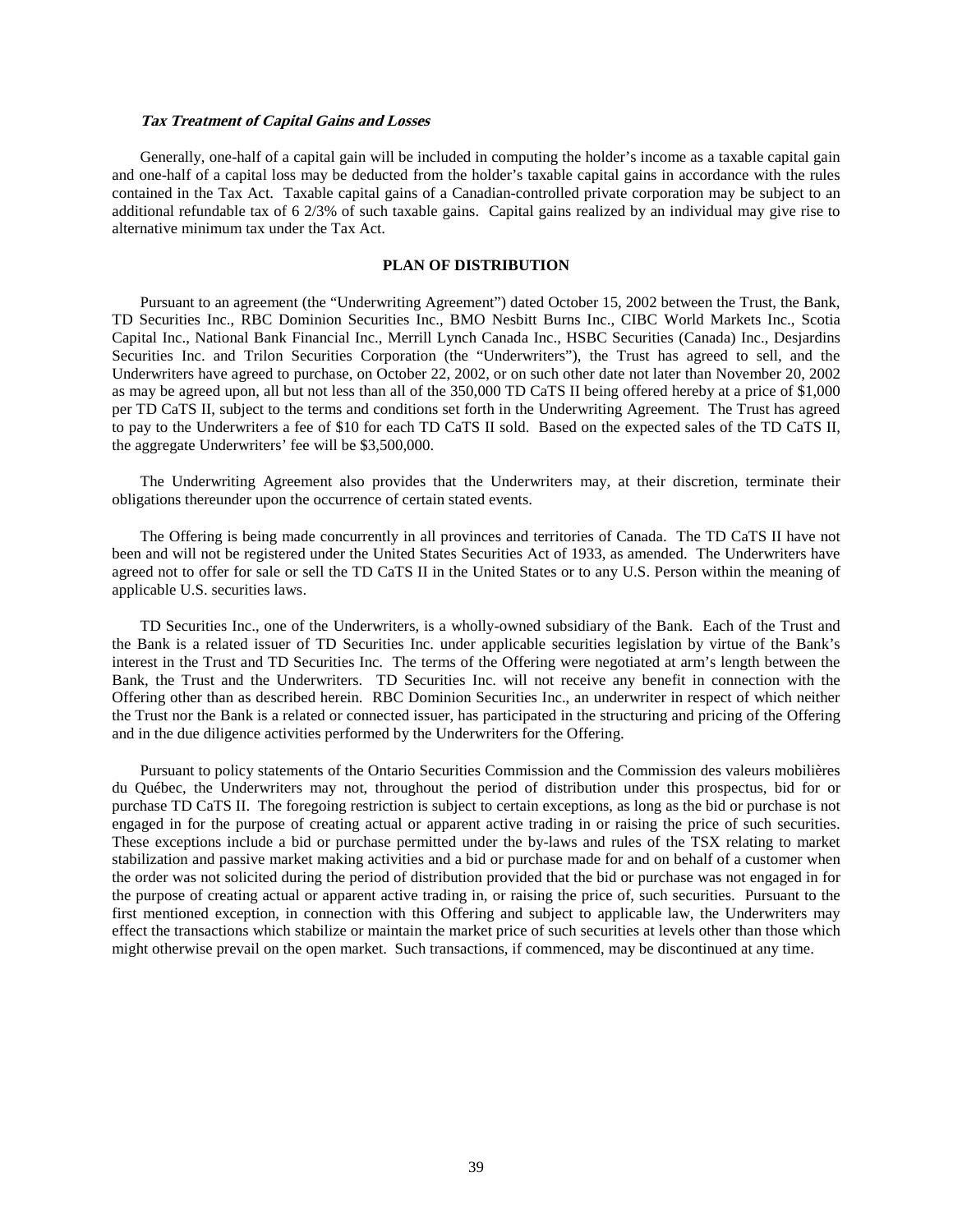# **RATINGS**

The TD CaTS II have received ratings as follows:

| <b>Rating Agency</b> | Rating                                             |
|----------------------|----------------------------------------------------|
| <b>DBRS</b>          | $Ayn^{(1)}$                                        |
| S&P                  | $P-1$ (low) <sup>(1)</sup> (on the Canadian scale) |
|                      | $A^{(1)}$ (on the global scale)                    |

Note:

(1) With negative outlook. A rating outlook, expressed as positive, stable or negative, provides an opinion regarding the likely direction of any medium-term rating actions.

Neither of these ratings should be construed as a recommendation to buy, sell or hold the TD CaTS II and either rating may be revised or withdrawn at any time by the respective rating organization.

# **USE OF PROCEEDS**

The proceeds to the Trust from the sale of the TD CaTS II will be \$350,000,000 (before Offering expenses of \$4,500,000). The Trust will use the proceeds to be received on closing of the Offering to purchase the Bank Deposit Note.

The Bank intends to use the proceeds from the sale of the Bank Deposit Note for general corporate purposes. The Bank expects that the proceeds from the sale of the TD CaTS II will be included in the Tier 1 capital of the Bank (assuming the Superintendent approves the inclusion of TD CaTS II as Tier 1 capital of the Bank). See "The Toronto-Dominion Bank — Capital Adequacy Requirements".

#### **LEGAL PROCEEDINGS**

The Bank and its subsidiaries are engaged in litigation arising in the ordinary course of business. None of this litigation, however, is expected to have a material adverse effect on the consolidated financial position or results of operations of the Bank. The Trust is not engaged in any litigation.

# **RISK FACTORS**

*Investors should carefully consider the risks described below before deciding whether to invest in TD CaTS II. Investors should also carefully consider any risks that may be described in other filings the Bank makes with securities or banking regulators including, without limitation, the section entitled "Management's Discussion and Analysis of Operating Performance" contained in the Annual Report, and management's discussion and analysis of operating performance for the nine months ended July 31, 2002, incorporated by reference in this prospectus. These analyses discuss, among other things, certain known material trends and events, and risks or uncertainties that have had a material effect on, and may reasonably be expected to have a material effect on, the Bank's business, financial condition or results of operations, including legislative or regulatory developments, competition, technological change, global capital market activity, interest rates, inflation and general economic conditions in geographic areas where the Bank operates.* 

#### **Risk Factors Specifically Associated with the TD CaTS II**

#### **Automatic Exchange of TD CaTS II for Bank Preferred Shares Series A3**

The purchase of TD CaTS II involves risk with respect to the performance and capital levels of the Bank. If a Loss Absorption Event occurs, the TD CaTS II will be automatically exchanged for Bank Preferred Shares Series A3, without the consent of the holders. These shares would then be an investment in the Bank and not in the Trust. As a result, holders of TD CaTS II could become shareholders of the Bank at a time when the Bank's financial condition is deteriorating or when the Bank has become insolvent or bankrupt or resolved to wind-up or has been ordered wound-up or liquidated. An investment in the Bank is also subject to certain risks that are distinct from the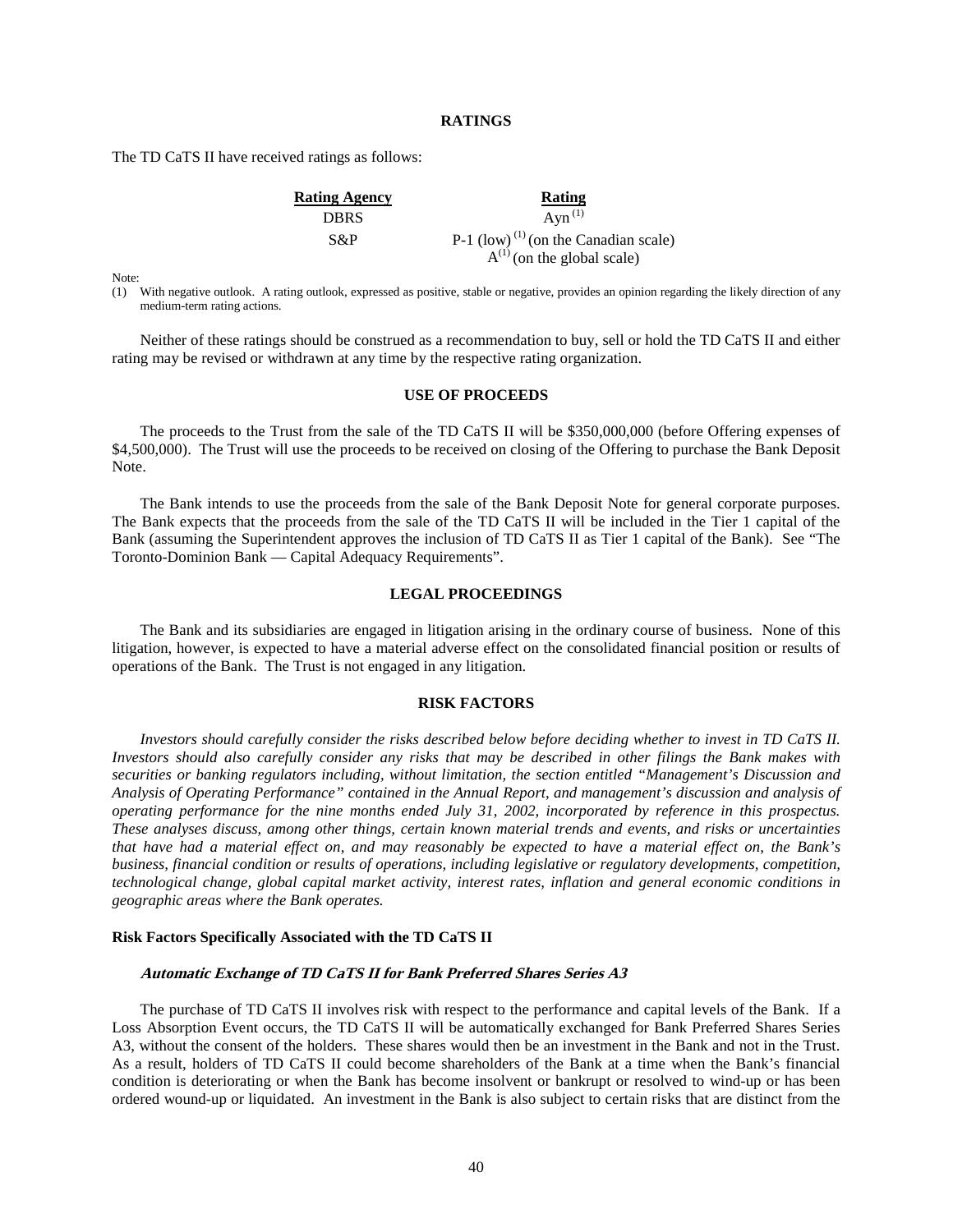risks associated with an investment in the Trust, including the general risks inherent in equity investments in depository institutions. In the event of a liquidation of the Bank, the claims of depositors and creditors of the Bank would be entitled to a priority of payment over the claims of holders of equity interests such as Bank Preferred Shares Series A2 or Bank Preferred Shares Series A3. If the Bank were to be become insolvent or bankrupt or resolved to wind-up or were ordered wound-up or liquidated after the Automatic Exchange or if the Automatic Exchange were to occur after the insolvency of the Bank, the holders of Bank Preferred Shares Series A3 may receive, if anything, substantially less than the holders of the TD CaTS II would have received had the TD CaTS II not been exchanged for Bank Preferred Shares Series A3. Potential investors in the TD CaTS II should carefully consider the description of the Bank set forth under "The Toronto-Dominion Bank". See also "Description of the Trust Securities — TD CaTS II — Automatic Exchange".

#### **Restrictions on Ownership of Bank Shares**

Under the Bank Act, no person shall have a significant interest in any class of shares of the Bank, unless the person first receives the approval of the Minister of Finance (Canada). See "Bank Act Restrictions". Accordingly, the right of a holder to exchange all or some of the TD CaTS II held by it may be restricted. In addition, certain holders of TD CaTS II who are to acquire Bank Exchange Preferred Shares upon the exercise or operation of the Holder Exchange Right or the Automatic Exchange or Bank Common Shares upon the conversion or exchange of Bank Exchange Preferred Shares may have some or all of such shares disposed of on their behalf pursuant to the procedures referred to under "Description of the Trust Securities — TD CaTS II — Automatic Exchange", "Description of the Trust Securities — TD CaTS II — Share Exchange Agreement" and "Description of Share Capital of the Bank — Redemption".

# **Liquidity of and Dealings in TD CaTS II**

There can be no assurance that an active trading market will develop or be sustained or that the TD CaTS II may be resold at or above the initial public offering price. The ability of a holder to pledge TD CaTS II or otherwise take action with respect to its interest in TD CaTS II (other than through a Participant) may be limited due to the lack of a physical certificate.

No prediction can be made as to the effect, if any, that future issues of TD Capital Trust II Securities, or the availability of such TD Capital Trust II Securities for future issue, will have on the market price of issued TD CaTS II prevailing from time to time. Issues from treasury or sales in the public market by holders of TD CaTS II involving substantial numbers or principal amounts of TD CaTS II in the public market, or the perception that such issues or sales could occur, could adversely affect prevailing market prices for such TD CaTS II and the issuer's ability to raise additional capital in the equity and debt markets.

#### **Indicated Yield is Non-Cumulative**

The Indicated Yield on the TD CaTS II is non-cumulative. The Indicated Yield on the TD CaTS II is payable by the Trust on each Regular Distribution Date out of the Net Distributable Funds of the Trust. If the Indicated Yield on the TD CaTS II for any Distribution Date is not paid by reason of the occurrence of a Distribution Diversion Event, holders of TD CaTS II will not be entitled to receive the Indicated Yield. See "Description of the Trust Securities — TD CaTS II — Indicated Yield".

# **MATERIAL CONTRACTS**

The material contracts to be entered into by the Trust in connection with the Offering are as follows:

- 1. the Declaration of Trust described under "The Trust";
- 2. the Administration Agreement described under "The Trust Administrative Agent";
- 3. the Share Exchange Agreement described under "Description of the Trust Securities TD CaTS II Share Exchange Agreement";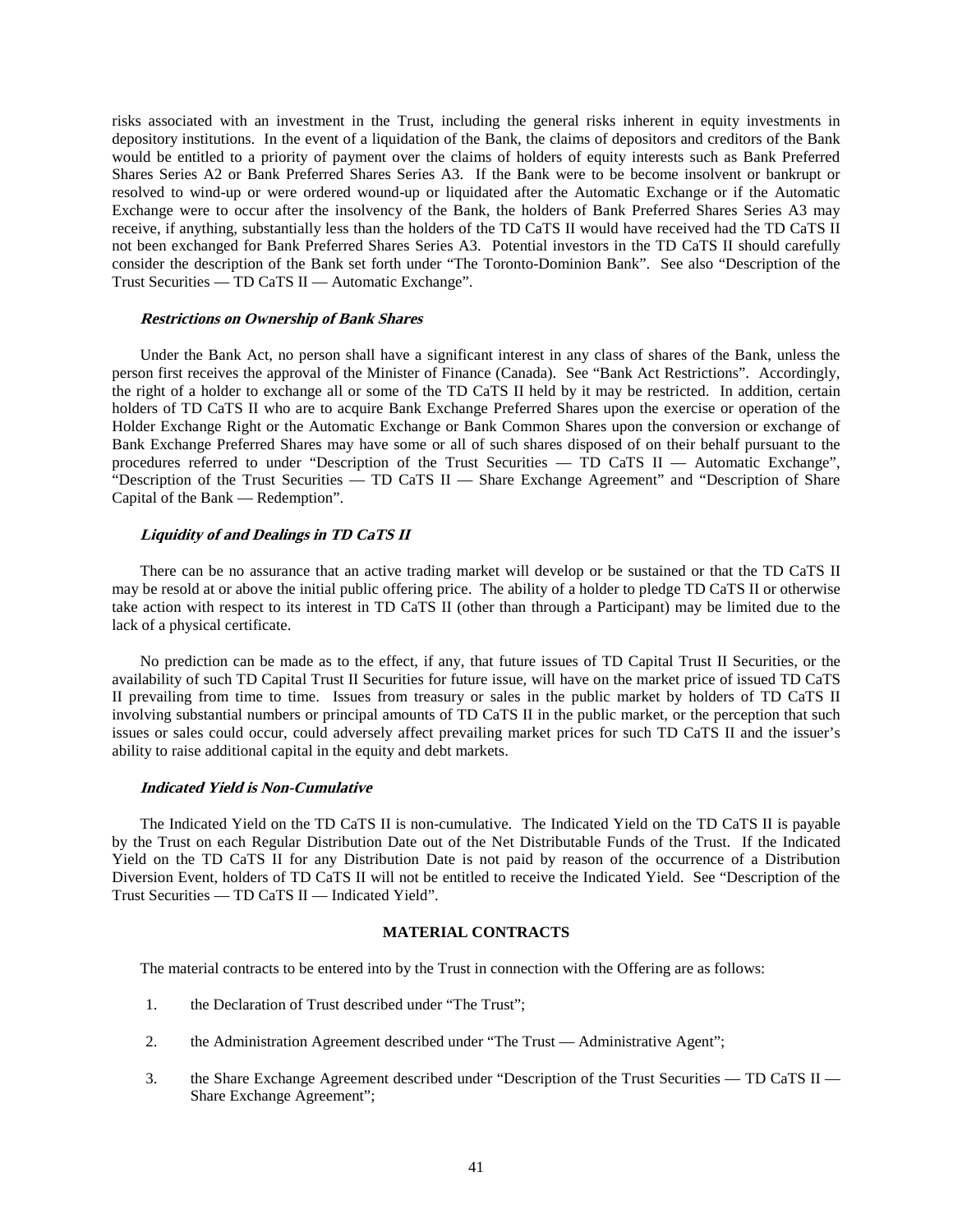- 4. the Subscription Agreement described under "Summary Use of Proceeds";
- 5. the Deposit Note Purchase Agreement described under "The Trust Business of the Trust";
- 6. the Credit Facility described under "The Trust Liquidity"; and
- 7. the Underwriting Agreement described under "Plan of Distribution".

# **PRINCIPAL HOLDERS OF SECURITIES**

It is intended that, at all times following the Closing Date, the Bank will own all of the Special Trust Securities. See "Capitalization of the Trust".

# **INTERESTS OF THE BANK AND ITS AFFILIATES IN MATERIAL TRANSACTIONS**

Pursuant to the Administration Agreement, the Bank will administer the day-to-day operations of the Trust.

The Bank and its affiliates may have interests, which are not identical to those of the Trust. Consequently, conflicts of interest may arise with respect to transactions, including the renewal, termination or modification of the Administration Agreement. It is the intention of the Trust and the Bank that any agreements and transactions between the Trust, on the one hand, and the Bank and its affiliates, on the other hand, are fair to all parties and consistent with market terms and conditions.

# **EXPERTS**

Certain legal matters in connection with the Offering will be passed upon by McCarthy Tétrault LLP, on behalf of the Trust and the Bank, and by Torys LLP, on behalf of the Underwriters. The partners, counsel and associates of McCarthy Tétrault LLP and Torys LLP, as a group, beneficially own, directly or indirectly, less than 1% of any class of security issued by the Trust and the Bank. A partner of McCarthy Tétrault LLP is an officer of various affiliates of the Bank through which the Bank administers certain of its real estate investments.

# **TRANSFER AGENT AND REGISTRAR AND EXCHANGE TRUSTEE**

CIBC Mellon Trust Company will act as transfer agent, registrar and exchange trustee for the TD CaTS II (the "Exchange Trustee"). The TD CaTS II will be issued in book-entry only form through CDS. See "Description of the Trust Securities — TD CaTS II — Book-Entry Only Form". Subject to the CDS Procedures, registration and transfer of the TD CaTS II may be effected at the principal office of CDS in Toronto, Ontario.

# **AUDITORS**

Ernst & Young LLP, Chartered Accountants, Toronto, Ontario are the auditors of the Trust.

#### **PROMOTER**

The Bank is the promoter of the Trust by reason of its taking the initiative in creating, structuring and promoting the Trust. The Bank will not receive any benefits, directly or indirectly, from the issuance of the TD CaTS II other than as described in this prospectus. See "The Trust — Business of the Trust".

Under the Administration Agreement, the Bank, as Administrative Agent, will provide various services in connection with the Offering and the ongoing operations, maintenance and regulatory compliance of the Trust. The Bank will receive an administration fee under the Administration Agreement.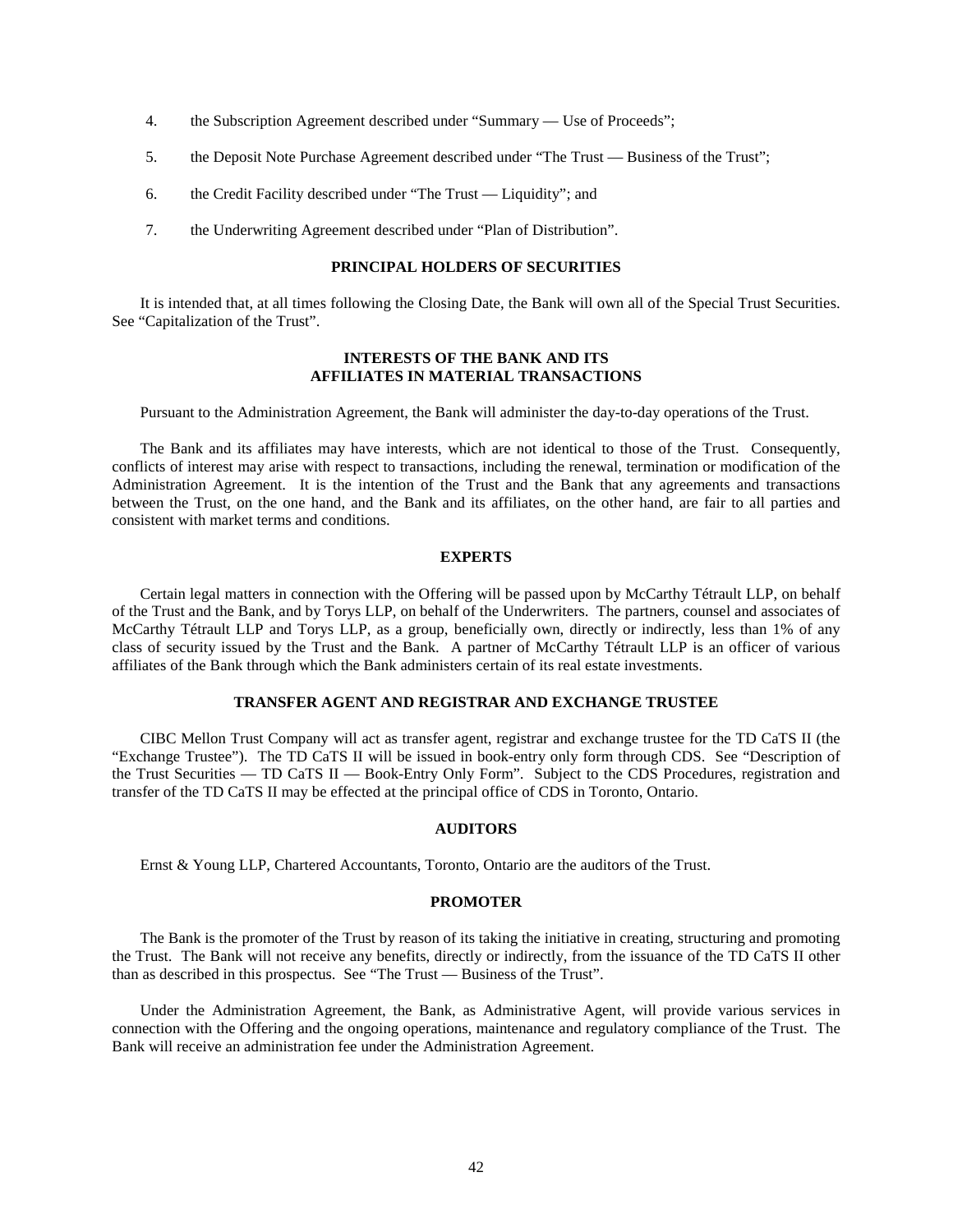# **STATUTORY RIGHTS OF WITHDRAWAL AND RESCISSION**

Securities legislation in several of the provinces and territories provides purchasers with the right to withdraw from an agreement to purchase securities within two business days after receipt or deemed receipt of a prospectus and any amendment. In several of the provinces and territories, securities legislation further provides a purchaser with remedies for rescission or, in some jurisdictions, damages where the prospectus and any amendment contains a misrepresentation or is not delivered to the purchaser, provided that such remedies for rescission or damages are exercised by the purchaser within the time limit prescribed by the securities legislation of the purchaser's province or territory. The purchaser should refer to any applicable provisions of the securities legislation of the purchaser's province or territory for the particulars of these rights or consult with a legal advisor.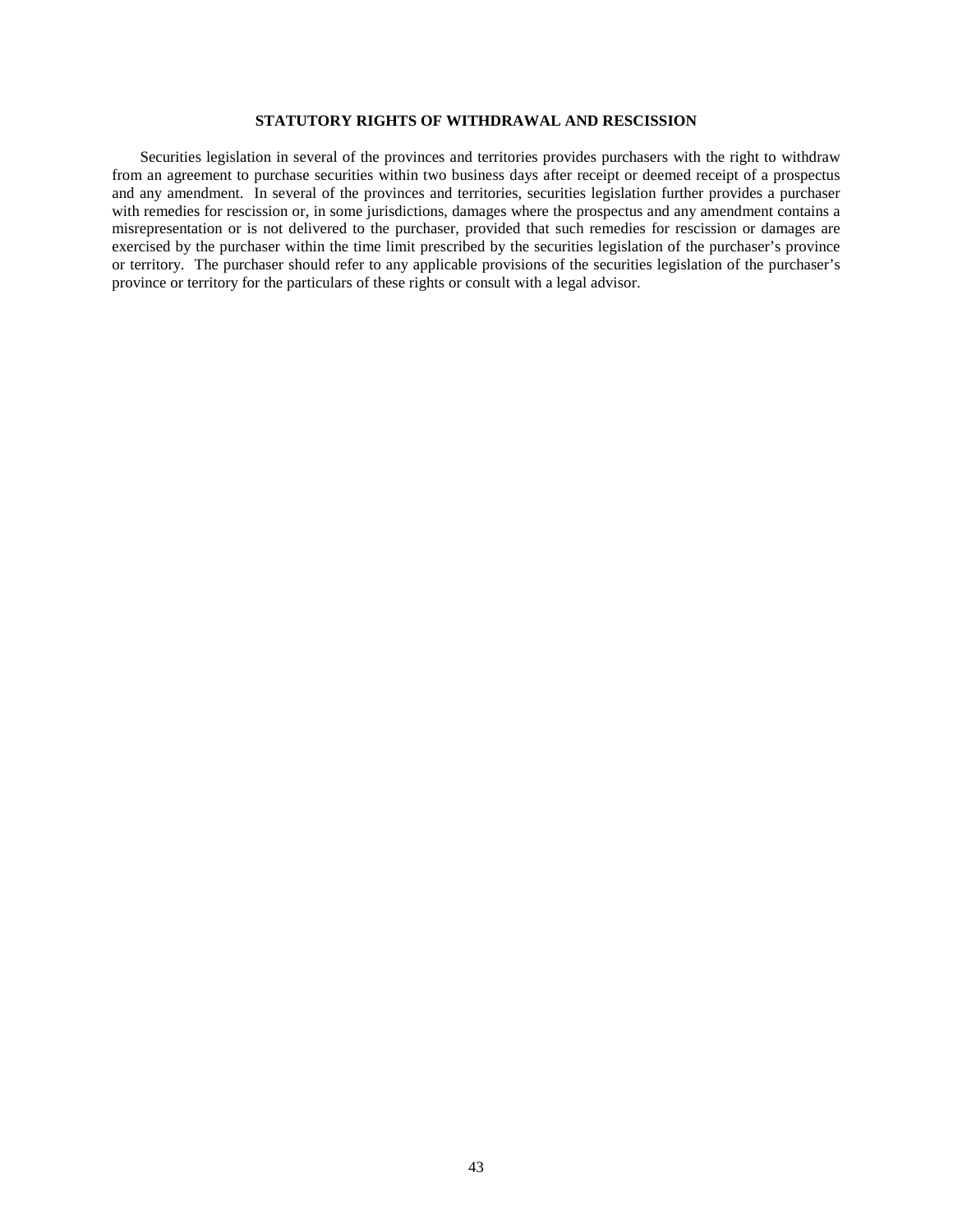# **INDEX OF TERMS**

| Accumulated Unpaid Indicated Yield 10     |  |
|-------------------------------------------|--|
|                                           |  |
|                                           |  |
|                                           |  |
|                                           |  |
|                                           |  |
|                                           |  |
|                                           |  |
|                                           |  |
|                                           |  |
| Bank Common Share Conversion Right 25     |  |
|                                           |  |
|                                           |  |
| Bank Deposit Note Interest Payment Date 1 |  |
|                                           |  |
| Bank Exchange Preferred Shares 30         |  |
|                                           |  |
|                                           |  |
| Bank Preferred Share Redemption Right 31  |  |
|                                           |  |
|                                           |  |
|                                           |  |
|                                           |  |
|                                           |  |
|                                           |  |
|                                           |  |
|                                           |  |
|                                           |  |
|                                           |  |
|                                           |  |
| Common Share Conversion Rate 12           |  |
|                                           |  |
|                                           |  |
|                                           |  |
|                                           |  |
|                                           |  |
|                                           |  |
|                                           |  |
|                                           |  |
|                                           |  |
| Deposit Note Early Redemption Price  35   |  |
| Deposit Note Purchase Agreement  15       |  |
|                                           |  |
|                                           |  |
|                                           |  |
|                                           |  |
|                                           |  |
| Dividend Payment Resumption Month 13      |  |
|                                           |  |
| Dividend Stopper Undertaking  13          |  |
|                                           |  |

| TD CaTS II Canada Yield Price 10        |  |
|-----------------------------------------|--|
|                                         |  |
|                                         |  |
|                                         |  |
|                                         |  |
|                                         |  |
| Trust Special Event Redemption Right 11 |  |
|                                         |  |
|                                         |  |
|                                         |  |
|                                         |  |
|                                         |  |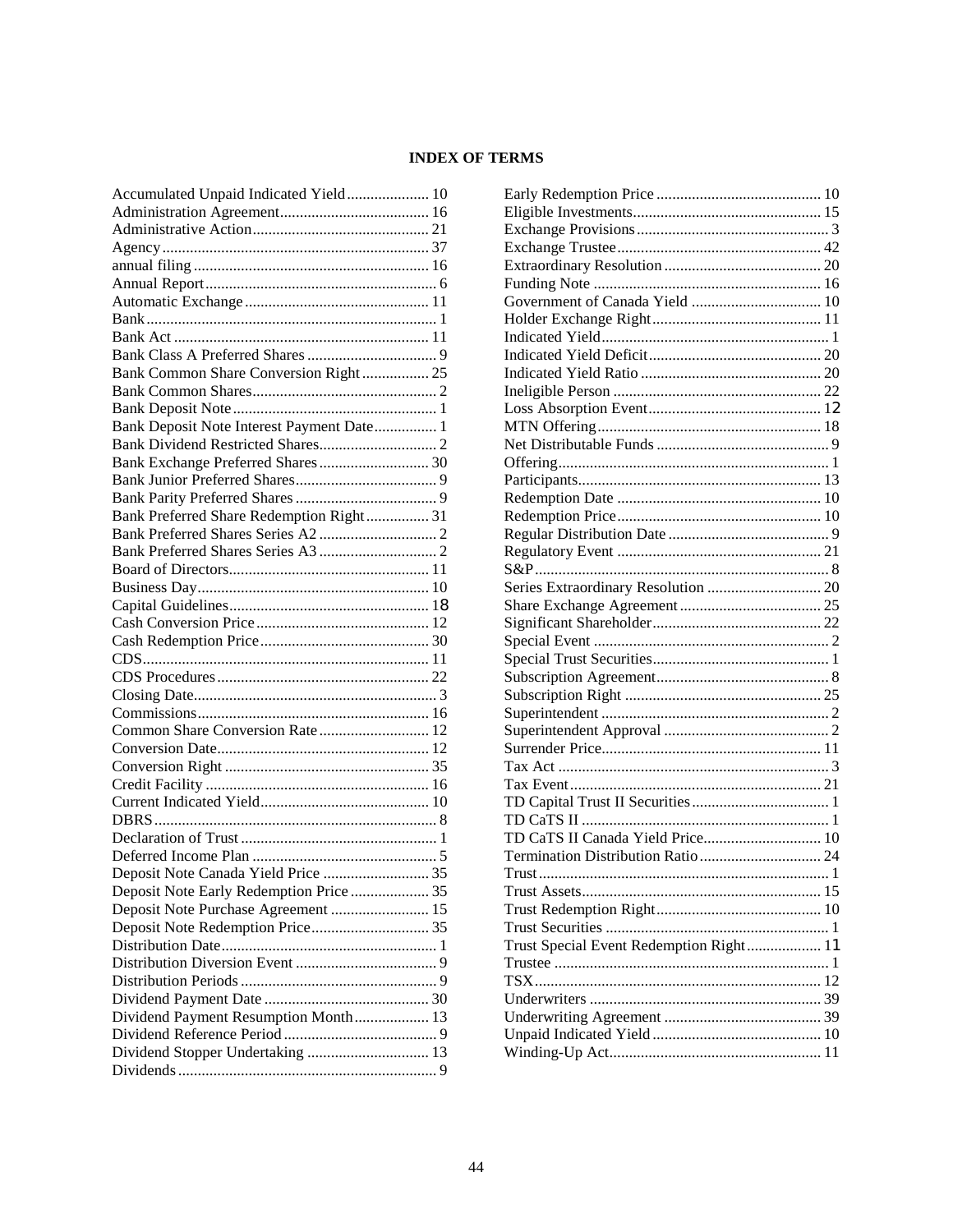# **COMPILATION REPORT**

To the Trustee of TD Capital Trust II

We have reviewed, as to compilation only, the accompanying pro forma balance sheet of TD Capital Trust II as at September 17, 2002 which has been prepared solely for inclusion in this prospectus relating to the sale and issue of TD Capital Trust II Securities — Series 2012-1 of TD Capital Trust II. In our opinion, the pro forma balance sheet has been properly compiled to give effect to the proposed transactions and assumptions described in the notes thereto.

Toronto, Canada (Signed) Ernst & Young LLP<br>
October 15, 2002<br>
Chartered Accountants Chartered Accountants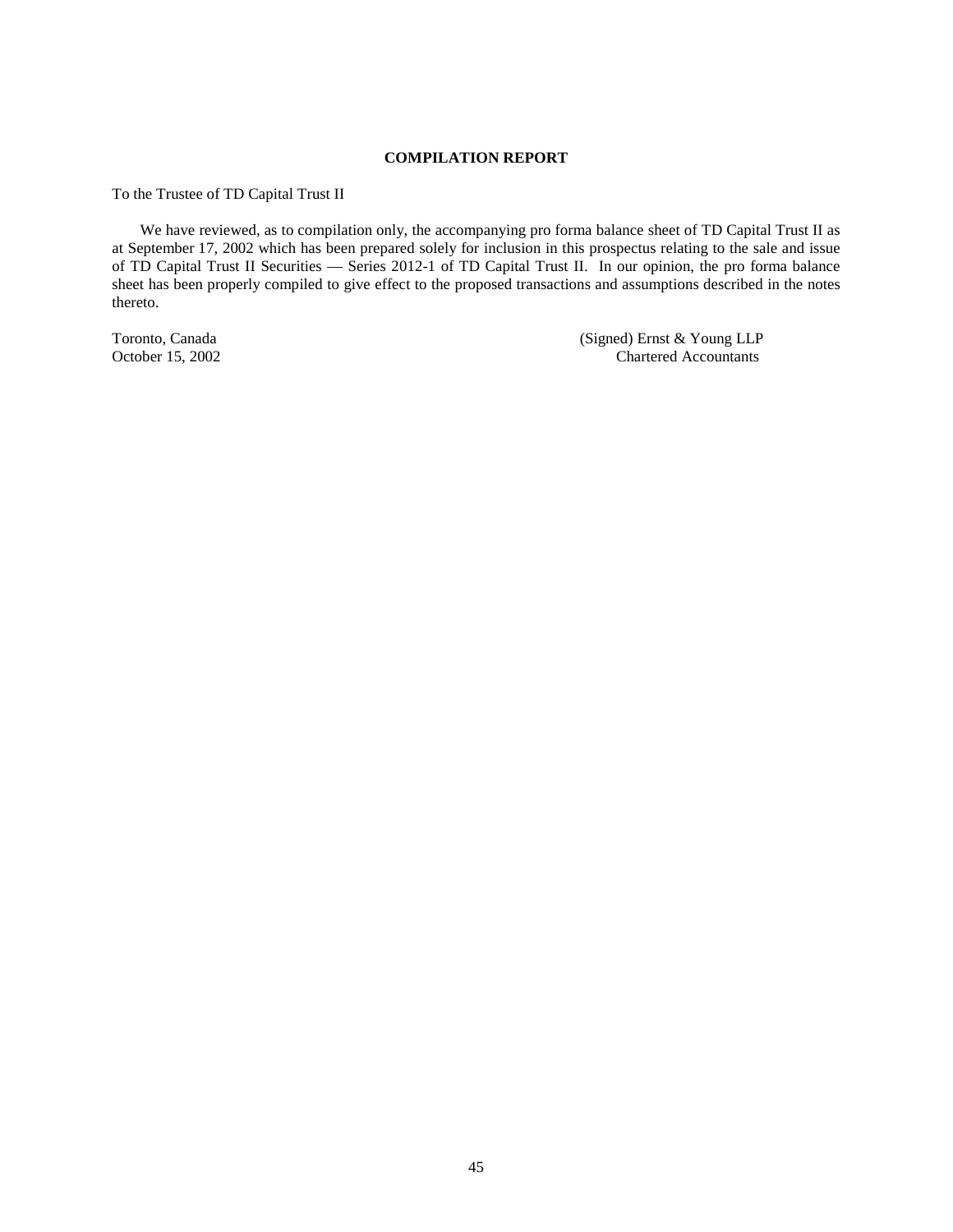# **TD Capital Trust II**

# **Pro Forma Balance Sheet as at September 17, 2002 (unaudited) (in thousands)**

|                          | As at<br>September<br>17, 2002,<br>2002 |              |    | Pro Forma<br>Adjustments | <b>Notes</b> |    | Pro Forma<br>As at<br>September 17,<br>2002 |
|--------------------------|-----------------------------------------|--------------|----|--------------------------|--------------|----|---------------------------------------------|
| <b>Assets</b>            |                                         |              |    |                          |              |    |                                             |
| Cash                     | \$                                      | $\mathbf{1}$ | \$ | 350,000                  | 2(a)         |    |                                             |
|                          |                                         |              |    | 1,999                    | 2(b)         |    |                                             |
|                          |                                         |              |    | 18,400                   | 2(c)         |    |                                             |
|                          |                                         |              |    | (15,900)                 | 2(c)         |    |                                             |
|                          |                                         |              |    | (4,500)                  | 2(d)         |    |                                             |
|                          |                                         |              |    | (350,000)                | 2(e)         | \$ |                                             |
| <b>Funding Note</b>      |                                         |              |    | 15,900                   | 2(c)         |    | 15,900                                      |
| <b>Bank Deposit Note</b> |                                         |              |    | 350,000                  | 2(e)         |    | 350,000                                     |
|                          | \$                                      |              | S  | 365,899                  |              | S  | 365,900                                     |

# **LIABILITIES AND UNITHOLDERS' EQUITY**

| <b>Liability</b><br>Loans Payable              |    | \$<br>18,400<br>18,400 | 2(c) | \$<br>18,400<br>18,400 |
|------------------------------------------------|----|------------------------|------|------------------------|
| <b>Trust Capital</b>                           |    |                        |      |                        |
| TD Capital Trust II Securities - Series 2012-1 |    | 350,000                | 2(a) | 350,000                |
| <b>Special Trust Securities</b>                |    | 2,000                  | 2(b) | 2,000                  |
| Original Settlement Amount                     | \$ | (1)                    | 2(b) |                        |
| <b>Issue Costs</b>                             |    | (4,500)                | 2(d) | (4,500)                |
| <b>Total Trust Capital</b>                     |    | 347,499                |      | 347,500                |
|                                                |    | 365,899                |      | 365,900                |

See accompanying notes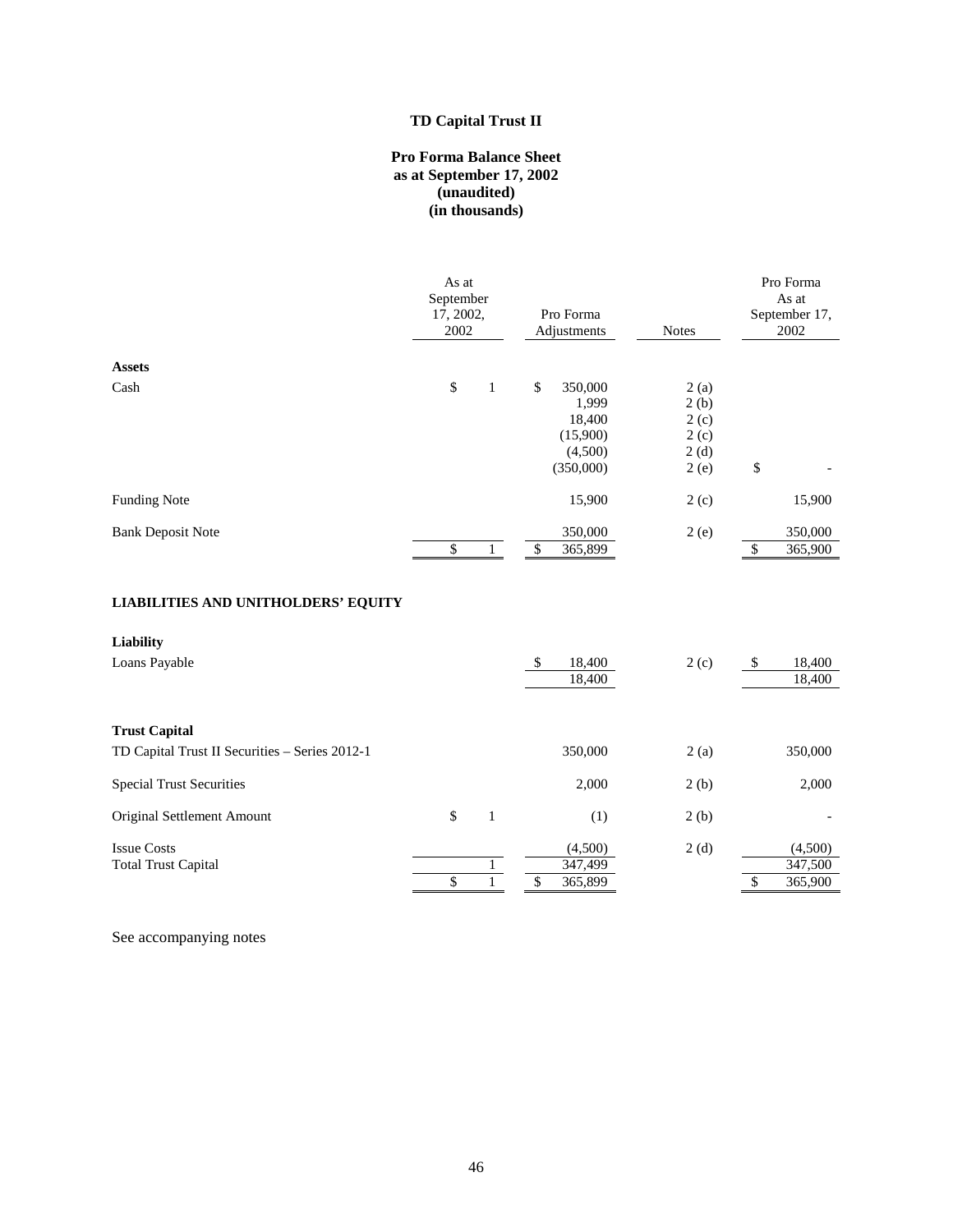# **TD Capital Trust II**

## **Notes to Pro Forma Balance Sheet**

# **September 17, 2002 (unaudited) (in thousands of dollars except share amounts)**

# **1. Basis of Presentation**

The pro forma balance sheet is based upon the audited balance sheet of TD Capital Trust II (the "Trust") as at September 17, 2002, adjusted to reflect the issue of TD Capital Trust II Securities-Series 2012-1, the issue of Special Trust Securities to The Toronto-Dominion Bank (the "Bank") and the purchase of a bank deposit note from the Bank (the "Bank Deposit Note").

The pro forma balance sheet has been prepared by management of the Bank, as administrative agent of the Trust, in accordance with Canadian generally accepted accounting principles.

The pro forma balance sheet should be read in conjunction with the audited balance sheet of the Trust as at September 17, 2002.

# **2. Pro Forma Assumptions and Adjustments**

The pro forma balance sheet gives effect to the following transactions as if they had occurred on September 17, 2002:

- (a) the issue of 350,000 TD Capital Trust II Securities-Series 2012-1 for \$1 each, for total gross proceeds of \$350,000;
- (b) the issue of Special Trust Securities to the Bank for total proceeds received on closing of \$2,000. The original settlement amount on the Trust's formation was applied as part of the subscription price for the Special Trust Securities;
- (c) the non-interest-bearing loan to the Trust from the Bank to fund the fees and expenses related to the Offering and to fund the purchase of a deposit note from the Bank (the "Funding Note");
- (d) the payment of estimated costs, including underwriters' commission and expenses of the offering, relating to the issuance of the TD Capital Trust II Securities – Series 2012-1 of \$4,500; and
- (e) the purchase of the Bank Deposit Note from the Bank for a purchase price of \$350,000.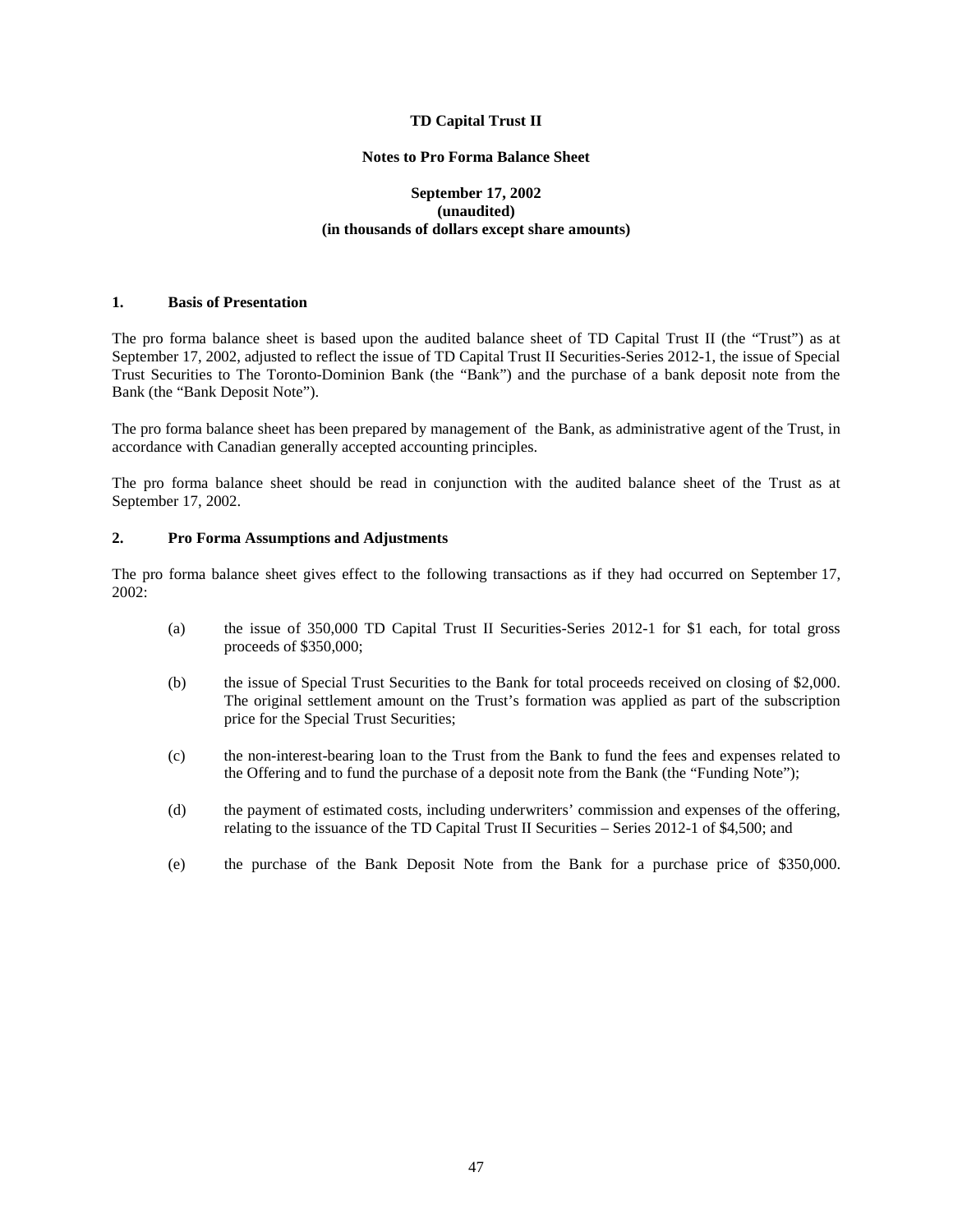# **AUDITORS' REPORT**

To the Trustee of TD Capital Trust II

We have audited the balance sheet of TD Capital Trust II (the "Trust") as at September 17, 2002. This financial statement is the responsibility of The Toronto-Dominion Bank, as administrative agent of the Trust. Our responsibility is to express an opinion on this balance sheet based on our audit.

We conducted our audit in accordance with Canadian generally accepted auditing standards. Those standards require that we plan and perform an audit to obtain reasonable assurance whether the balance sheet is free of material misstatement. An audit includes examining, on a test basis, evidence supporting the amounts and disclosures in the balance sheet. An audit also includes assessing the accounting principles used and significant estimates made by the administrative agent, as well as evaluating the overall balance sheet presentation.

In our opinion, the balance sheet referred to above presents fairly, in all material respects, the financial position of the Trust as at September 17, 2002 in accordance with Canadian generally accepted accounting principles.

Toronto, Canada (Signed) Ernst & Young LLP October 15, 2002 Chartered Accountants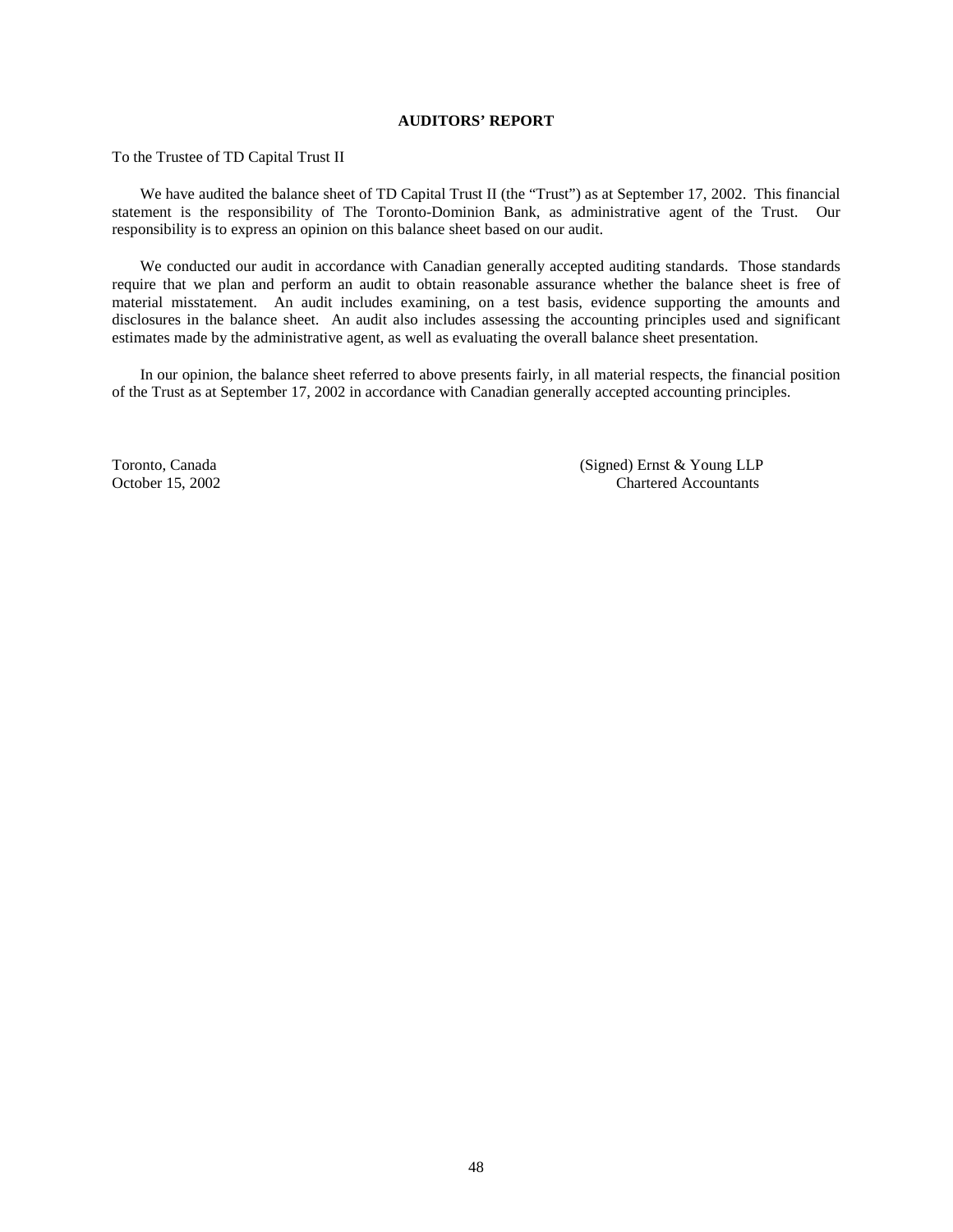# **TD Capital Trust II**

# **Balance Sheet As at September 17, 2002**

| Cash |  |
|------|--|
|      |  |

On behalf of the Administrative Agent of the Trustee:

By: (Signed) ALAN J. JETTE By: (Signed) PETER J. AUST

See accompanying notes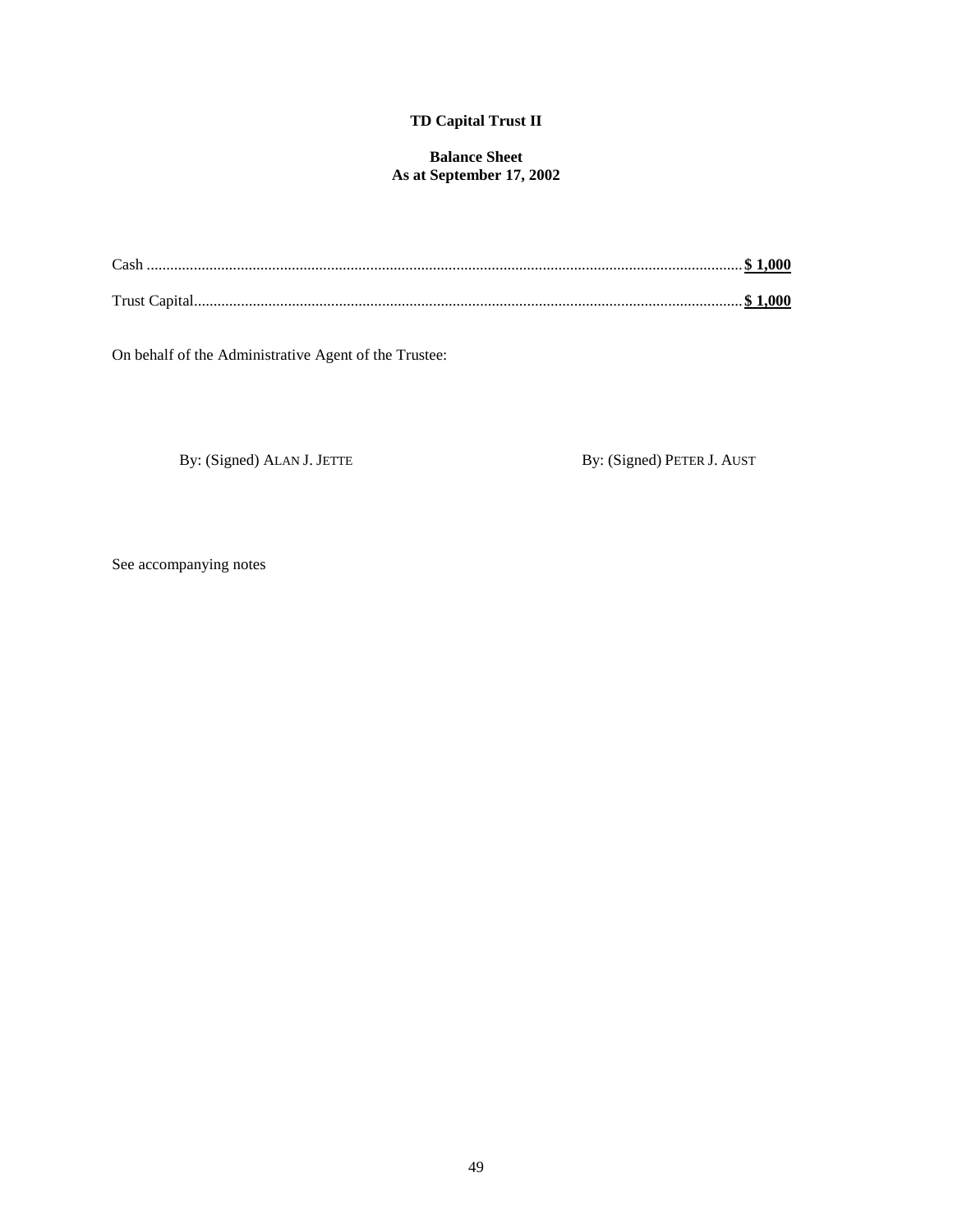# **Notes to Balance Sheet September 17, 2002**

# **1. Establishment and Organization**

TD Capital Trust II (the "Trust") is a open-end trust formed on September 10, 2002 by The Canada Trust Company (the "Trustee"), a subsidiary of The Toronto-Dominion Bank (the "Bank"), pursuant to the Declaration of Trust. An amount of \$1,000 was settled on the Trust's formation and that amount will be applied as part of the subscription price for the Special Trust Securities. The Trust intends to make investments and to conduct its activities at all times in such a manner as to qualify as a registered investment under the provisions of the Income Tax Act (Canada).

# **2. Trust Capital**

# **(a) Authorized Trust Capital**

The Trust's authorized capital consists of an unlimited number of Special Trust Securities and an unlimited number of TD Capital Trust II Securities issuable in series.

# **(b) TD CaTS II**

A series of TD Capital Trust II Securities has been designated as TD Capital Trust II Securities – Series 2012 –1 ("TD CaTS II").

The TD CaTS II are non-voting except in certain limited circumstances.

The holders of TD CaTS II will be entitled to non-cumulative fixed cash distributions of the Trust's income in the amount of \$33.96 ("Indicated Yield"), payable semi-annually on the last day of June and December of each year provided that the Bank is paying dividends on its preferred and common shares in accordance with ordinary Bank dividend practice.

On and after December 31, 2007 but subject to the provisions of the Act and to the prior approval of the Superintendent of Financial Institutions Canada (the "Superintendent"), the TD CaTS II will be redeemable at the option of the Trust in whole or in part and without the consent of the holders thereof.

Subject to the approval of the Superintendent, upon the occurrence of certain regulatory and tax events ("Special Event"), prior to December 31, 2007, the TD CaTS II will be redeemable at the option of the Trust in whole (but not in part) and without the consent of the holders thereof.

Each TD CaTS II can be surrendered to the Trust at any time for a price equal to 40 Preferred Shares Series A2 of the Bank at the option of the holder. In certain circumstances the Trust may arrange for substitute purchasers to purchase such TD CaTS II.

Each TD CaTS II will be automatically exchanged for 40 Preferred Shares Series A3 of the Bank without the consent of the holders, upon the occurrence of certain events such as the winding-up of the Bank, the Superintendent taking control of the Bank's assets, the Bank being under the required capital ratios, or the Superintendent directs the Bank to increase its capital.

On and after December 31, 2007, any outstanding TD CaTS II may be purchased at any time, in whole or in part, by the Trust, at the direction of the holder of the Special Trust Securities and with the approval of the Superintendent.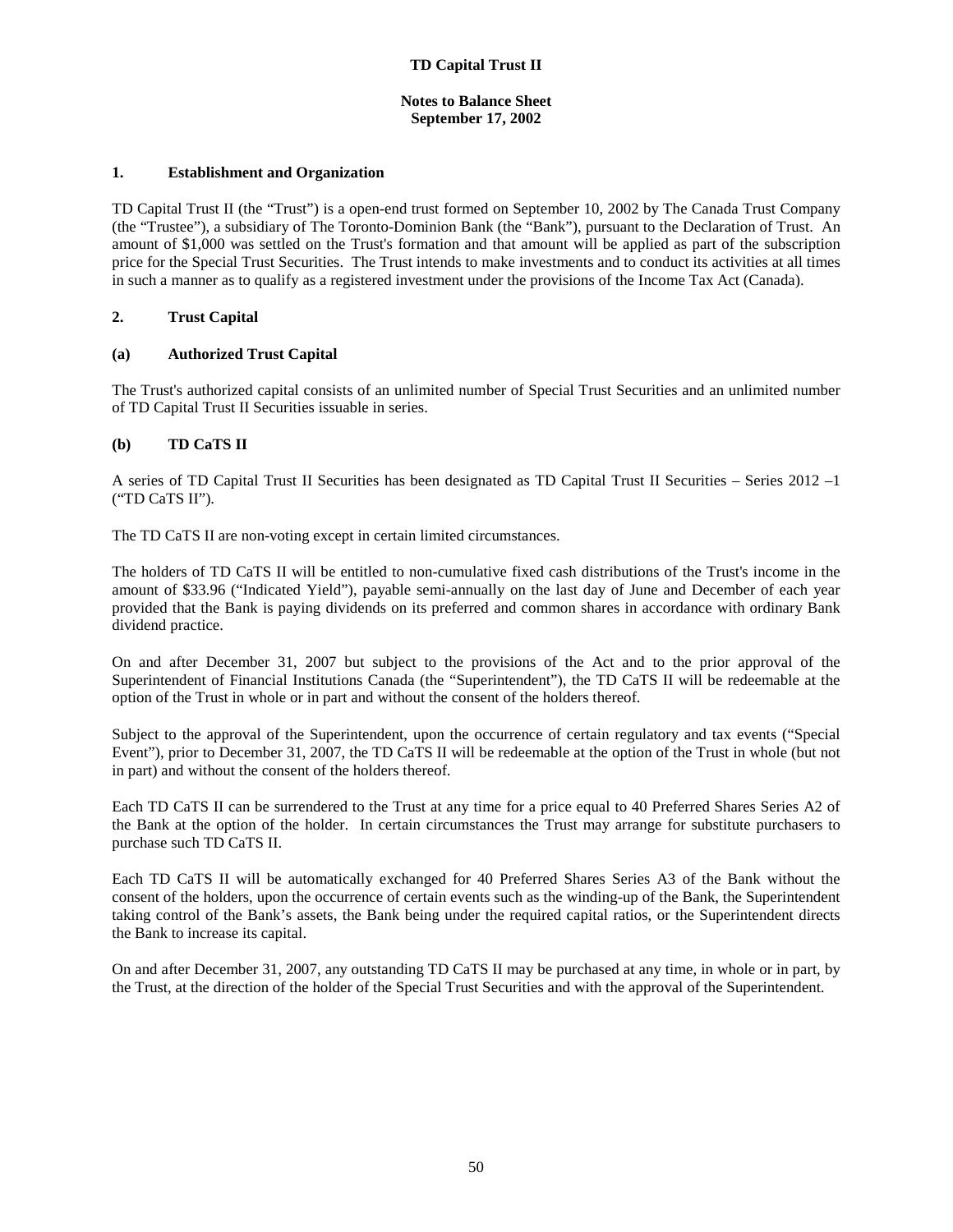# **Notes to Balance Sheet September 17, 2002**

# **(c) Special Trust Securities**

The holders of the Special Trust Securities are entitled to vote at all meetings of the holders of Special Trust Securities.

The Bank intends to maintain direct or indirect ownership of 100% of the outstanding Special Trust Securities.

Holders of Special Trust Securities will be entitled, after the payment of the Indicated Yield if due to holders of TD CaTS II, to the net distributable funds of the Trust.

# **3. Related party transactions**

The Trust has engaged TD Securities Inc., a wholly-owned subsidiary of the Bank, and other underwriters to offer for sale to the public on a firm underwritten basis 350,000 TD CaTS II pursuant to a prospectus dated October 15, 2002. TD Securities Inc. will receive a fee upon the issue of the TD CaTS II.

The proceeds of \$350,000,000 received from the offering of the TD CaTS II will be used to purchase a senior deposit note of the Bank (the "Bank Deposit Note"). The Bank's subscription for Special Trust Securities, together with amounts borrowed by the Trust under the Credit Facility, will be used to purchase a deposit note of the Bank (the "Funding Note") and to pay the Underwriters' commission and offering expenses.

The Bank Deposit Note will bear interest at a fixed annual rate of 6.792%, payable in equal semi-annual installments in arrears of \$33.96 for each \$1,000 principal amount of the Bank Deposit Note, on the last day of June and December of each year (each, a "Bank Deposit Note Interest Payment Date"). On and after December 2007, and on any Bank Deposit Note Interest Payment Date thereafter, the Bank Deposit Note will be redeemable at the option of the Bank in whole or in part without the consent of the holder, subject to Superintendent approval. Each \$1,000 principal amount of the Bank Deposit Note will be convertible at any time at the option of the holder into 40 Bank Preferred Shares Series A2. Upon the occurrence of a Special Event, the Bank, at its option and with Superintendent approval, and not less than 30 nor more than 90 days prior written notice, may redeem at any time the Bank Deposit Note in whole (but not in part), without the consent of the holder. The Bank Deposit Note will mature on December 31, 2052.

The Trustee will enter into an Administration and Advisory Agreement with the Bank pursuant to which the Bank will serve as administrative agent of the Trust. Accordingly, the Bank will receive an administration fee in acting in that capacity.

The Canada Trust Company is the Trustee for the Trust.

# **4. Proposed issue**

Pursuant to an underwriting agreement dated October 15, 2002, the Trust proposes to issue 350,000 TD CaTS II for gross proceeds of \$350,000,000. The underwriting commission and other expenses payable by the Trust are estimated at \$4,500,000.

Concurrently with the closing of such offering, the Bank, the Trust and CIBC Mellon Trust Company as the Exchange Trustee for the holders of the TD CaTS II, Bank Preferred Shares Series A2 and Bank Preferred Shares Series A3, will enter into the Share Exchange Agreement providing for, among other things, the respective rights and obligations of the Bank, the Trust, the Exchange Trustee and the holders of the TD CaTS II, Bank Preferred Shares Series A2 and Bank Preferred Shares Series A3 with respect to the exchange of TD CaTS II for Bank Preferred Shares Series A2 or Bank Preferred Shares Series A3, and to the conversion of Bank Preferred Shares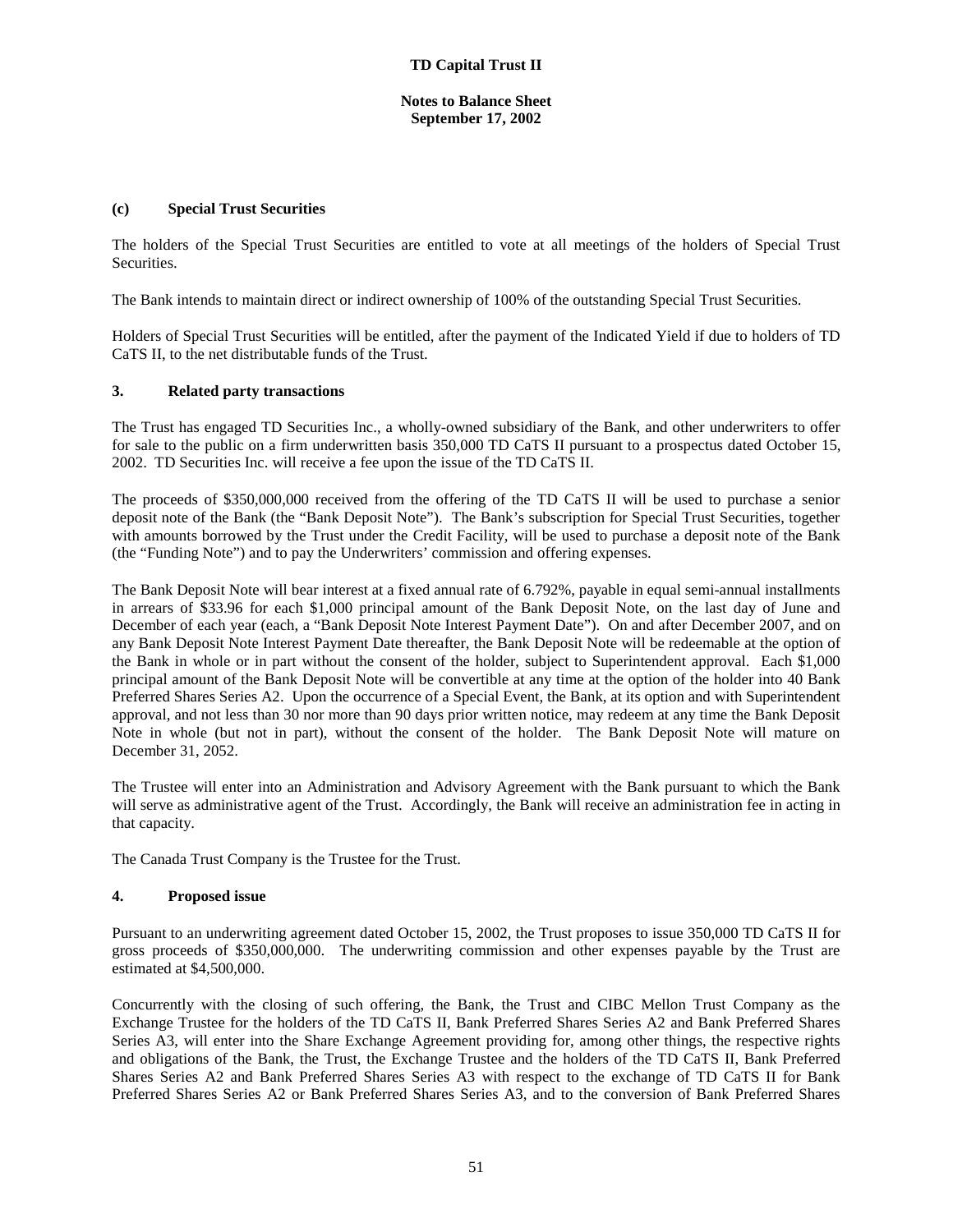# **TD Capital Trust II**

# **Notes to Balance Sheet September 17, 2002**

Series A2 or Bank Preferred Shares Series A3 for Bank Common Shares in connection with certain conversion provisions. Immediately following the closing of such offering, and after the subscription by the Bank for Special Trust Securities, the Trust will acquire from the Bank the Bank Deposit Note for a purchase equal to \$350,000,000, and the Funding Note for a purchase price equal to \$15,900,000.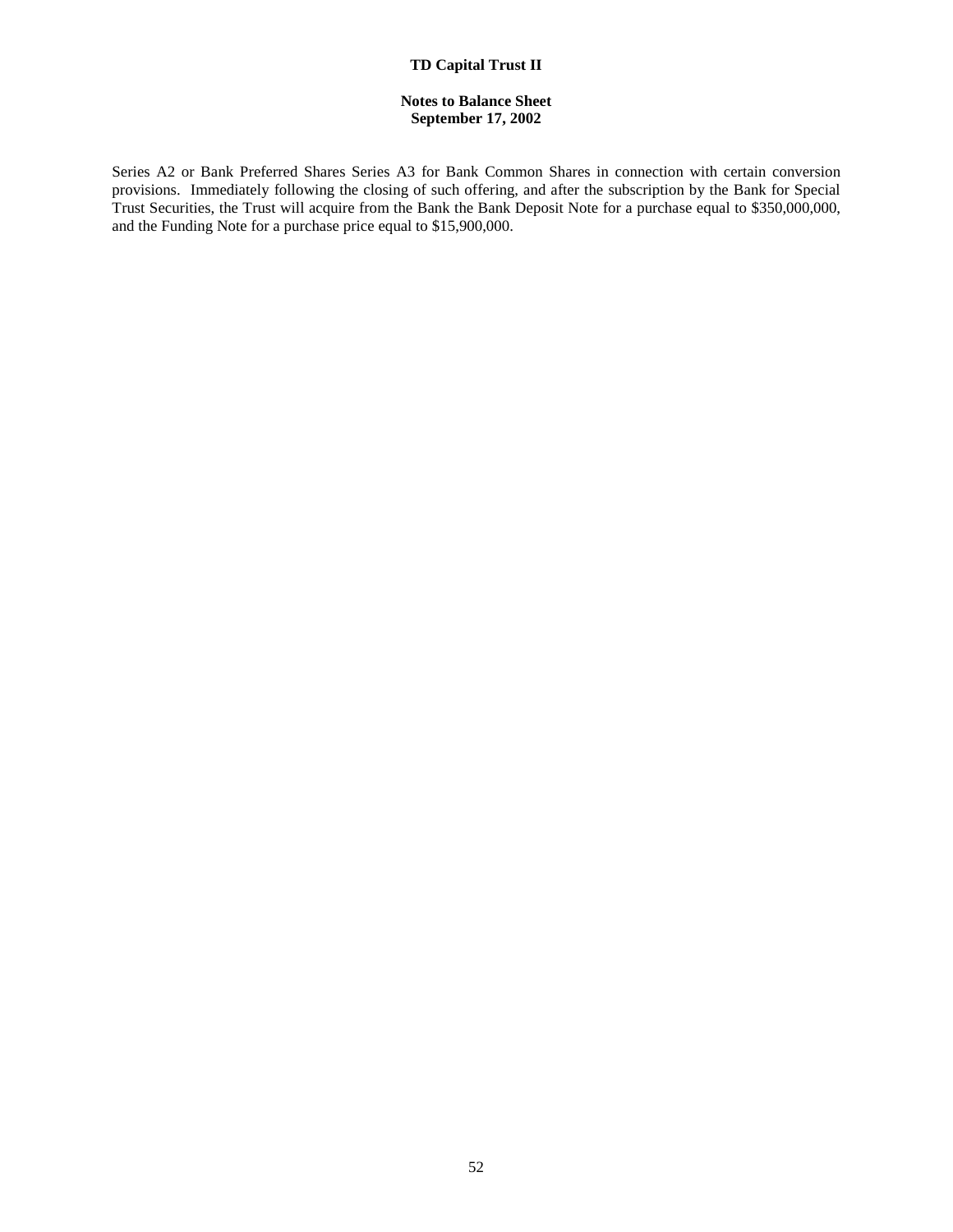# **CERTIFICATE OF THE TRUST**

Dated: October 15, 2002

The foregoing, together with the documents incorporated herein by reference, constitutes full, true and plain disclosure of all material facts relating to the securities offered by this prospectus as required by Part 9 of the *Securities Act* (British Columbia), by Part 8 of the *Securities Act* (Alberta), by Part XI of the *Securities Act, 1988* (Saskatchewan), by Part VII of *The Securities Act* (Manitoba), by Part XV of the *Securities Act* (Ontario), by the *Securities Act* (Nova Scotia), by Section 13 of the *Security Frauds Prevention Act* (New Brunswick), by Part II of the *Securities Act* (Prince Edward Island), by Part XIV of *The Securities Act*, 1990 (Newfoundland), by the *Securities Act* (Northwest Territories), by the *Securities Act* (Yukon) and by the *Securities Act* (Nunavut) and the respective regulations thereunder. For the purpose of the Province of Québec, this prospectus, as supplemented by the permanent information record, contains no misrepresentation that is likely to affect the value or the market price of the securities to be distributed within the meaning of the *Securities Act* (Québec) and the regulations thereunder.

# TD CAPITAL TRUST II by its Administrative Agent THE TORONTO-DOMINION BANK

By: (Signed) ALAN J. JETTE Senior Vice President, Treasury and Balance Sheet Management

 By: (Signed) PETER J. AUST Vice President, Capital Finance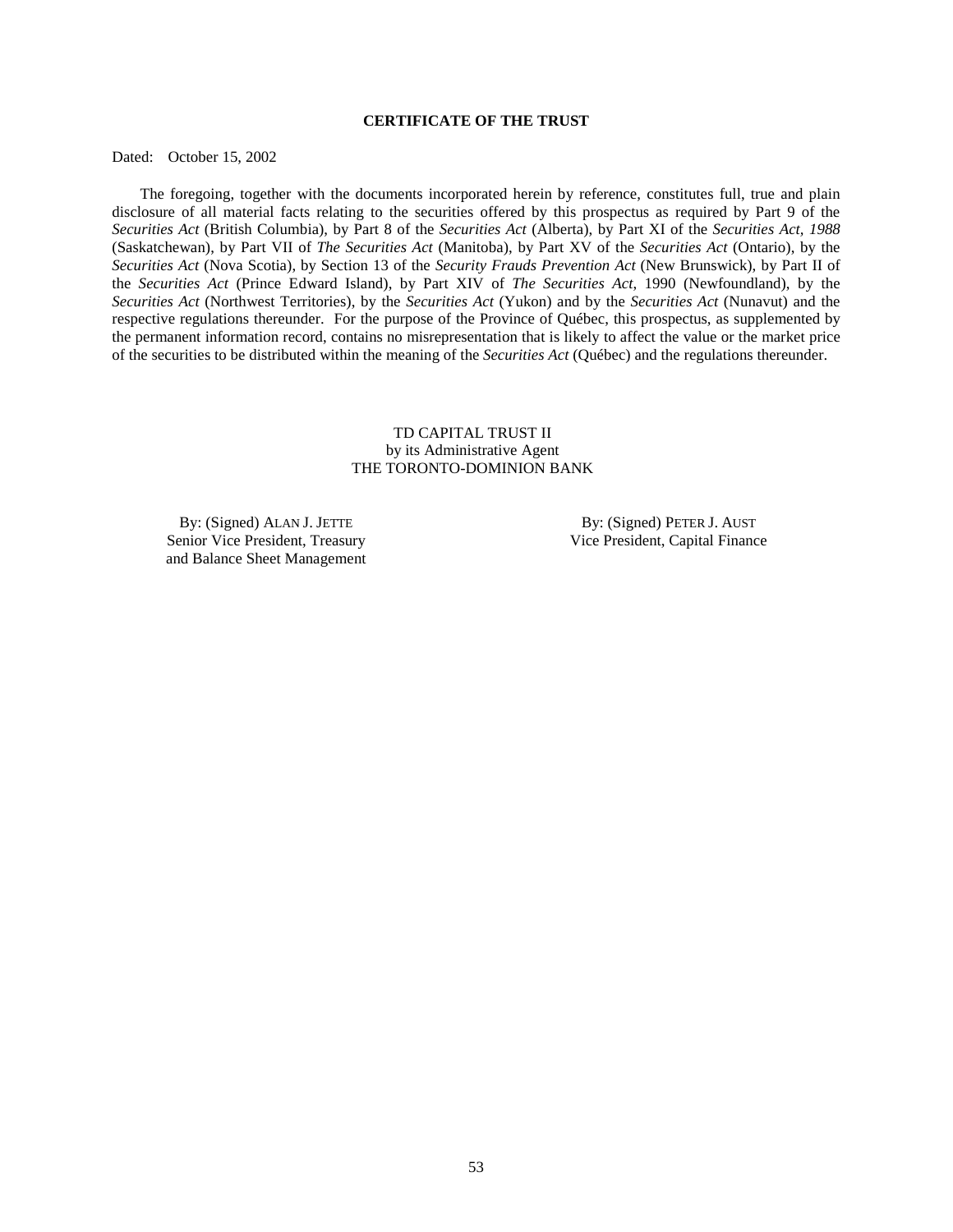# **CERTIFICATE OF THE TORONTO-DOMINION BANK**

Dated: October 15, 2002

The foregoing, together with the documents incorporated herein by reference, constitutes full, true and plain disclosure of all material facts relating to the securities offered by this prospectus as required by Part 9 of the *Securities Act* (British Columbia), by Part 8 of the *Securities Act* (Alberta), by Part XI of the *Securities Act, 1988* (Saskatchewan), by Part VII of *The Securities Act* (Manitoba), by Part XV of the *Securities Act* (Ontario), by the *Securities Act* (Nova Scotia), by Section 13 of the *Security Frauds Prevention Act* (New Brunswick), by Part II of the *Securities Act* (Prince Edward Island), by Part XIV of *The Securities Act, 1990* (Newfoundland), by the *Securities Act* (Northwest Territories), by the *Securities Act* (Yukon) and by the *Securities Act* (Nunavut) and the respective regulations thereunder. For the purpose of the Province of Québec, this prospectus, as supplemented by the permanent information record, contains no misrepresentation that is likely to affect the value or the market price of the securities to be distributed within the meaning of the *Securities Act* (Québec) and the regulations thereunder.

> (Signed) A.C. BAILLIE Chairman and Chief Executive Officer

(Signed) D.A. MARINANGELI Executive Vice President and Chief Financial Officer

### **On behalf of the Board of Directors**

(Signed) HELEN K. SINCLAIR Director

 (Signed) RICHARD M. THOMSON Director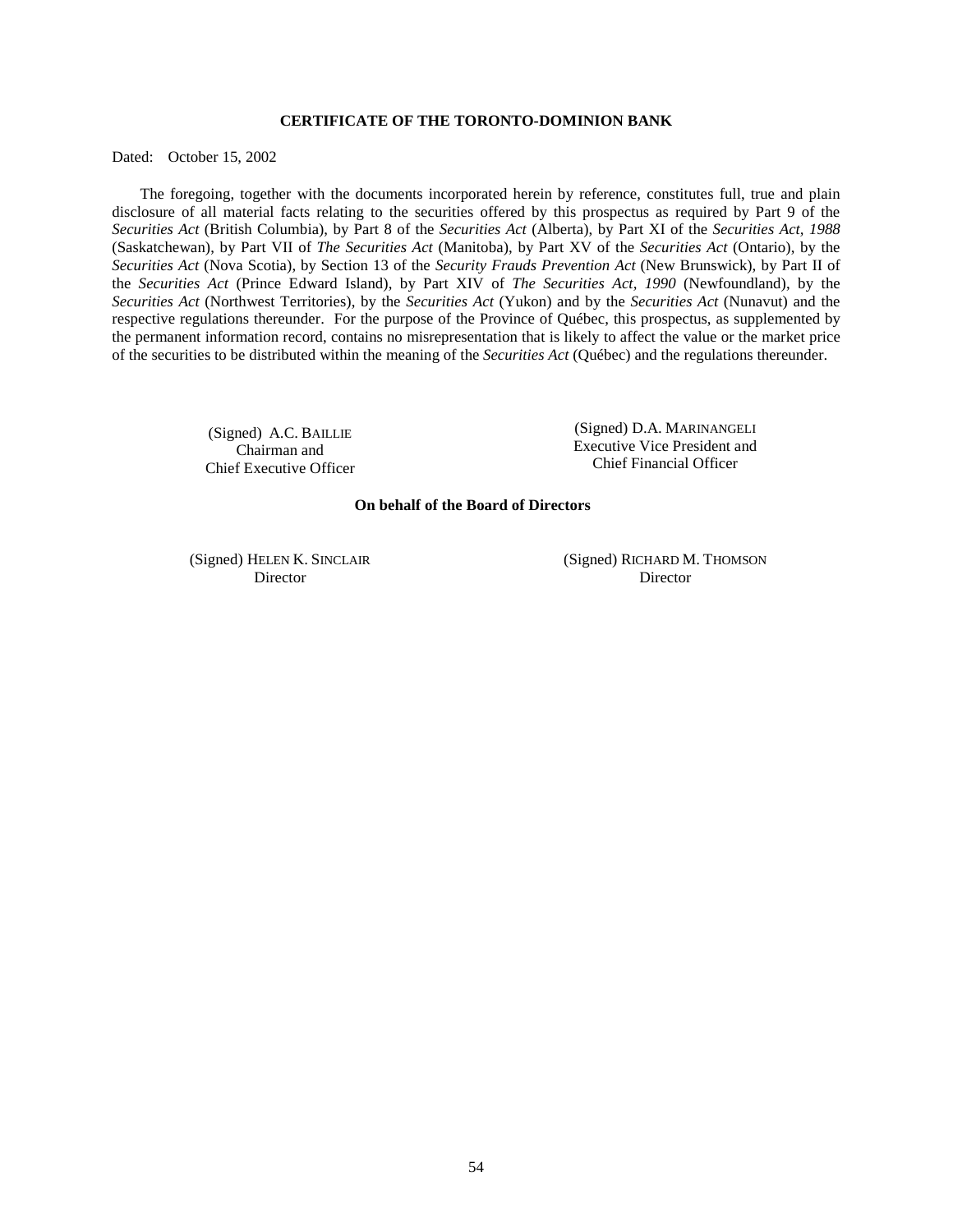# **CERTIFICATE OF THE UNDERWRITERS**

Dated: October 15, 2002

To the best of our knowledge, information and belief, the foregoing, together with the documents incorporated herein by reference, constitutes full, true and plain disclosure of all material facts relating to the securities offered by this prospectus as required by Part 9 of the *Securities Act* (British Columbia), by Part 8 of the *Securities Act* (Alberta), by Part XI of the *Securities Act, 1988* (Saskatchewan), by Part VII of *The Securities Act* (Manitoba), by Part XV of the *Securities Act* (Ontario), by the *Securities Act* (Nova Scotia), by Section 13 of the *Security Frauds Prevention Act* (New Brunswick), by Part II of the *Securities Act* (Prince Edward Island), by Part XIV of *The Securities Act, 1990* (Newfoundland), by the *Securities Act* (Northwest Territories), by the *Securities Act* (Yukon) and by the *Securities Act* (Nunavut) and the respective regulations thereunder. For the purpose of the Province of Québec, to our knowledge, this prospectus, as supplemented by the permanent information record, contains no misrepresentation that is likely to affect the value of the market price of the securities to be distributed within the meaning of the *Securities Act* (Québec) and the regulations thereunder.

#### TD SECURITIES INC.

By: (Signed) J. DAVID BEATTIE

RBC DOMINION SECURITIES INC.

By: (Signed) BARRY NOWOSELSKI

| <b>BMO NESBITT BURNS INC.</b>  | CIBC WORLD MARKETS INC.                                   | SCOTIA CAPITAL INC.       |  |  |
|--------------------------------|-----------------------------------------------------------|---------------------------|--|--|
| By: (Signed) THOMAS E. FLYNN   | By: (Signed) DONALD A. FOX<br>By: (Signed) MARY ROBERTSON |                           |  |  |
|                                |                                                           |                           |  |  |
| NATIONAL BANK FINANCIAL INC.   |                                                           | MERRILL LYNCH CANADA INC. |  |  |
| By: (Signed) PETER RUSHELEAU   | By: (Signed) M. MARIANNE HARRIS                           |                           |  |  |
|                                |                                                           |                           |  |  |
|                                | HSBC SECURITIES (CANADA) INC.                             |                           |  |  |
|                                | By: (Signed) PATRICK M. NOLAN                             |                           |  |  |
|                                |                                                           |                           |  |  |
|                                | DESJARDINS SECURITIES INC.                                |                           |  |  |
| By: (Signed) JEAN-PIERRE COLIN |                                                           |                           |  |  |
|                                |                                                           |                           |  |  |
|                                | TRILON SECURITIES CORPORATION                             |                           |  |  |
|                                | By: (Signed) TREVOR KERR                                  |                           |  |  |